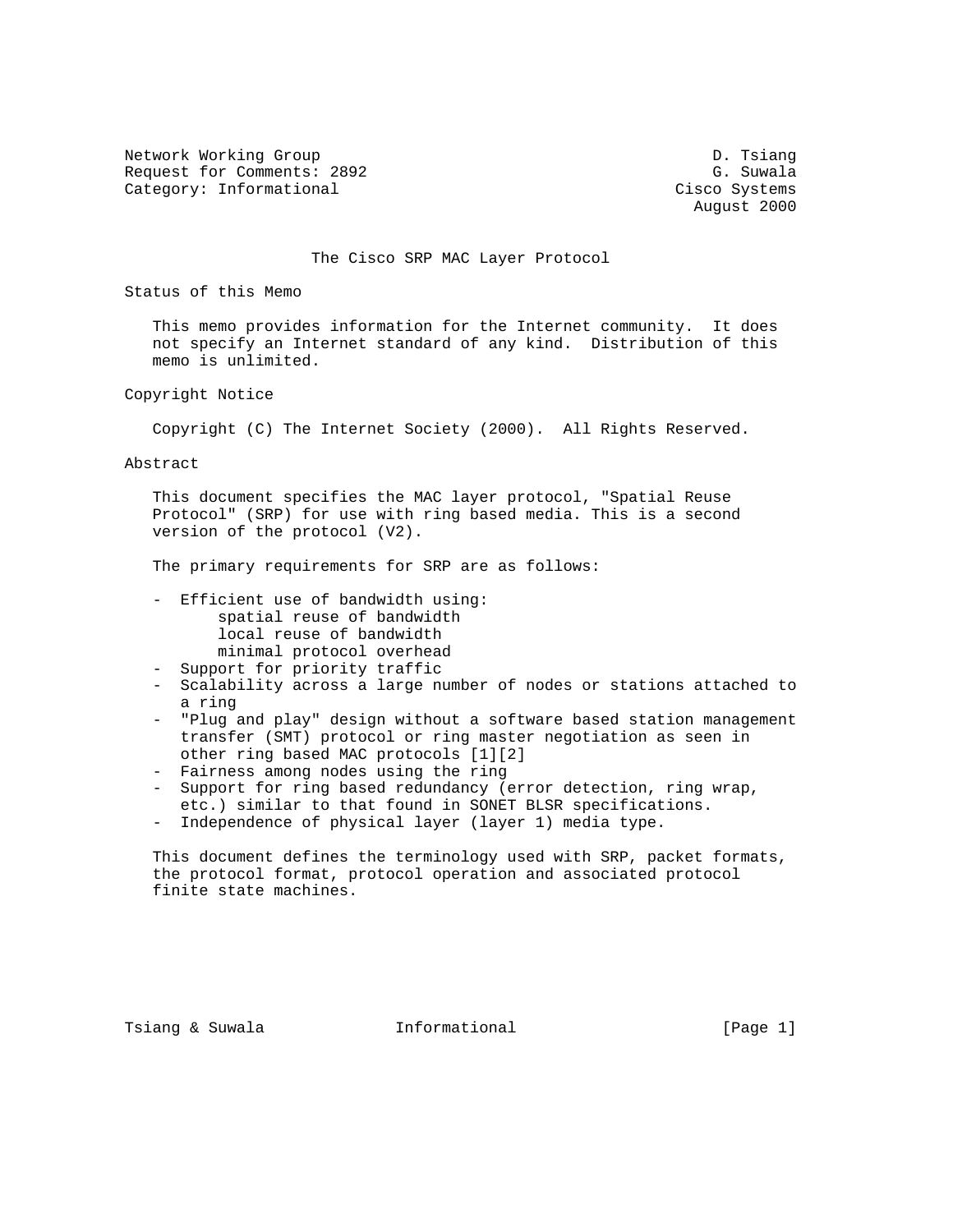# Table of Contents

| 1. | Differences between SRP V1 and V2                       | $\mathsf 3$ |
|----|---------------------------------------------------------|-------------|
| 2. |                                                         | 4           |
|    | 2.1.<br>Ring Terminology                                | 4           |
|    | 2.2.                                                    | 5           |
|    | 2.3.                                                    | 6           |
|    | 2.4.                                                    | 7           |
| 3. |                                                         | 8           |
|    | Receive Operation Overview<br>3.1.                      | 8           |
|    | 3.2.<br>Transmit Operation Overview                     | 8           |
|    | 3.3.<br>SRP Fairness Algorithm (SRP-fa) Overview        | 9           |
|    | 3.4.<br>Intelligent Protection Switching (IPS) Protocol |             |
|    |                                                         | 9           |
| 4. |                                                         | 13          |
|    | 4.1.<br>Overall Packet Format                           | 13          |
|    | 4.2.<br>Generic Packet Header Format                    | 14          |
|    | 4.2.1.<br>Time To Live (TTL)                            | 14          |
|    | 4.2.2.<br>Ring Identifier (R)                           | 15          |
|    | 4.2.3.<br>Priority Field (PRI)                          | 15          |
|    | 4.2.4.                                                  | 15          |
|    | 4.2.5.<br>Parity Bit (P-bit)                            | 16          |
|    | 4.2.6.<br>Destination Address                           | 16          |
|    | 4.2.7.<br>Source Address                                | 16          |
|    | 4.2.8.<br>Protocol Type                                 | 16          |
|    | 4.3.                                                    | 16          |
|    | 4.4.<br>SRP Usage Packet Format                         | 17          |
|    | 4.5.<br>SRP Control Packet Format                       | 18          |
|    | 4.5.1.<br>Control Ver<br>19                             |             |
|    | 4.5.2.<br>Control Type                                  | 19          |
|    | 4.5.3.<br>Control TTL                                   | 19          |
|    | 4.5.4.<br>Control Checksum                              | 19          |
|    | 4.5.5.                                                  | 20          |
|    | 4.5.6.<br>Addressing<br>4.6.                            | 20          |
|    | Topology Discovery                                      | 20          |
|    | 4.6.1.<br>Topology Length<br>4.6.2.                     | 22<br>22    |
|    | Topology Originator<br>4.6.3.<br>MAC bindings  22       |             |
|    | 4.6.4.<br>MAC Type Format  22                           |             |
|    | 4.7.<br>Intelligent Protection Switching (IPS)          | 23          |
|    | 4.7.1.<br>Originator MAC Address                        | 23          |
|    | IPS Octet<br>4.7.2.                                     | 24          |
|    | Circulating packet detection (stripping)  24<br>4.8.    |             |
| 5. | Packet acceptance and stripping  25                     |             |
|    | Transmission and forwarding with priority  27<br>5.1.   |             |
|    | 5.2.                                                    | 28          |
| б. | SRP-fa Rules Of Operation  28                           |             |
|    | 6.1.                                                    |             |
|    |                                                         |             |

Tsiang & Suwala **Informational** 111 [Page 2]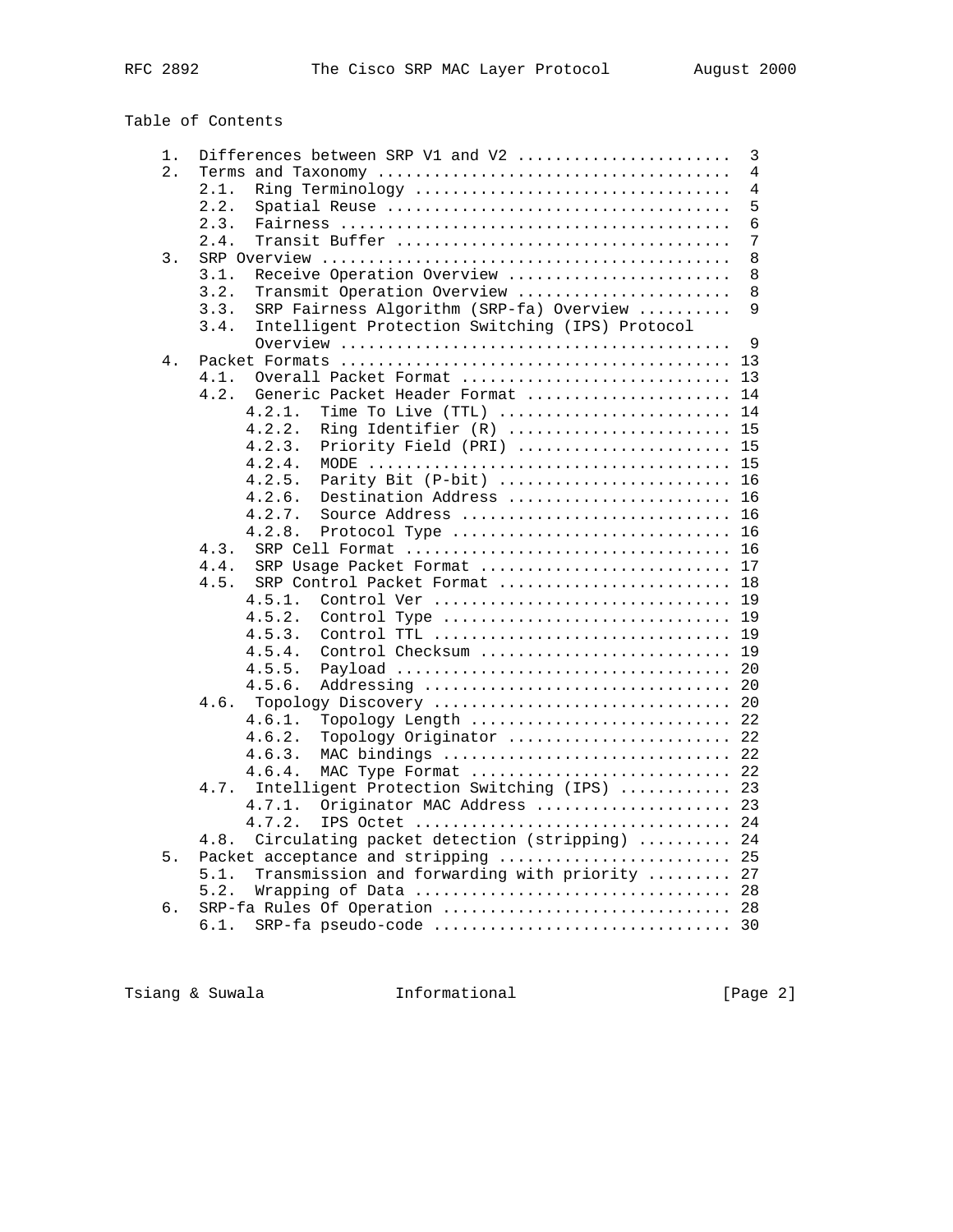|    | 6.2. Threshold settings  32                                                                                                                                                                                                                                                                                                                                   |  |
|----|---------------------------------------------------------------------------------------------------------------------------------------------------------------------------------------------------------------------------------------------------------------------------------------------------------------------------------------------------------------|--|
| 7. |                                                                                                                                                                                                                                                                                                                                                               |  |
|    | 7.1. SRP Synchronization Examples  33                                                                                                                                                                                                                                                                                                                         |  |
| 8. |                                                                                                                                                                                                                                                                                                                                                               |  |
|    | The IPS Request Types  35<br>8.1.                                                                                                                                                                                                                                                                                                                             |  |
|    | SRP IPS Protocol States  36<br>8.2.                                                                                                                                                                                                                                                                                                                           |  |
|    | 8.2.1.                                                                                                                                                                                                                                                                                                                                                        |  |
|    |                                                                                                                                                                                                                                                                                                                                                               |  |
|    |                                                                                                                                                                                                                                                                                                                                                               |  |
|    |                                                                                                                                                                                                                                                                                                                                                               |  |
|    | SRP IPS Packet Transfer Mechanism  36<br>8.3.1.                                                                                                                                                                                                                                                                                                               |  |
|    | 8.3.2. SRP IPS Signaling and Wrapping Mechanism  37                                                                                                                                                                                                                                                                                                           |  |
|    | SRP IPS Protocol Rules  38<br>8.4.                                                                                                                                                                                                                                                                                                                            |  |
|    | State Transitions  41<br>8.5.                                                                                                                                                                                                                                                                                                                                 |  |
|    | Failure Examples  41<br>8.6.                                                                                                                                                                                                                                                                                                                                  |  |
|    | 8.6.1. Signal Failure - Single Fiber Cut Scenario . 41                                                                                                                                                                                                                                                                                                        |  |
|    | $\alpha$ , $\alpha$ , $\alpha$ , $\alpha$ , $\alpha$ , $\alpha$ , $\alpha$ , $\alpha$ , $\alpha$ , $\alpha$ , $\alpha$ , $\alpha$ , $\alpha$ , $\alpha$ , $\alpha$ , $\alpha$ , $\alpha$ , $\alpha$ , $\alpha$ , $\alpha$ , $\alpha$ , $\alpha$ , $\alpha$ , $\alpha$ , $\alpha$ , $\alpha$ , $\alpha$ , $\alpha$ , $\alpha$ , $\alpha$ , $\alpha$ , $\alpha$ |  |

|                 | Signal Failure - Single Fiber Cut Scenario . 41<br>8.6.1. |  |
|-----------------|-----------------------------------------------------------|--|
|                 | Signal Failure - Bidirectional Fiber Cut<br>8.6.2.        |  |
|                 |                                                           |  |
|                 | Failed Node Scenario  45<br>8.6.3.                        |  |
|                 | 8.6.4. Bidirectional Fiber Cut and Node Addition          |  |
|                 |                                                           |  |
| 9.              |                                                           |  |
| 10 <sub>1</sub> |                                                           |  |
| 11              |                                                           |  |
| 12.             |                                                           |  |
| 13.             |                                                           |  |
| 14.             |                                                           |  |
| 15.             |                                                           |  |
| 16.             |                                                           |  |
|                 |                                                           |  |

1. Differences between SRP V1 and V2

 This document pertains to SRP V2. SRP V1 was a previously published draft specification. The following lists V2 feature differences from V1:

- Reduction of the header format from 4 bytes to 2 bytes.
- Replacement of the keepalive packet with a new control packet that carries usage information in addition to providing a keepalive function.
- Change bit value of inner ring to be 1 and outer to be 0.
- Reduction in the number of TTL bits from 11 to 8.
- Removal of the DS bit.

Tsiang & Suwala **Informational** 10 (Page 3)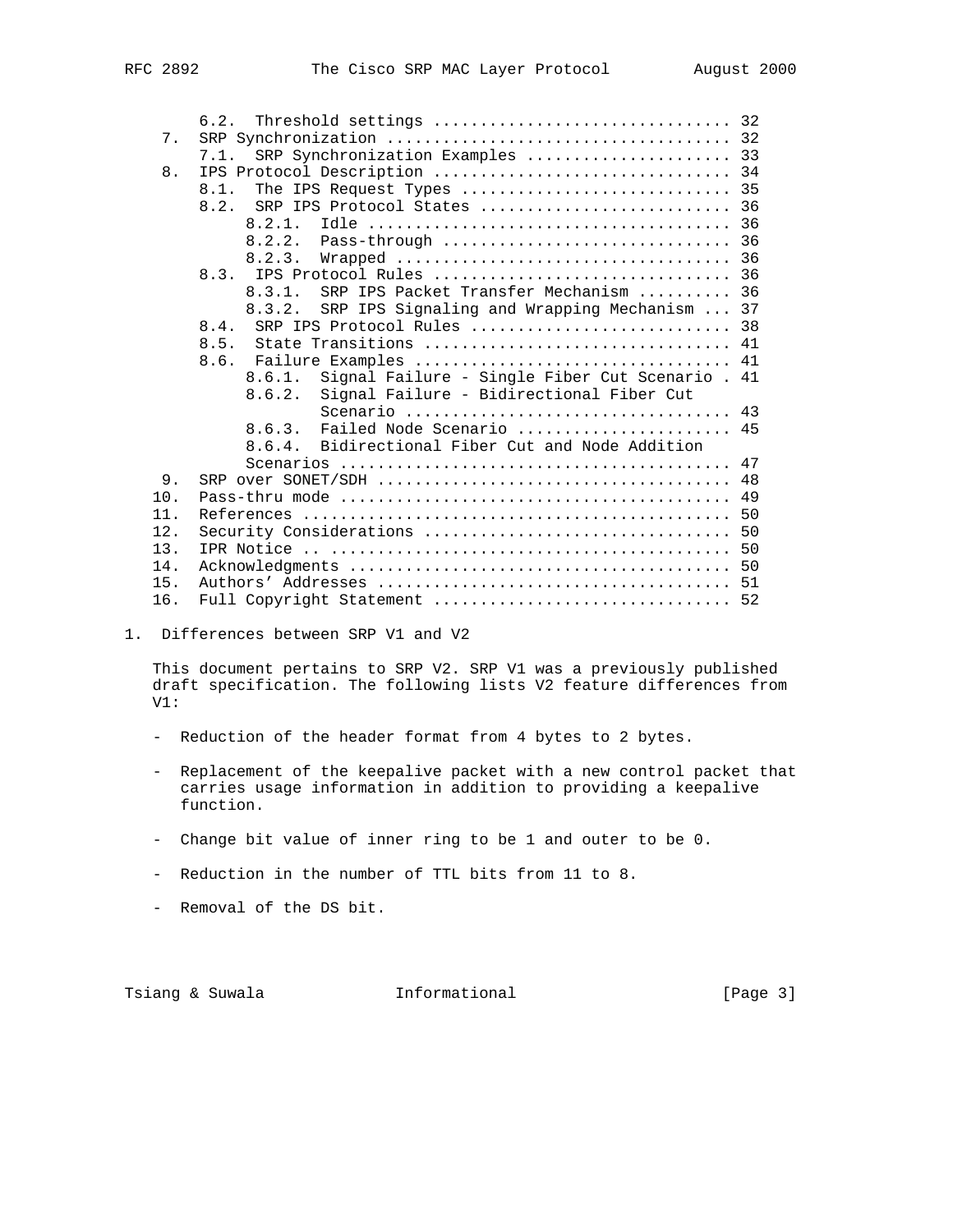- Change ordering of CRC transmission to be most significant octet first (was least significant octet in V1). The SRP CRC is now the same as in [5].
- Addition of the SRP cell mode to carry ATM cells over SRP.
- Changes to the SRP-fa to increase the usage field width and to remove the necessity of adding a fixed constant when propagating usage messages.
- 2. Terms and Taxonomy
- 2.1. Ring Terminology

 SRP uses a bidirectional ring. This can be seen as two symmetric counter-rotating rings. Most of the protocol finite state machines (FSMs) are duplicated for the two rings.

 The bidirectional ring allows for ring-wrapping in case of media or station failure, as in FDDI [1] or SONET/SDH [3]. The wrapping is controlled by the Intelligent Protection Switching (IPS) protocol.

 To distinguish between the two rings, one is referred to as the "inner" ring, the other the "outer" ring. The SRP protocol operates by sending data traffic in one direction (known as "downstream") and it's corresponding control information in the opposite direction (known as "upstream") on the opposite ring. Figure 1 highlights this graphically.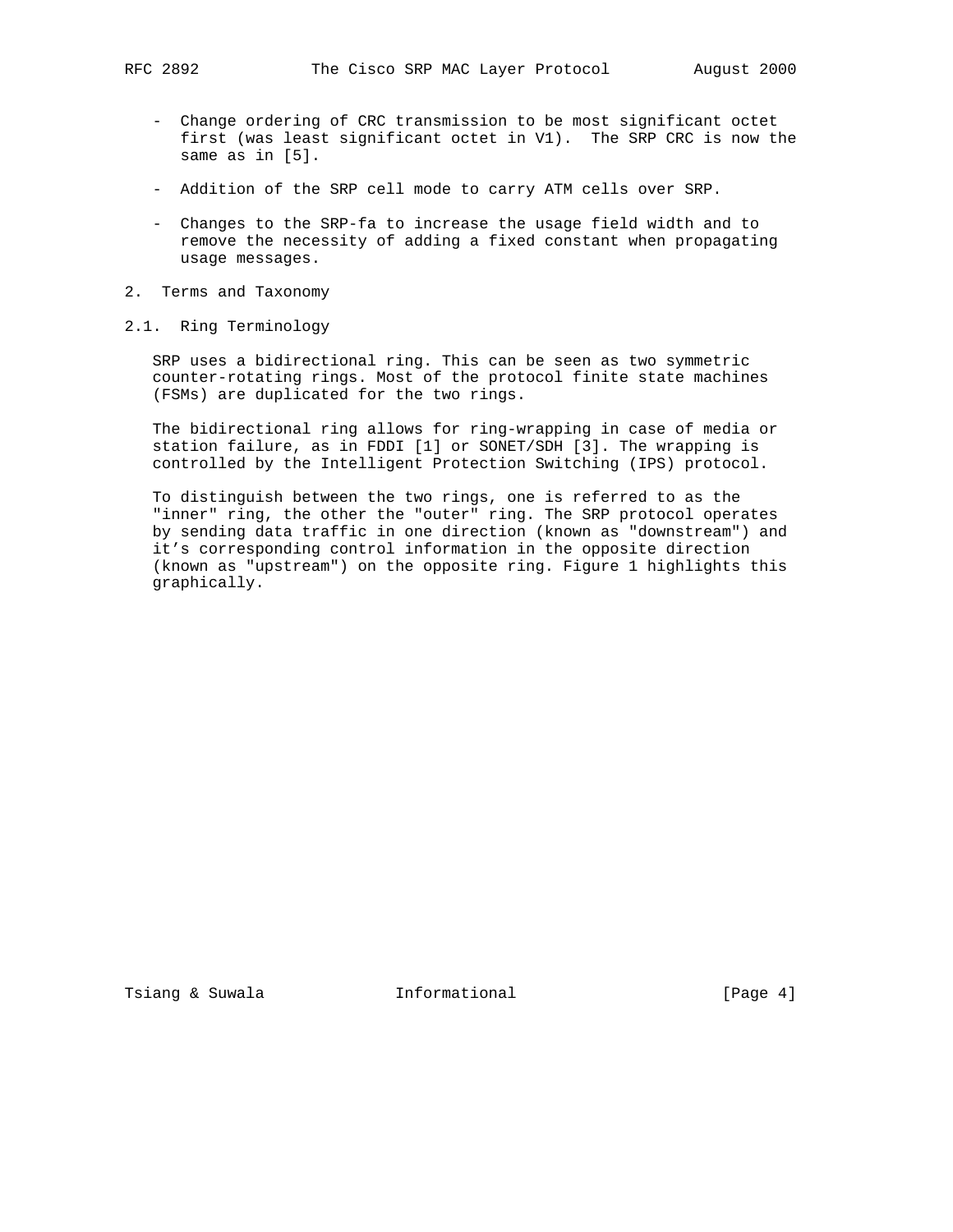## FIGURE 1. Ring Terminology



#### 2.2. Spatial Reuse

 Spatial Reuse is a concept used in rings to increase the overall aggregate bandwidth of the ring. This is possible because unicast traffic is only passed along ring spans between source and destination nodes rather than the whole ring as in earlier ring based protocols such as token ring and FDDI.

 Figure 2 below outlines how spatial reuse works. In this example, node 1 is sending traffic to node 4, node 2 to node 3 and node 5 to node 6. Having the destination node strip unicast data from the ring allows other nodes on the ring who are downstream to have full access to the ring bandwidth. In the example given this means node 5 has full bandwidth access to node 6 while other traffic is being simultaneously transmitted on other parts of the ring.

Tsiang & Suwala **Informational** 10 (Page 5)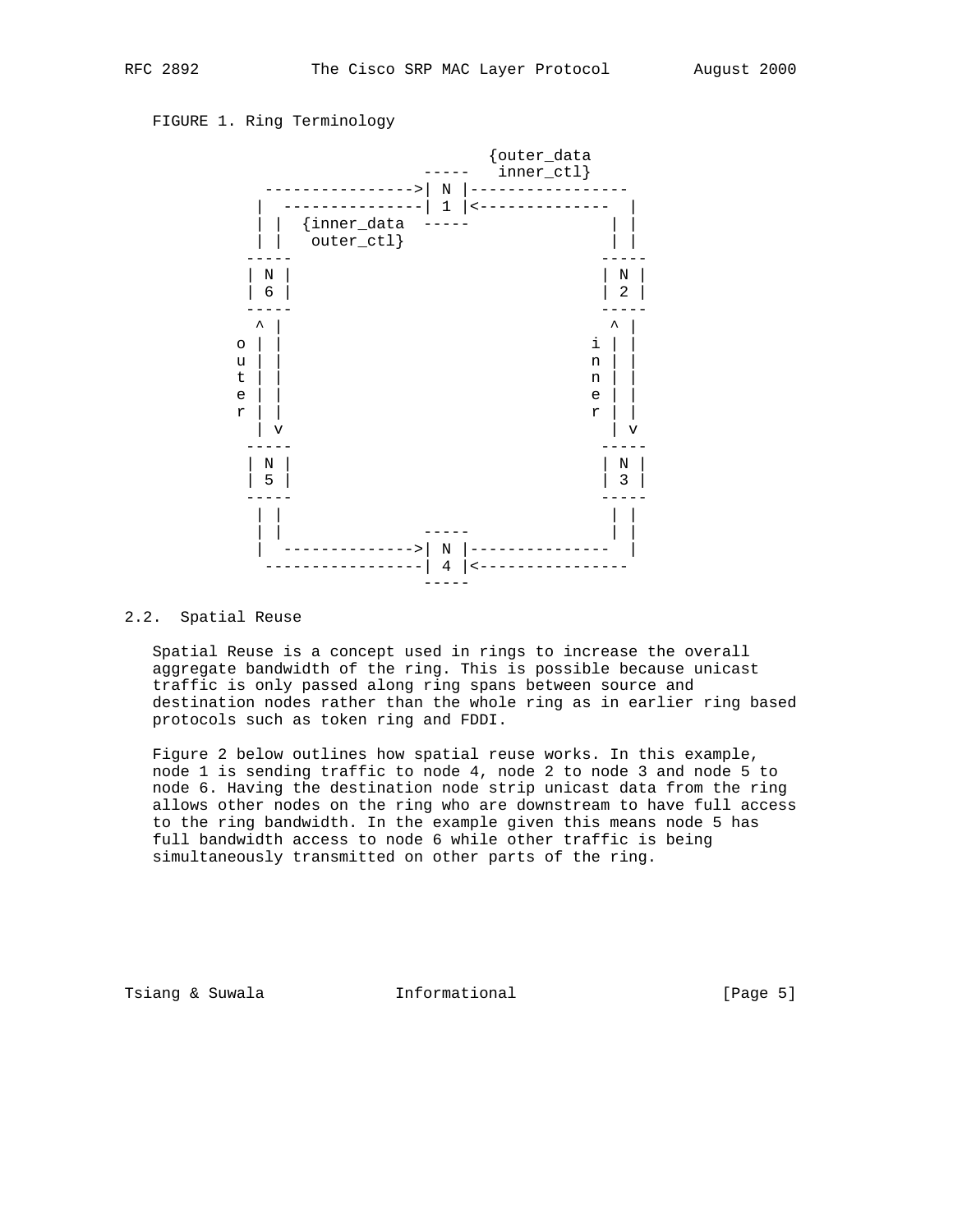## 2.3. Fairness

 Since the ring is a shared media, some sort of access control is necessary to ensure fairness and to bound latency. Access control can be broken into two types which can operate in tandem:

 Global access control - controls access so that everyone gets a fair share of the global bandwidth of the ring.

 Local access control - grants additional access beyond that allocated globally to take advantage of segments of the ring that are less than fully utilized.

 As an example of a case where both global and local access are required, refer again to Figure 2. Nodes 1, 2, and 5 will get 1/2 of the bandwidth on a global allocation basis. But from a local perspective, node 5 should be able to get all of the bandwidth since its bandwidth does not interfere with the fair shares of nodes 1 and 2.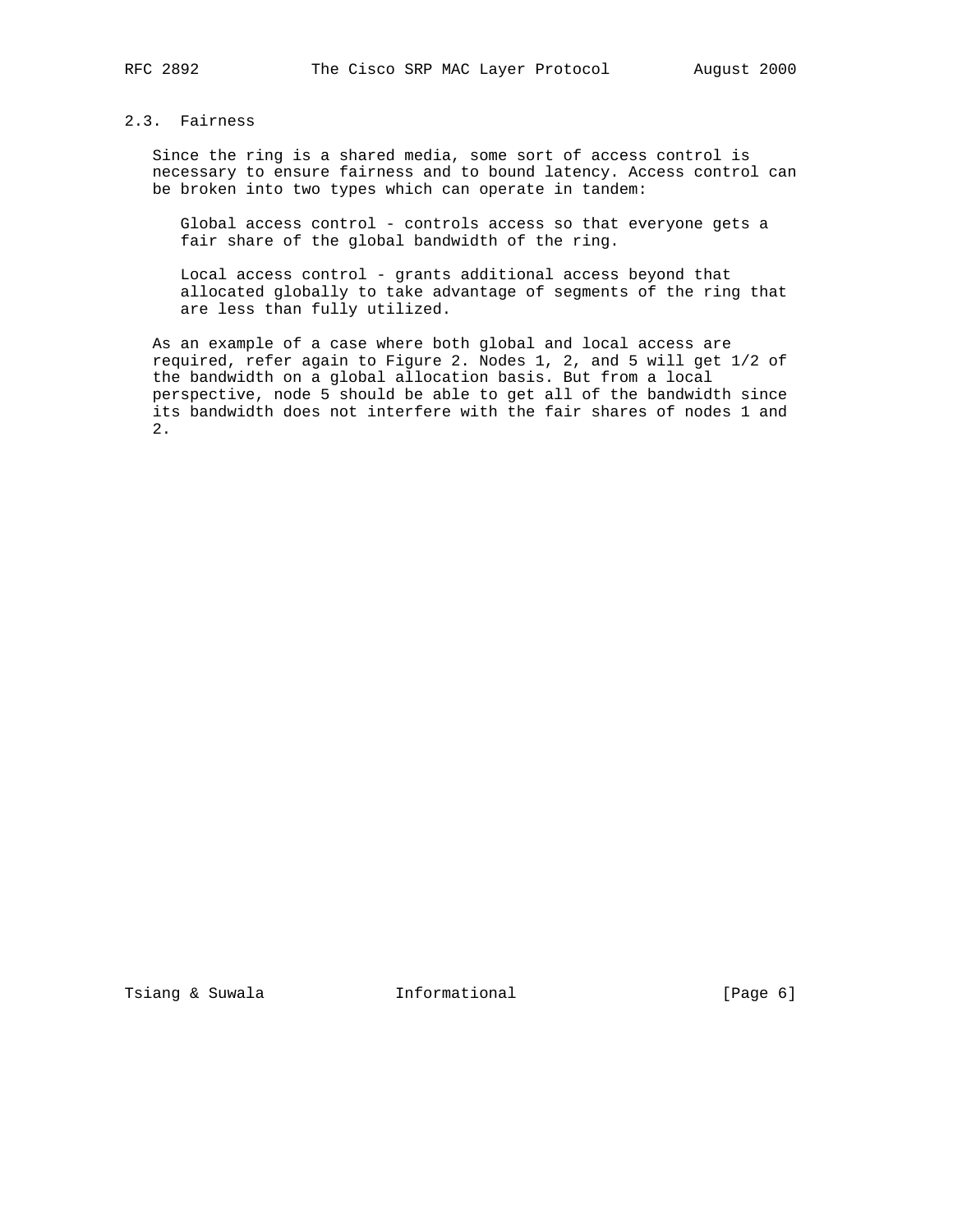FIGURE 2. Global and Local Re-Use



### 2.4. Transit Buffer

 To be able to detect when to transmit and receive packets from the ring, SRP makes use of a transit (sometimes referred as insertion) buffer as shown in Figure 3 below. High priority packets and low priority packets can be placed into separate fifo queues.

Tsiang & Suwala **Informational** 10 (Page 7)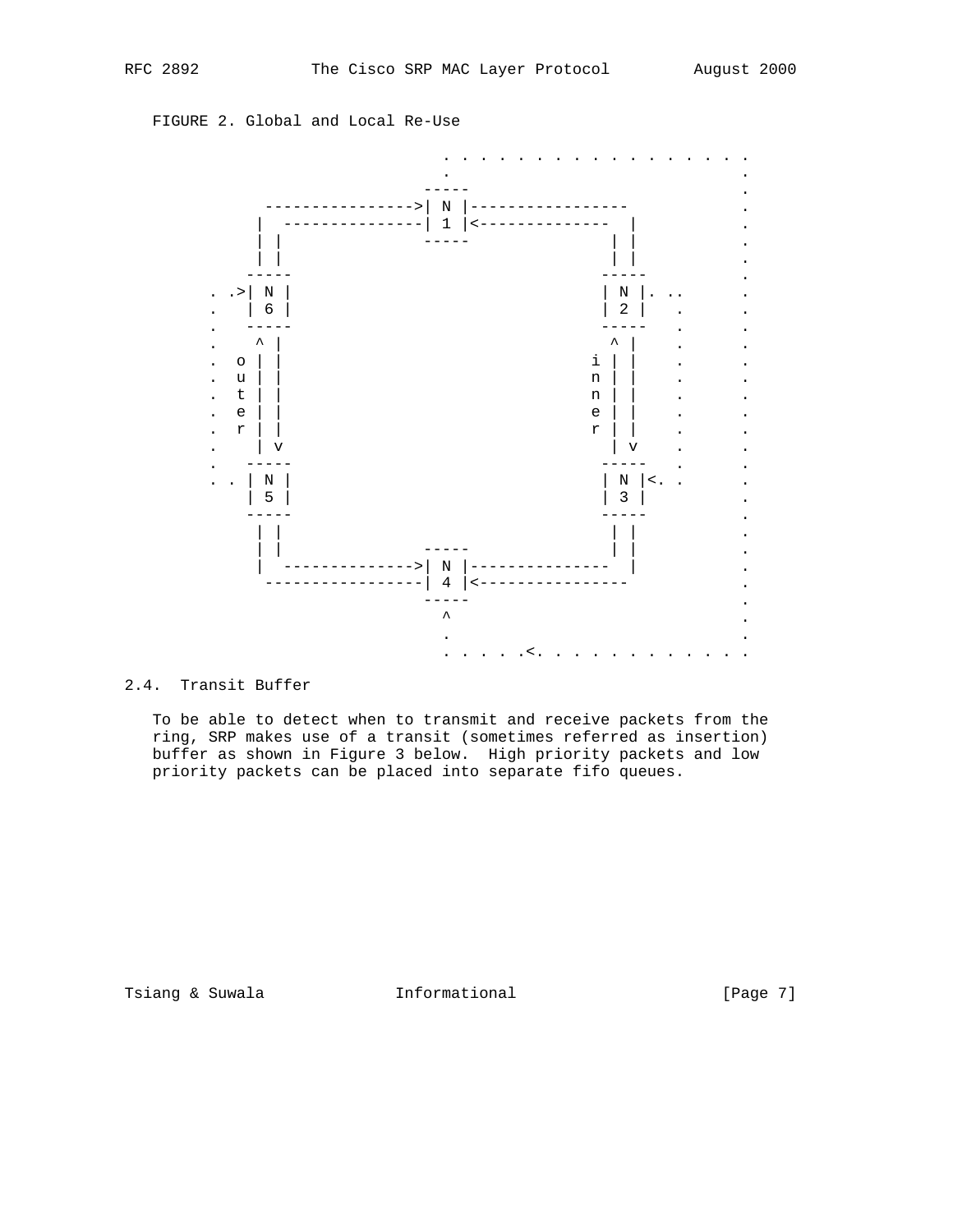FIGURE 3. Transit buffer



## 3. SRP Overview

#### 3.1. Receive Operation Overview

 Receive Packets entering a node are copied to the receive buffer if a Destination Address (DA) match is made. If a DA matched packet is also a unicast, then the packet will be stripped. If a packet does not DA match or is a multicast and the packet does not Source Address (SA) match, then the packet is placed into the Transit Buffer (TB) for forwarding to the next node if the packet passes Time To Live and Cyclic Redundancy Check (CRC) tests.

#### 3.2. Transmit Operation Overview

 Data sent from the node is either forwarded data from the TB or transmit data originating from the node via the Tx Buffer. High priority forwarded data always gets sent first. High priority transmit data may be sent as long as the Low Priority Transit Buffer (LPTB) is not full.

 A set of usage counters monitor the rate at which low priority transmit data and forwarded data are sent. Low priority data may be sent as long as the usage counter does not exceed an allowed usage governed by the SRP-fa rules and the LPTB has not exceeded the low priority threshold.

Tsiang & Suwala **Informational** 10 (Page 8)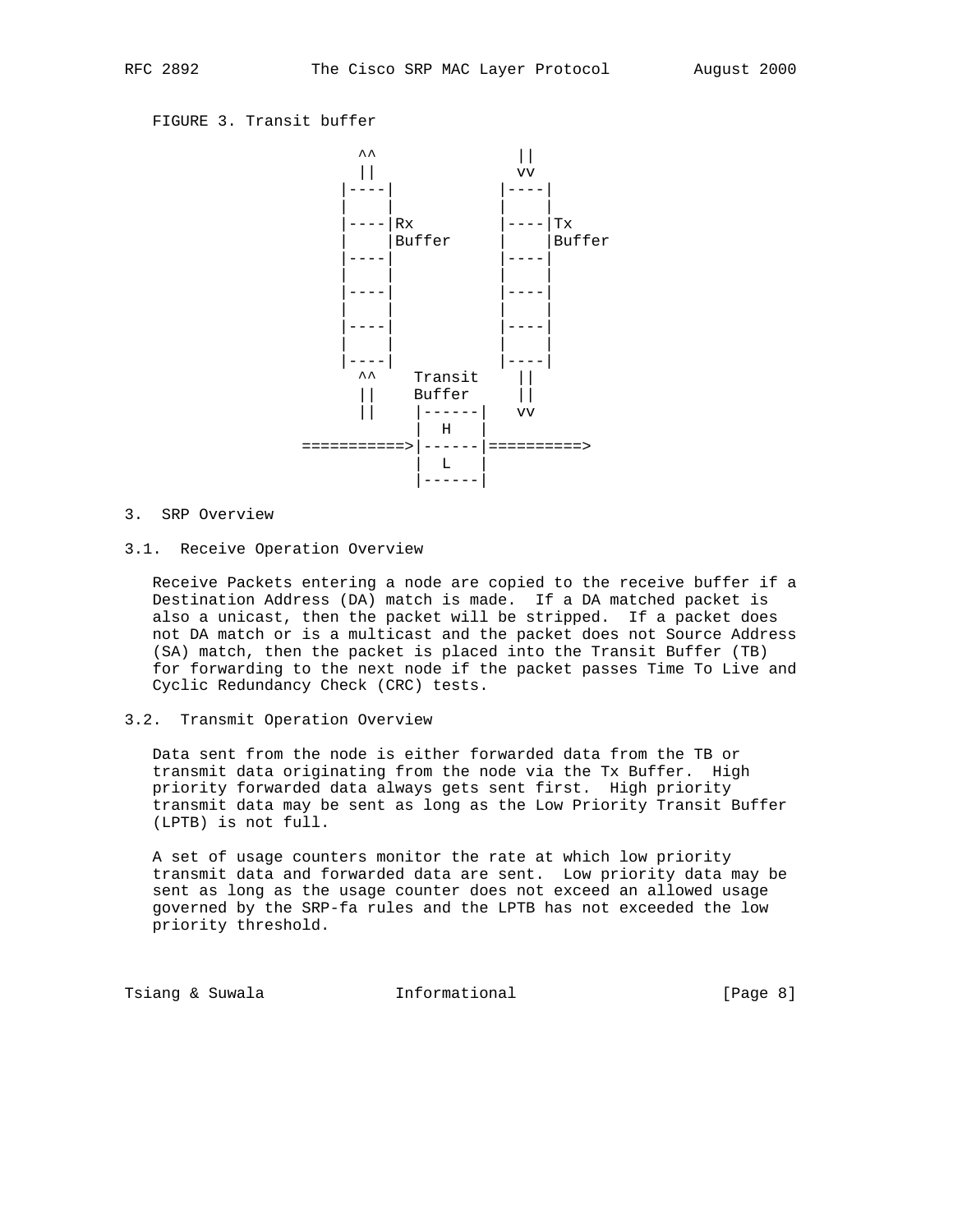#### 3.3. SRP Fairness Algorithm (SRP-fa) Overview

 If a node experiences congestion, then it will advertise to upstream nodes via the opposite ring the value of its transmit usage counter. The usage counter is run through a low pass filter function to stabilize the feedback. Upstream nodes will adjust their transmit rates so as not to exceed the advertised values. Nodes also propagate the advertised value received to their immediate upstream neighbor. Nodes receiving advertised values who are also congested propagate the minimum of their transmit usage and the advertised usage.

 Congestion is detected when the depth of the low priority transit buffer reaches a congestion threshold.

 Usage messages are generated periodically and also act as keepalives informing the upstream station that a valid data link exists.

### 3.4. Intelligent Protection Switching (IPS) Protocol Overview

 An SRP Ring is composed of two counter-rotating, single fiber rings. If an equipment or fiber facility failure is detected, traffic going towards and from the failure direction is wrapped (looped) back to go in the opposite direction on the other ring (subject to the protection hierarchy). The wrap around takes place on the nodes adjacent to the failure, under control of the IPS protocol. The wrap re-routes the traffic away from the failed span.

 An example of the data paths taken before and after a wrap are shown in Figures 4 and 5. Before the fiber cut, N4 sends to N1 via the path N4->N5->N6->N1.

 If there is a fiber cut between N5 and N6, N5 and N6 will wrap the inner ring to the outer ring. After the wraps have been set up, traffic from N4 to N1 initially goes through the non-optimal path N4->N5->N4->N3->N2->N1->N6->N1.

 Subsequently a new ring topology is discovered and a new optimal path is used N4->N3->N2-N1 as shown in Figure 6. Note that the topology discovery and the subsequent optimal path selection are not part of the IPS protocol.

Tsiang & Suwala **Informational** 10 (Page 9)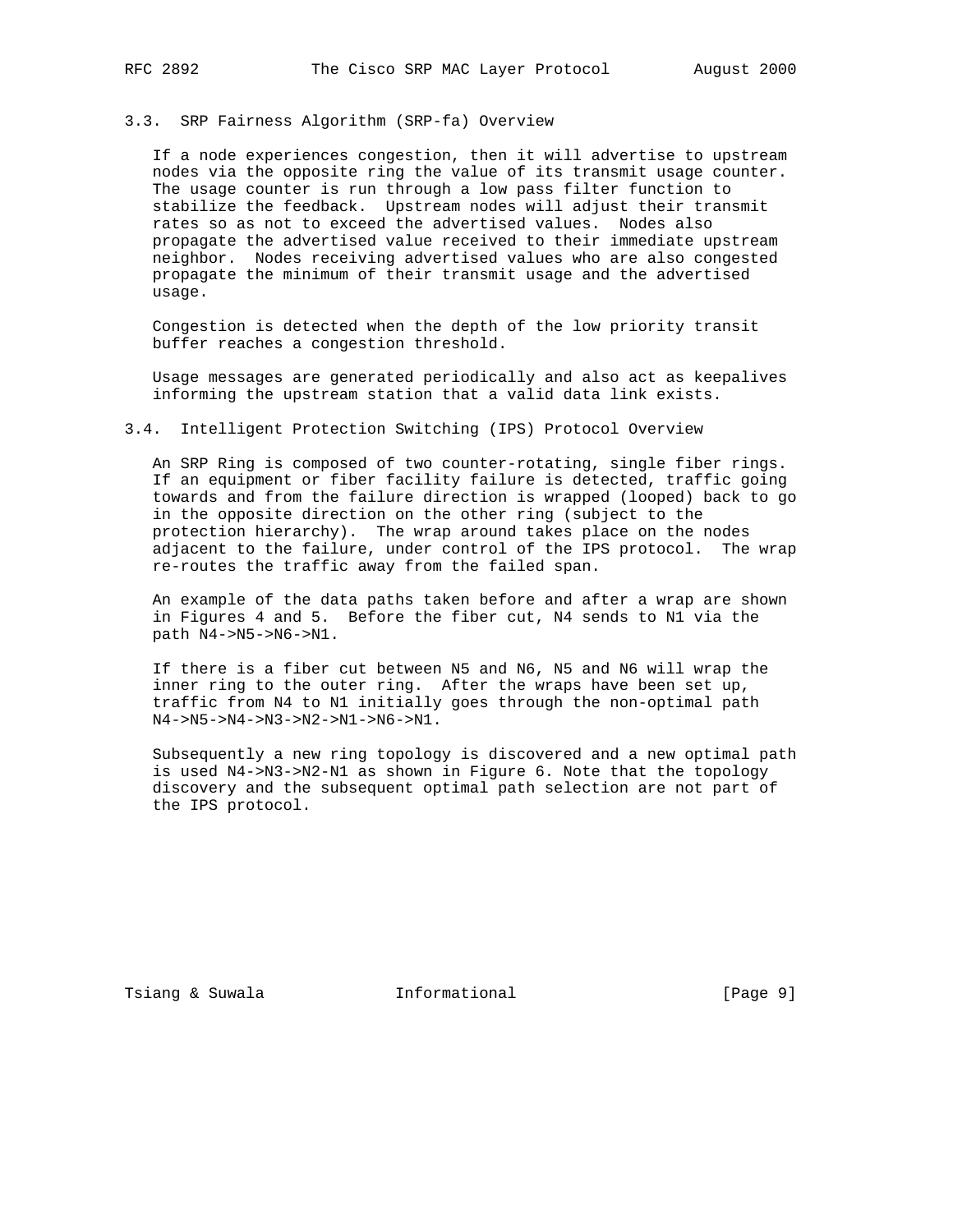FIGURE 4. Data path before wrap, N4 -> N1



 The ring wrap is controlled through SONET BLSR [3][4] style IPS signaling. It is an objective to perform the wrapping as fast as in the SONET equipment or faster.

 The IPS protocol processes the following request types (in the order of priority, from highest to lowest):

- 1. Forced Switch (FS): operator originated, performs a protection switch on a requested span (wraps at both ends of the span)
- 2. Signal Fail (SF): automatic, caused by a media Signal Failure or SRP keep-alive failure - performs a protection switch on a requested span

Tsiang & Suwala **Informational** 10 [Page 10]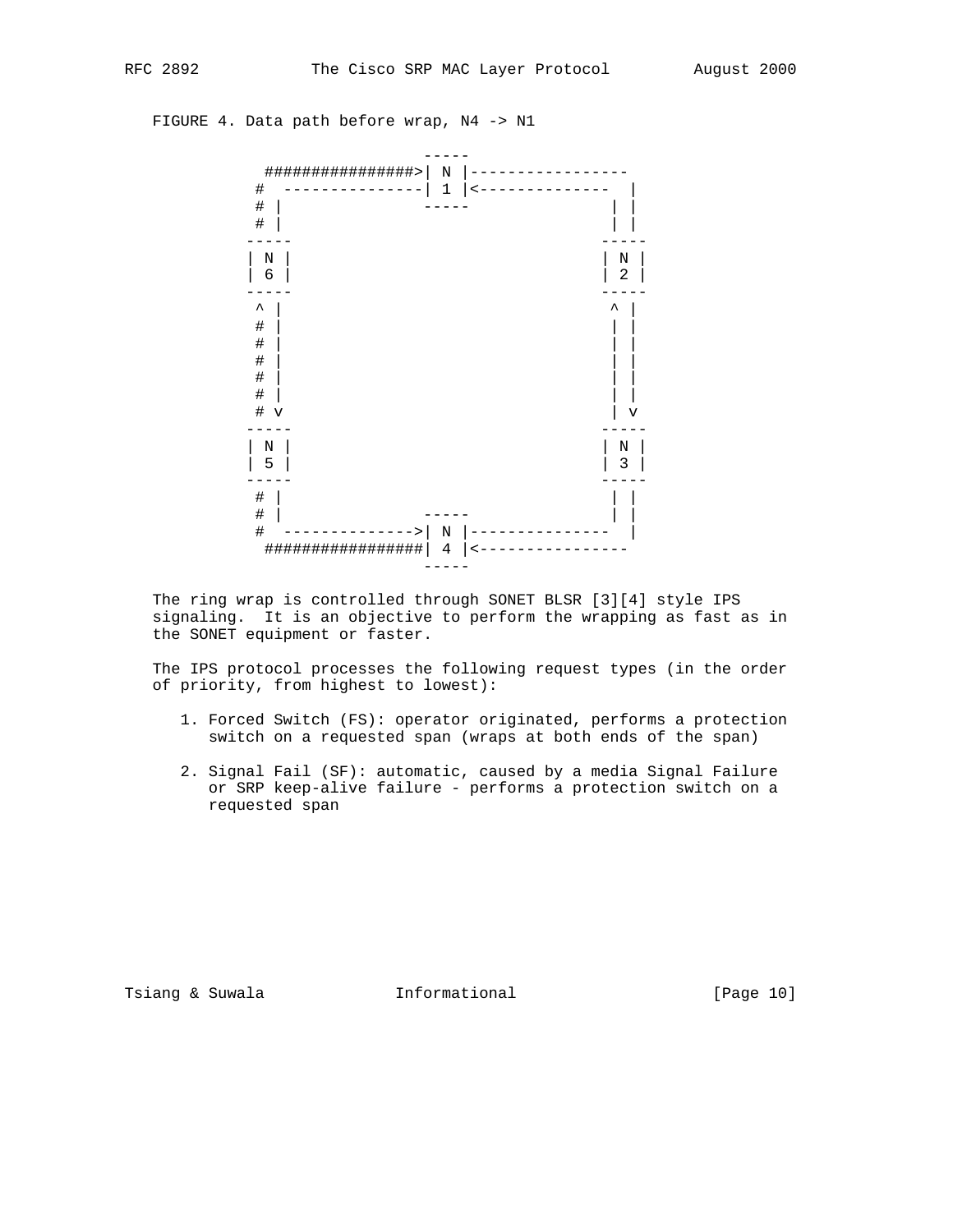### FIGURE 5. Data path after the wrap, N4 -> N1



- 3. Signal Degrade (SD): automatic, caused by a media Signal Degrade (e.g. excessive Bit Error Rate) - performs a protection switch on a requested span
- 4. Manual Switch (MS): operator originated, like Forced Switched but of a lower priority
- 5. Wait to Restore (WTR): automatic, entered after the working channel meets the restoration criteria after SF or SD condition disappears. IPS waits WTR period before restoring traffic in order to prevent protection switch oscillations

 If a protection (either automatic or operator originated) is requested for a given span, the node on which the protection has been requested issues a protection request to the node on the other end of the span using both the short path (over the failed span, as the failure may be unidirectional) and the long path (around the ring).

Tsiang & Suwala **Informational** [Page 11]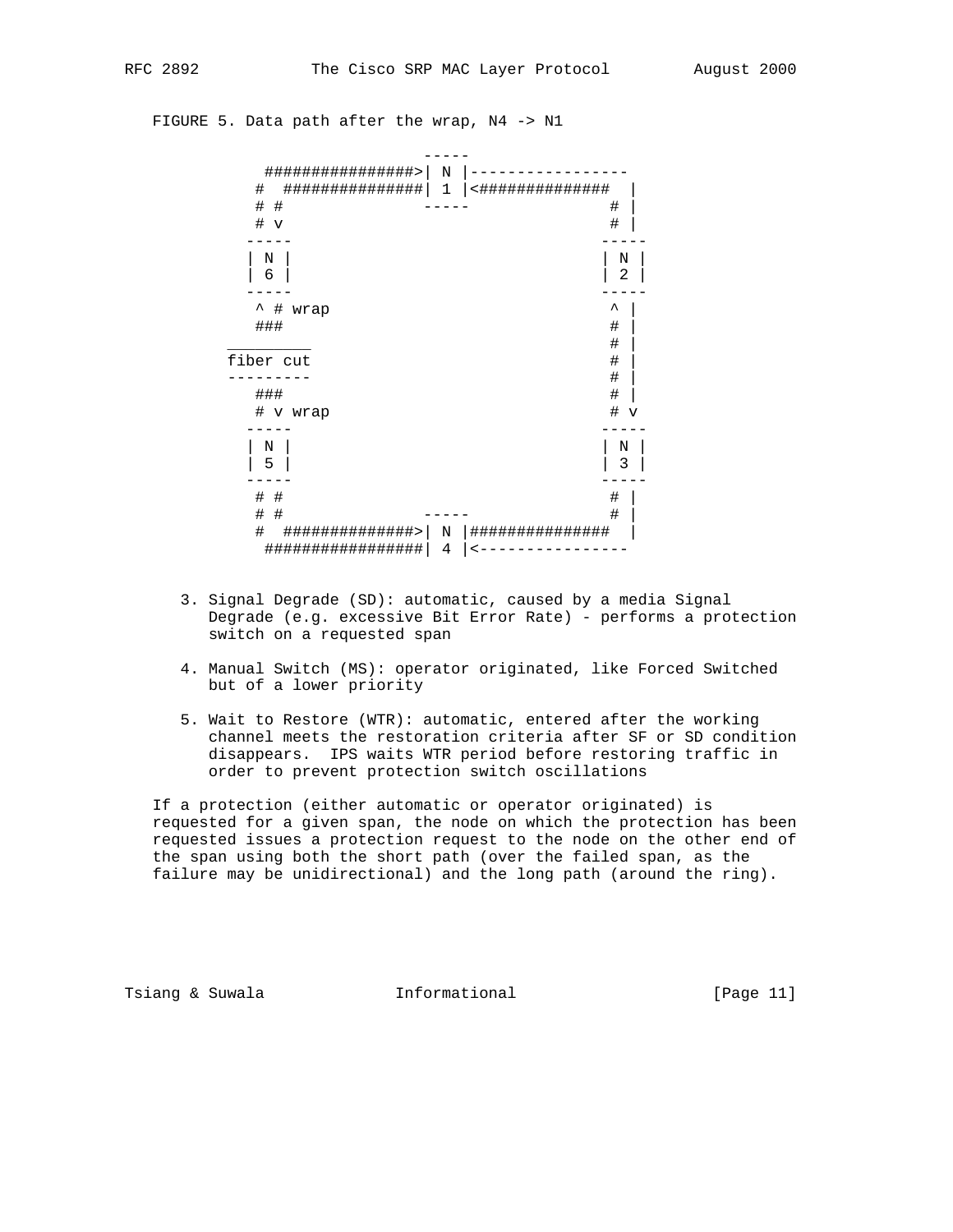



 As the protection requests travel around the ring, the protection hierarchy is applied. If the requested protection switch is of the highest priority e.g. Signal Fail request is of higher priority than the Signal Degrade than this protection switch takes place and the lower priority switches elsewhere in the ring are taken down, as appropriate. If a lower priority request is requested, it is not allowed if a higher priority request is present in the ring. The only exception is multiple SF and FS switches, which can coexist in the ring.

 All protection switches are performed bidirectionally (wraps at both ends of a span for both transmit and receive directions, even if a failure is only unidirectional).

Tsiang & Suwala **Informational** 10 [Page 12]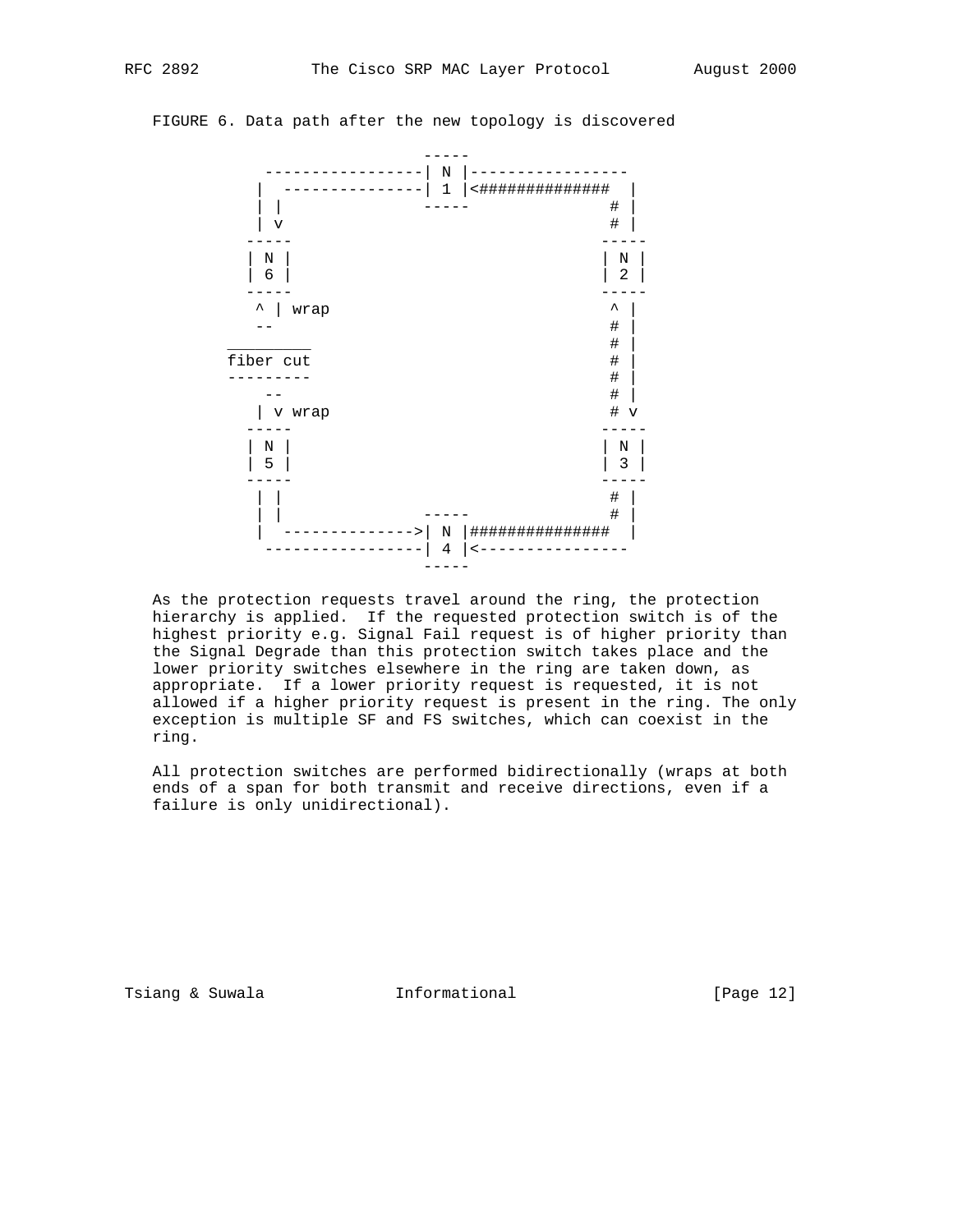### 4. Packet Formats

 This section describes the packet formats used by SRP. Packets can be sent over any point to point link layer (e.g. SONET/SDH, ATM, point to point ETHERNET connections). The maximum transfer unit (MTU) is 9216 octets. The minimum transfer unit for data packets is 55 octets. The maximum limit was designed to accommodate the large IP MTUs of IP over AAL5. SRP also supports ATM cells. ATM cells over SRP are 55 octets. The minimum limit corresponds to ATM cells transported over SRP. The minimum limit does not apply to control packets which may be smaller.

 These limits include everything listed in Figure 7: but are exclusive of the frame delineation (e.g. for SRP over SONET/SDH, the flags used for frame delineation are not included in the size limits).

 The following packet and cell formats do not include any layer 1 frame delineation. For SRP over POS, there will be an additional flag that delineates start and end of frame.

#### 4.1. Overall Packet Format

The overall packet format is show below in Figure 7:

FIGURE 7. Overall Packet Format



 The frame check sequence (FCS) is a 32-bit cyclic redundancy check (CRC) as specified in RFC-1662 and is the same CRC as used in Packet Over SONET (POS - specified in RFC-2615). The generator polynomial is:

Tsiang & Suwala **Informational** [Page 13]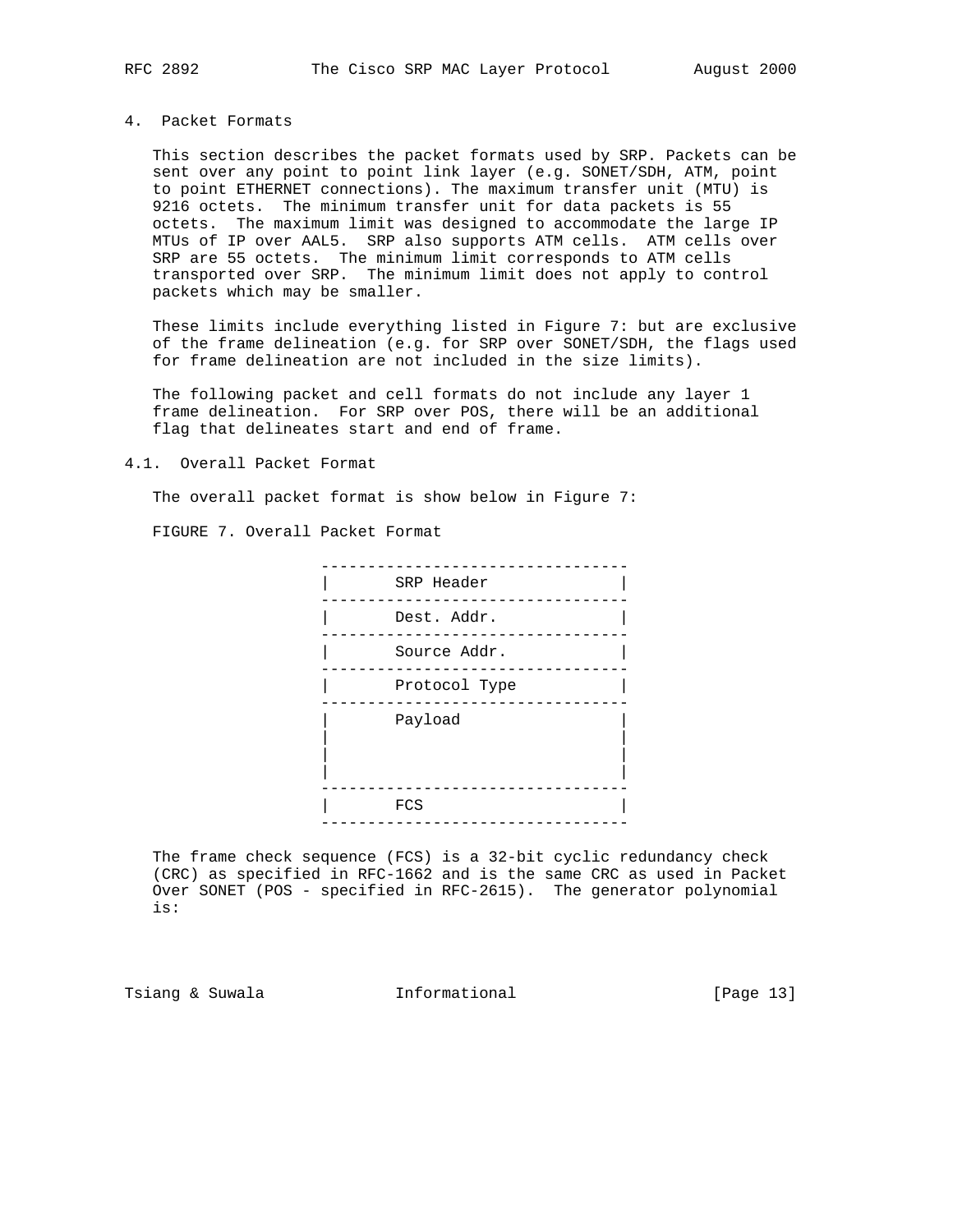CRC-32:

 x32 + x26 + x23 + x22 + x16 + x12 + x11 + x10 + x8 + x7 + x5 + x4 +  $x2 + x + 1$ 

 The FCS is computed over the destination address, source address, protocol type and payload. It does not include the SRP header.

 Note that the packet format after the SRP header is identical to Ethernet Version 2.

4.2. Generic Packet Header Format

 Each packet has a fixed-sized header. The packet header format is shown in Figure 8.

FIGURE 8. Detailed Packet Header Format

 $0$  1 2 3 0 1 2 3 4 5 6 7 8 9 0 1 2 3 4 5 6 7 8 9 0 1 2 3 4 5 6 7 8 9 0 1 +-+-+-+-+-+-+-+-+-+-+-+-+-+-+-+-+-+-+-+-+-+-+-+-+-+-+-+-+-+-+-+-+ | Time to Live  $|R|$  MOD | PRI  $|P|$  +-+-+-+-+-+-+-+-+-+-+-+-+-+-+-+-+ Destination Address | | | +-+-+-+-+-+-+-+-+-+-+-+-+-+-+-+-+-+-+-+-+-+-+-+-+-+-+-+-+-+-+-+-+ | | + Source Address +-+-+-+-+-+-+-+-+-+-+-+-+-+-+-+-+ | | Protocol Type | +-+-+-+-+-+-+-+-+-+-+-+-+-+-+-+-+-+-+-+-+-+-+-+-+-+-+-+-+-+-+-+-+ | | + + | Payload | . . . . . . | | +-+-+-+-+-+-+-+-+-+-+-+-+-+-+-+-+-+-+-+-+-+-+-+-+-+-+-+-+-+-+-+-+

The fields are described below.

4.2.1. Time To Live (TTL)

 This 8 bit field is a hop-count that must be decremented every time a node forwards a packet. If the TTL reaches zero it is stripped off the ring. This allows for a total node space of 256 nodes on a ring. However, due to certain failure conditions (e.g. when the ring is

Tsiang & Suwala **Informational** [Page 14]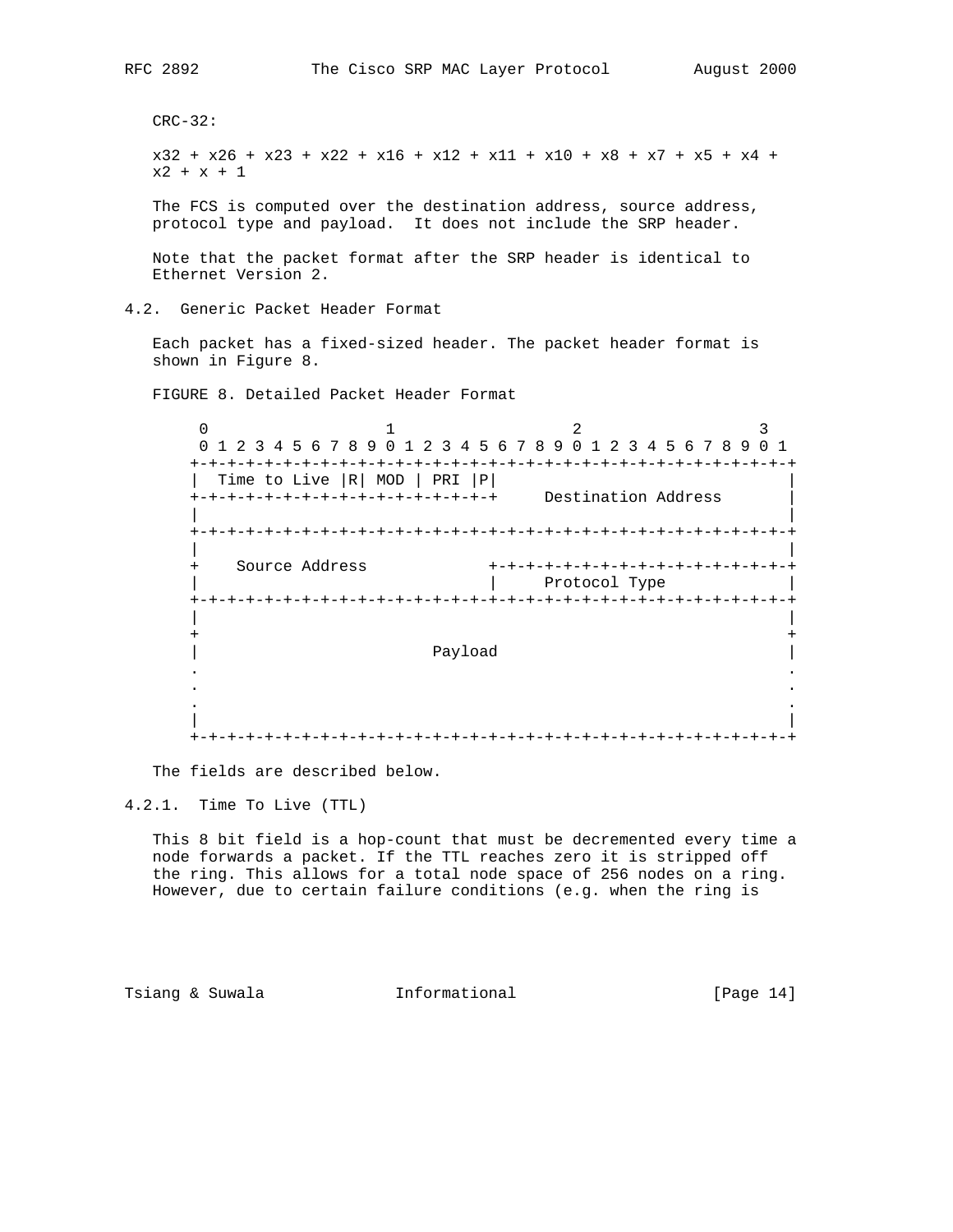wrapped) the total number of nodes that are supported by SRP is 128. When a packet is first sent onto the ring the TTL should be set to at least twice the total number of nodes on the ring.

4.2.2. Ring Identifier (R)

 This single bit field is used to identify which ring this packet is designated for. The designation is as follows:

TABLE 1. Ring Indicator Values

Outer Ring 0 Inner Ring 1

4.2.3. Priority Field (PRI)

 This three bit field indicates the priority level of the SRP packet (0 through 7). The higher the value the higher the priority. Since there are only two queues in the transit buffer (HPTB and LPTB) a packet is treated as either low or high priority once it is on the ring. Each node determines the threshold value for determining what is considered a high priority packet and what is considered a low priority packet. However, the full 8 levels of priority in the SRP header can be used prior to transmission onto the ring (transmit queues) as well as after reception from the ring (receive queues).

4.2.4. MODE

 This three bit field is used to identify the mode of the packet. The following modes are defined in Table 2 below.

 TABLE 2. MODE Values Value Description 000 Reserved 001 Reserved 010 Reserved 011 ATM cell 100 Control Message (Pass to host) 101 Control Message (Locally Buffered for host) Usage Message 111 Packet Data

These modes will be further explained in later sections.

Tsiang & Suwala **Informational** [Page 15]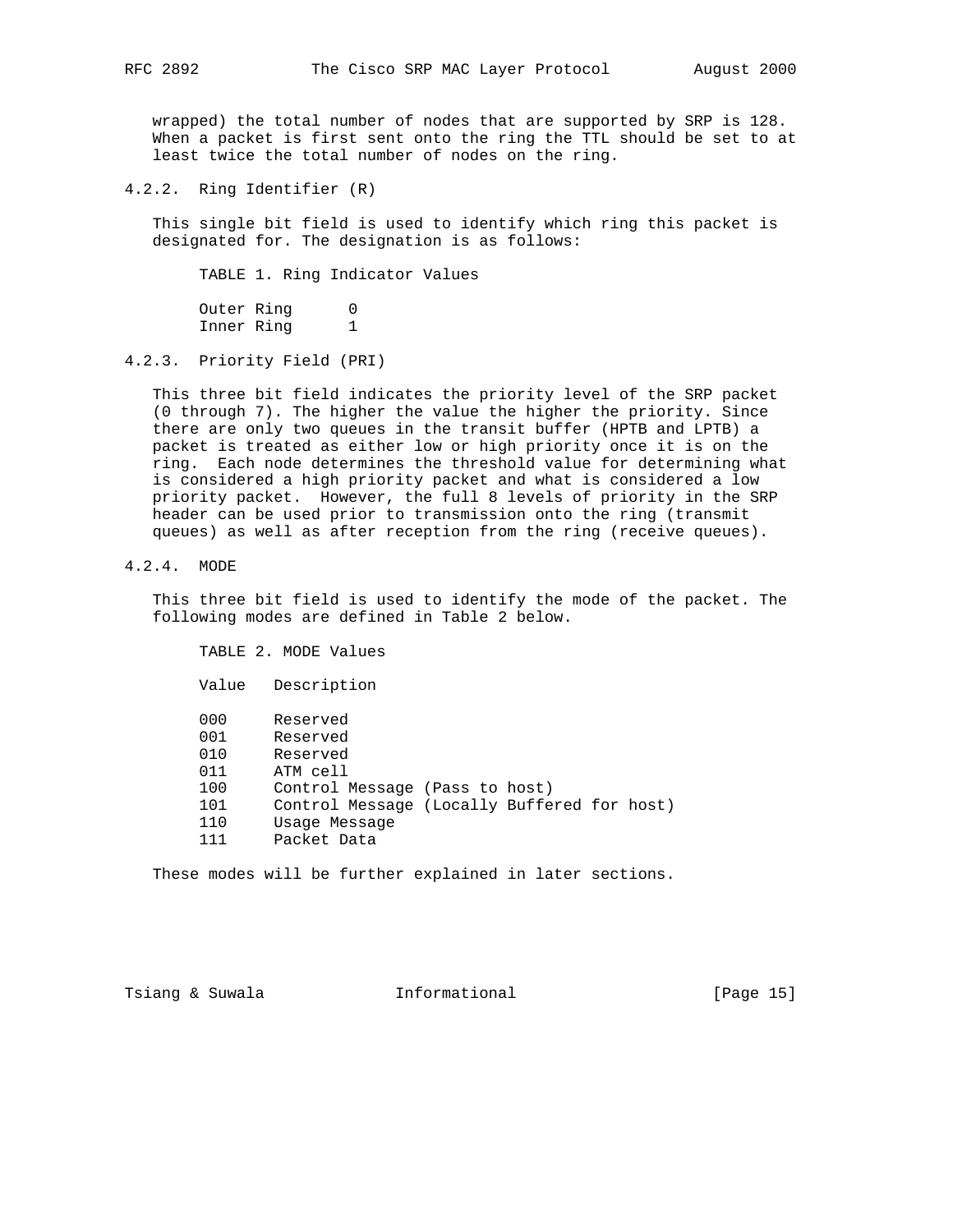4.2.5. Parity Bit (P-bit)

 The parity bit is used to indicate the parity value over the 15 bits of the SRP header to provide additional data integrity over the header. Odd parity is used (i.e. the number of ones including the parity bit shall be an odd number).

4.2.6. Destination Address

 The destination address is a globally unique 48 bit address assigned by the IEEE.

4.2.7. Source Address

 The source address is a globally unique 48 bit address assigned by the IEEE.

4.2.8. Protocol Type

 The protocol type is a two octet field like that used in EtherType representation. Current defined values relevant to SRP are defined in Table 3 below.

TABLE 3. Defined Protocol Types

Value Protocol Type

 0x2007 SRP Control 0x0800 IP version 4 0x0806 ARP

4.3. SRP Cell Format

 SRP also supports the sending of ATM cells. The detailed cell format is shown below:

Tsiang & Suwala **Informational** [Page 16]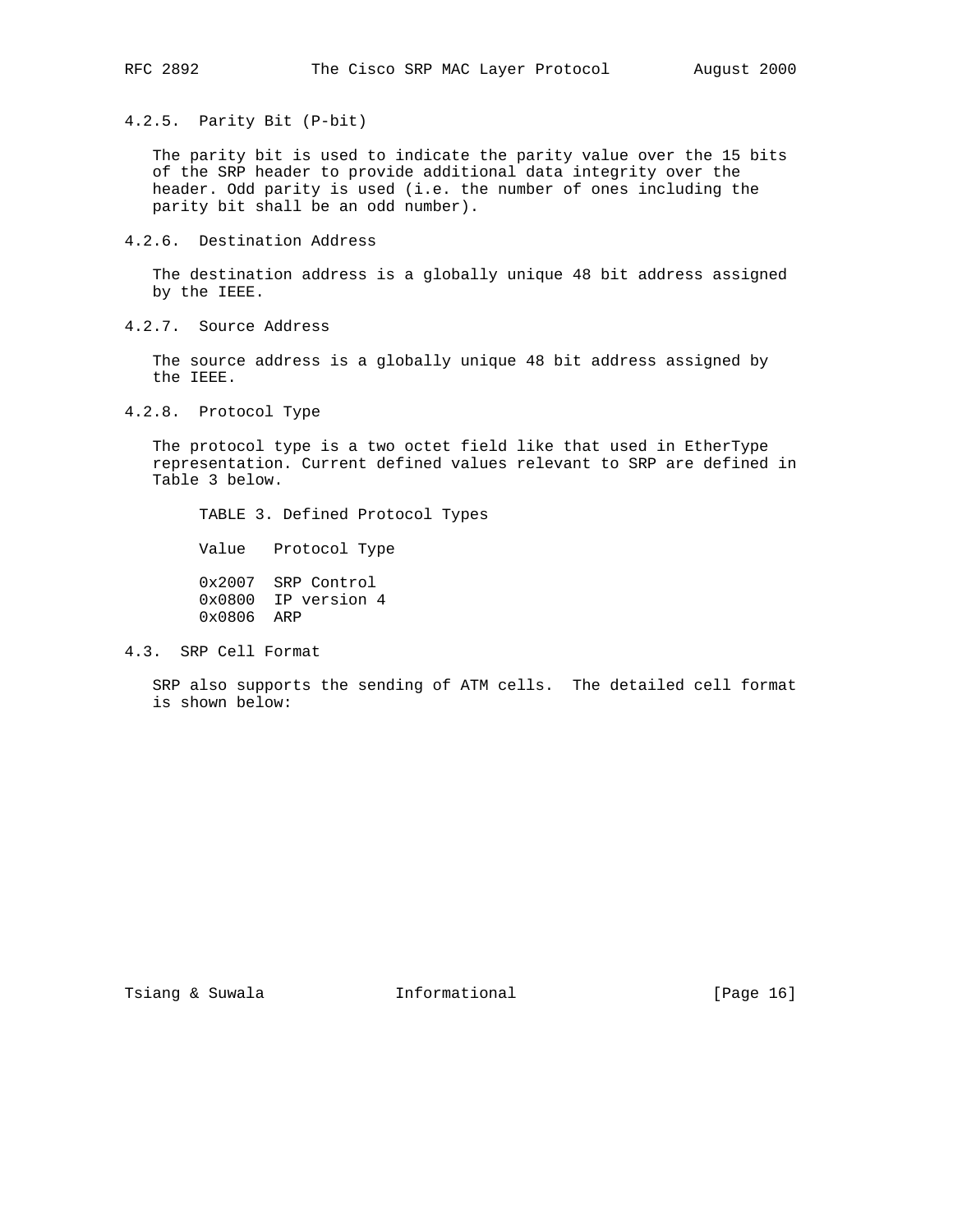FIGURE 9. SRP Cell Format

 $0$  1 2 3 0 1 2 3 4 5 6 7 8 9 0 1 2 3 4 5 6 7 8 9 0 1 2 3 4 5 6 7 8 9 0 1 +-+-+-+-+-+-+-+-+-+-+-+-+-+-+-+-+-+-+-+-+-+-+-+-+-+-+-+-+-+-+-+-+ | Time to Live |R| MOD | PRI |P| VPI/VCI +-+-+-+-+-+-+-+-+-+-+-+-+-+-+-+-+-+-+-+-+-+-+-+-+-+-+-+-+-+-+-+-+ | VCI | PTI | C | HEC | +-+-+-+-+-+-+-+-+-+-+-+-+-+-+-+-+-+-+-+-+-+-+-+-+ + | | . . . ATM Payload . . ( 48 Bytes ) +-+-+-+-+-+-+-+-+ | | +-+-+-+-+-+-+-+-+-+-+-+-+-+-+-+-+-+-+-+-+-+-+-+-+

 Packet nodes would typically ignore (never receive or strip) and always forward ATM-cells. The idea is that ATM switches and routers could coexist in a ring. Note that SRP cells do not contain an FCS. Data integrity is handled at the AAL layer.

4.4. SRP Usage Packet Format

 SRP usage packets are sent out periodically to propagate allowed usage information to upstream nodes. SRP usage packets also perform a keepalive function. SRP usage packets should be sent approximately every 106 usec.

 If a receive interface has not seen a usage packet within the keepalive timeout interval it will trigger an L2 keepalive timeout interrupt/event. The IPS software will subsequently mark that interface as faulty and initiate a protection switch around that interface. The keepalive timeout interval should be set to 16 times the SRP usage packet transmission interval.

FIGURE 10. Usage Packet Format

 $0$  1 2 3 0 1 2 3 4 5 6 7 8 9 0 1 2 3 4 5 6 7 8 9 0 1 2 3 4 5 6 7 8 9 0 1 +-+-+-+-+-+-+-+-+-+-+-+-+-+-+-+-+-+-+-+-+-+-+-+-+-+-+-+-+-+-+-+-+ | Time to Live |R| MOD | PRI |P| | +-+-+-+-+-+-+-+-+-+-+-+-+-+-+-+-+ Originator MAC Address + | | +-+-+-+-+-+-+-+-+-+-+-+-+-+-+-+-+-+-+-+-+-+-+-+-+-+-+-+-+-+-+-+-+ | Reserved | Usage | +-+-+-+-+-+-+-+-+-+-+-+-+-+-+-+-+-+-+-+-+-+-+-+-+-+-+-+-+-+-+-+-+

A USAGE of all ones indicates a value of NULL.

Tsiang & Suwala **Informational** 10 [Page 17]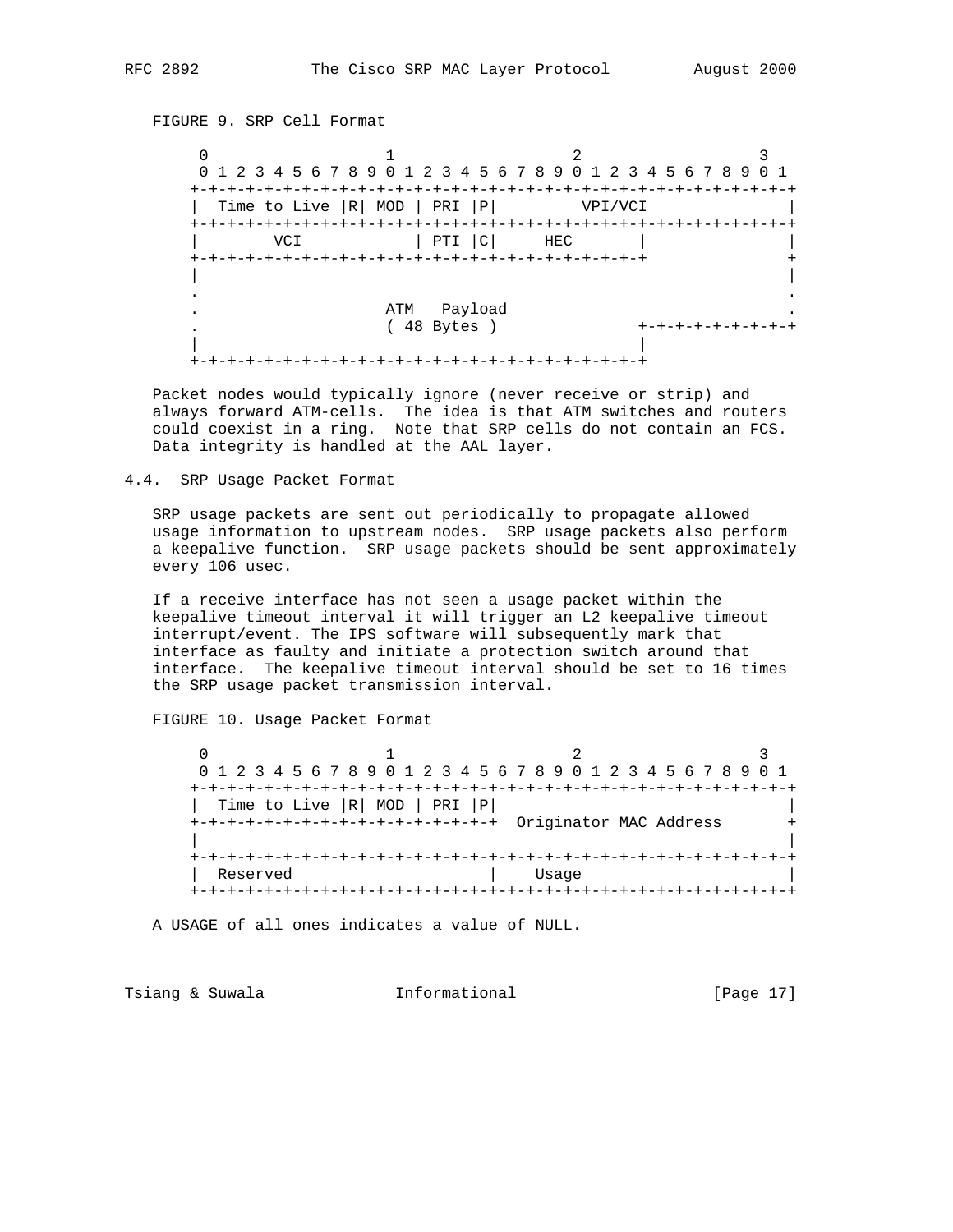## 4.5. SRP Control Packet Format

 If the MODE bits are set to 10X (SRP control) then this indicates a control message. Control messages are always received and stripped by the adjacent node. They are by definition unicast, and do not need any addressing information. The destination address field for control packets should be set to 0's. The source address field for a control packet should be set to the source address of the transmitting node.

 Two types of controls messages are defined : Pass to host and Locally buffered. Pass to host messages can be passed to the host software by whatever means is convenient. This is most often the same path used to transfer data packets to the host. Locally buffered control messages are usually reserved for protection messages. These are normally buffered locally in order to not contend for resources with data packets. The actual method of handling these messages is up to the implementor.

The control packet format is shown in Figure 11.

FIGURE 11. Control Packet Format

 $0$  1 2 3 0 1 2 3 4 5 6 7 8 9 0 1 2 3 4 5 6 7 8 9 0 1 2 3 4 5 6 7 8 9 0 1 +-+-+-+-+-+-+-+-+-+-+-+-+-+-+-+-+-+-+-+-+-+-+-+-+-+-+-+-+-+-+-+-+ | Time to Live |R| MOD | PRI |P| | +-+-+-+-+-+-+-+-+-+-+-+-+-+-+-+-+ Destination Address | | | +-+-+-+-+-+-+-+-+-+-+-+-+-+-+-+-+-+-+-+-+-+-+-+-+-+-+-+-+-+-+-+-+ | | + Source Address +-+-+-+-+-+-+-+-+-+-+-+-+-+-+-+-+  $|$  Protocol Type =  $0x2007$  | +-+-+-+-+-+-+-+-+-+-+-+-+-+-+-+-+-+-+-+-+-+-+-+-+-+-+-+-+-+-+-+-+ | Control Ver | Control Type | Control Checksum | +-+-+-+-+-+-+-+-+-+-+-+-+-+-+-+-+-+-+-+-+-+-+-+-+-+-+-+-+-+-+-+-+ Control TTL +-+-+-+-+-+-+-+-+-+-+-+-+-+-+-+-+ + . . . Payload . . . +-+-+-+-+-+-+-+-+-+-+-+-+-+-+-+-+-+-+-+-+-+-+-+-+-+-+-+-+-+-+-+-+

 The priority (PRI) value should be set to 0x7 (all one's) when sending control packets and should be queued to the highest priority transmit queue available. The Time to Live is not relevant since all

Tsiang & Suwala **Informational** [Page 18]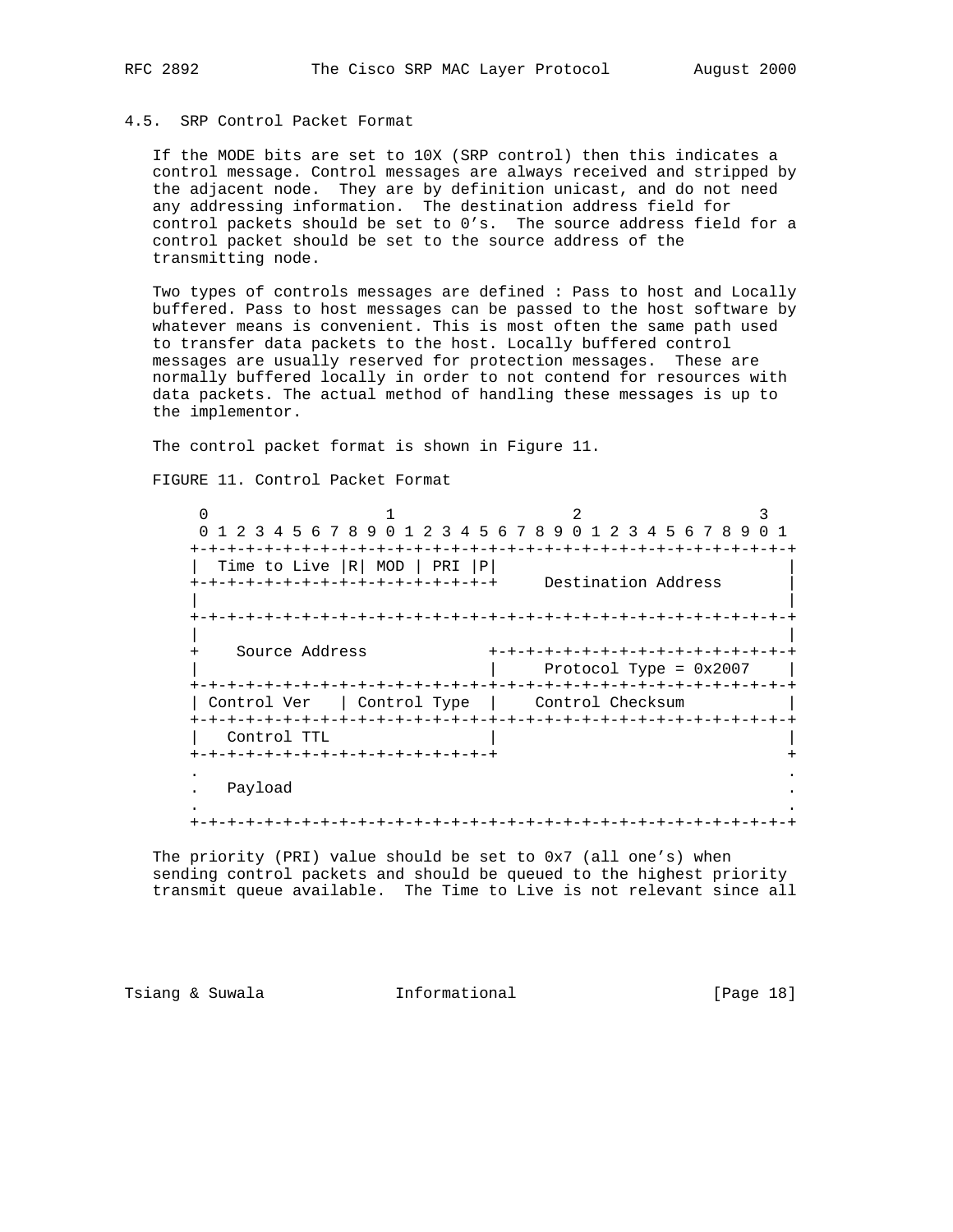packets will be received and stripped by the nearest downstream neighbor and can be set to any value (preferably this should be set to 001).

4.5.1. Control Ver

 This one octet field is the version number associated with the control type field. Initially, all control types will be version 0.

4.5.2. Control Type

 This one octet field represents the control message type. Table 4 contains the currently defined control types.

 TABLE 4. Control Types Control Type Description 0x01 Topology Discovery 0x02 IPS message 0x03- 0xFF Reserved

## 4.5.3. Control TTL

 The Control TTL is a control layer hop-count that must be decremented every time a node forwards a control packet. If a node receives a control packet with a control TTL <= 1, then it should accept the packet but not forward it.

 Note that the control layer hop count is separate from the SRP L2 TTL which is always set to 1 for control messages.

 The originator of the control message should set the initial value of the control TTL to the SRP L2 TTL normally used for data packets.

4.5.4. Control Checksum

 The checksum field is the 16 bit one's complement of the one's complement sum of all 16 bit words starting with the control version. If there are an odd number of octets to be checksummed, the last octet is padded on the right with zeros to form a 16 bit word for checksum purposes. The pad is not transmitted as part of the segment. While computing the checksum, the checksum field itself is replaced with zeros. This is the same checksum algorithm as that used for TCP. The checksum does not cover the 32 bit SRP FCS.

Tsiang & Suwala **Informational** 10 [Page 19]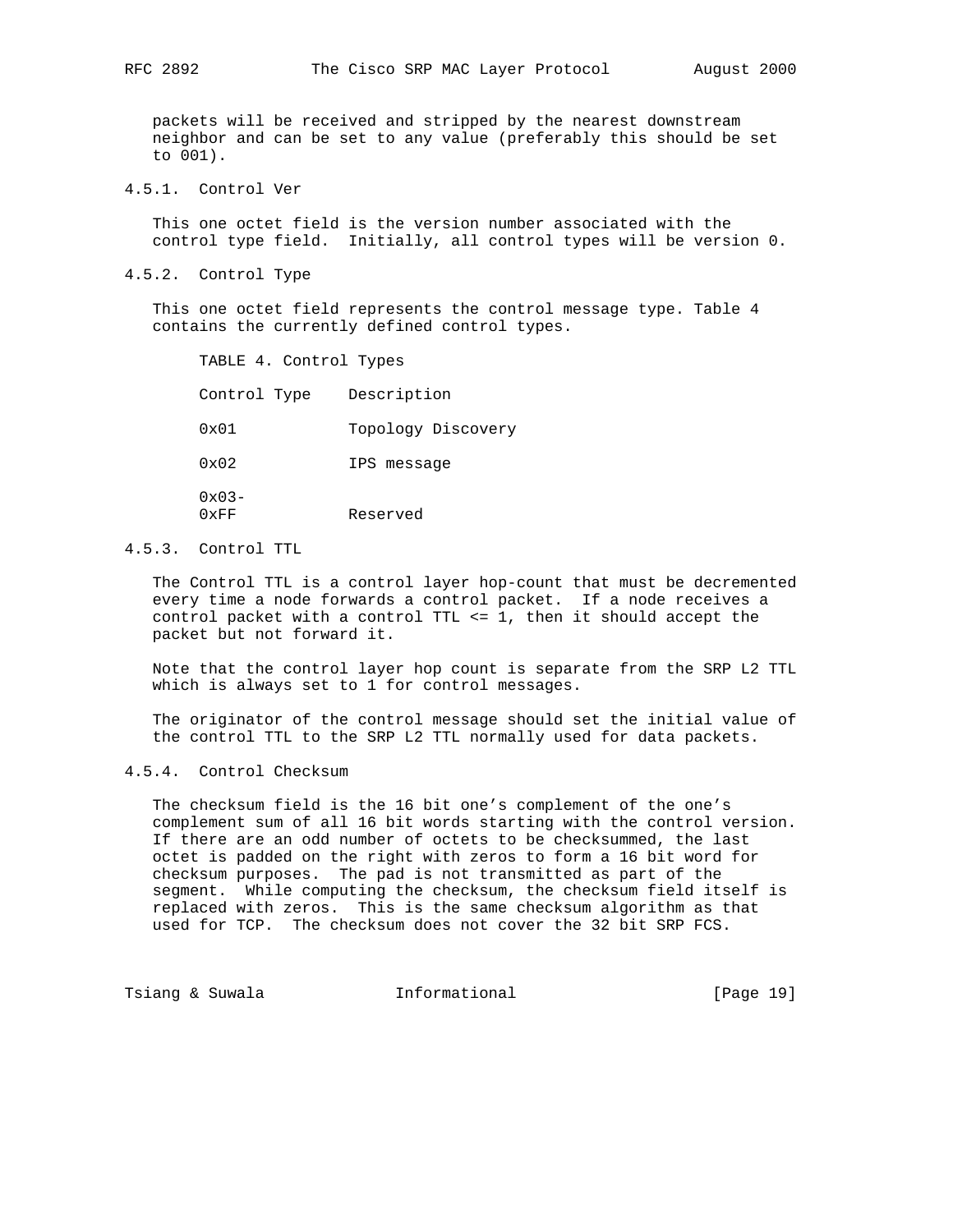## 4.5.5. Payload

The payload is a variable length field dependent on the control type.

#### 4.5.6. Addressing

 All nodes must have a globally unique IEEE 48 bit MAC address. A multicast bit is defined using canonical addressing conventions i.e. the multicast bit is the least significant bit of the most significant octet in the destination address. It is acceptable but not advisable to change a node's MAC address to one that is known to be unique within the administrative layer 2 domain (that is the SRP ring itself along with any networks connected to the SRP ring via a layer 2 transparent bridge).

FIGURE 12. Multicast bit position

 Destination Address 0 1 2 3 0 1 2 3 4 5 6 7 8 9 0 1 2 3 4 5 6 7 8 9 0 1 2 3 4 5 6 7 8 9 0 1 +-+-+-+-+-+-+-+-+-+-+-+-+-+-+-+-+-+-+-+-+-+-+-+-+-+-+-+-+-+-+-+-+  $|\mathbf{M}|$  +-+-+-+-+-+-+-+-+-+-+-+-+-+-+-+-+-+-+-+-+-+-+-+-+-+-+-+-+-+-+-+-+ ^ |----Multicast bit

 Note that for SONET media, the network order is MSB of each octet first, so that as viewed on the line, the multicast bit will be the 8th bit of the destination address sent. (For SRP on Ethernet media, the multicast bit would be sent first).

#### 4.6. Topology Discovery

 Each node performs topology discovery by sending out topology discovery packets on one or both rings. The node originating a topology packet marks the packet with the egressing ring id, appends the node's mac binding to the packet and sets the length field in the packet before sending out the packet. This packet is a point-to-point packet which hops around the ring from node to node. Each node appends its mac address binding, updates the length field and sends it to the next hop on the ring. If there is a wrap on the ring, the wrapped node will indicate a wrap when appending its mac binding and wrap the packet. When the topology packets travel on the wrapped section with the ring identifier being different from that of the topology packet itself, the mac address bindings are not added to the packet.

Tsiang & Suwala **Informational** 10 (Page 20)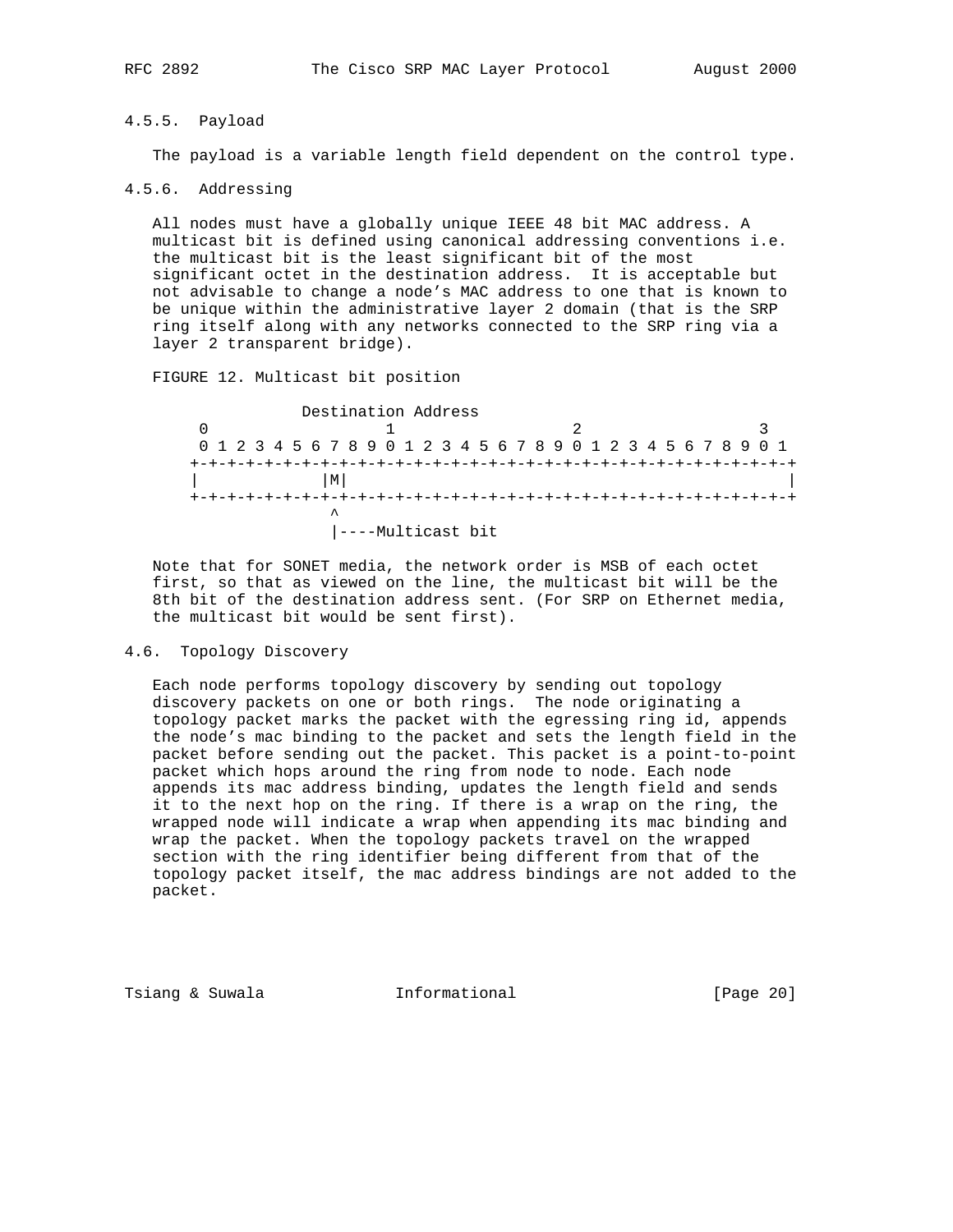Eventually the node that generated the topology discovery packet gets back the packet. The node makes sure that the packet has the same ingress and egress ring id before excepting the packet. A topology map is changed only after receiving two topology packets which indicate the same new topology (to prevent topology changes on transient conditions).

 Note that the topology map only contains the reachable nodes. It does not correspond to the failure-free ring in case of wraps and ring segmentations.

FIGURE 13. Topology Packet Format

Topology

 $\begin{array}{ccccccc} 0 & & & & 1 & & & & 2 & & & 3 \end{array}$  0 1 2 3 4 5 6 7 8 9 0 1 2 3 4 5 6 7 8 9 0 1 2 3 4 5 6 7 8 9 0 1 +-+-+-+-+-+-+-+-+-+-+-+-+-+-+-+-+-+-+-+-+-+-+-+-+-+-+-+-+-+-+-+-+ | Time to Live |R| MOD | PRI |P| | +-+-+-+-+-+-+-+-+-+-+-+-+-+-+-+-+ Destination Address | | | +-+-+-+-+-+-+-+-+-+-+-+-+-+-+-+-+-+-+-+-+-+-+-+-+-+-+-+-+-+-+-+-+ | | + Source Address +-+-+-+-+-+-+-+-+-+-+-+-+-+-+-+-+ | | Protocol Type = 0x2007 | +-+-+-+-+-+-+-+-+-+-+-+-+-+-+-+-+-+-+-+-+-+-+-+-+-+-+-+-+-+-+-+-+ | Control Ver=0 | Control Type=1| Control Checksum +-+-+-+-+-+-+-+-+-+-+-+-+-+-+-+-+-+-+-+-+-+-+-+-+-+-+-+-+-+-+-+-+ | Control TTL | Topology Length | +-+-+-+-+-+-+-+-+-+-+-+-+-+-+-+-+-+-+-+-+-+-+-+-+-+-+-+-+-+-+-+-+ Originator's Globally Unique + MAC Address (48 bits) +-+-+-+-+-+-+-+-+-+-+-+-+-+-+-+-+ | | MAC Type | | +-+-+-+-+-+-+-+-+-+-+-+-+-+-+-+-+-+-+-+-+-+-+-+-+ + MAC Address (48 bits) + +-+-+-+-+-+-+-+-+-+-+-+-+-+-+-+-+-+-+-+-+-+-+-+-+ | Other MAC bindings +-+-+-+-+-+-+-+-+ + | | + +

 Note that the Source address should be set to the source address of the TRANSMITTING node (which is not necessarily the ORIGINATING node).

Tsiang & Suwala **Informational** [Page 21]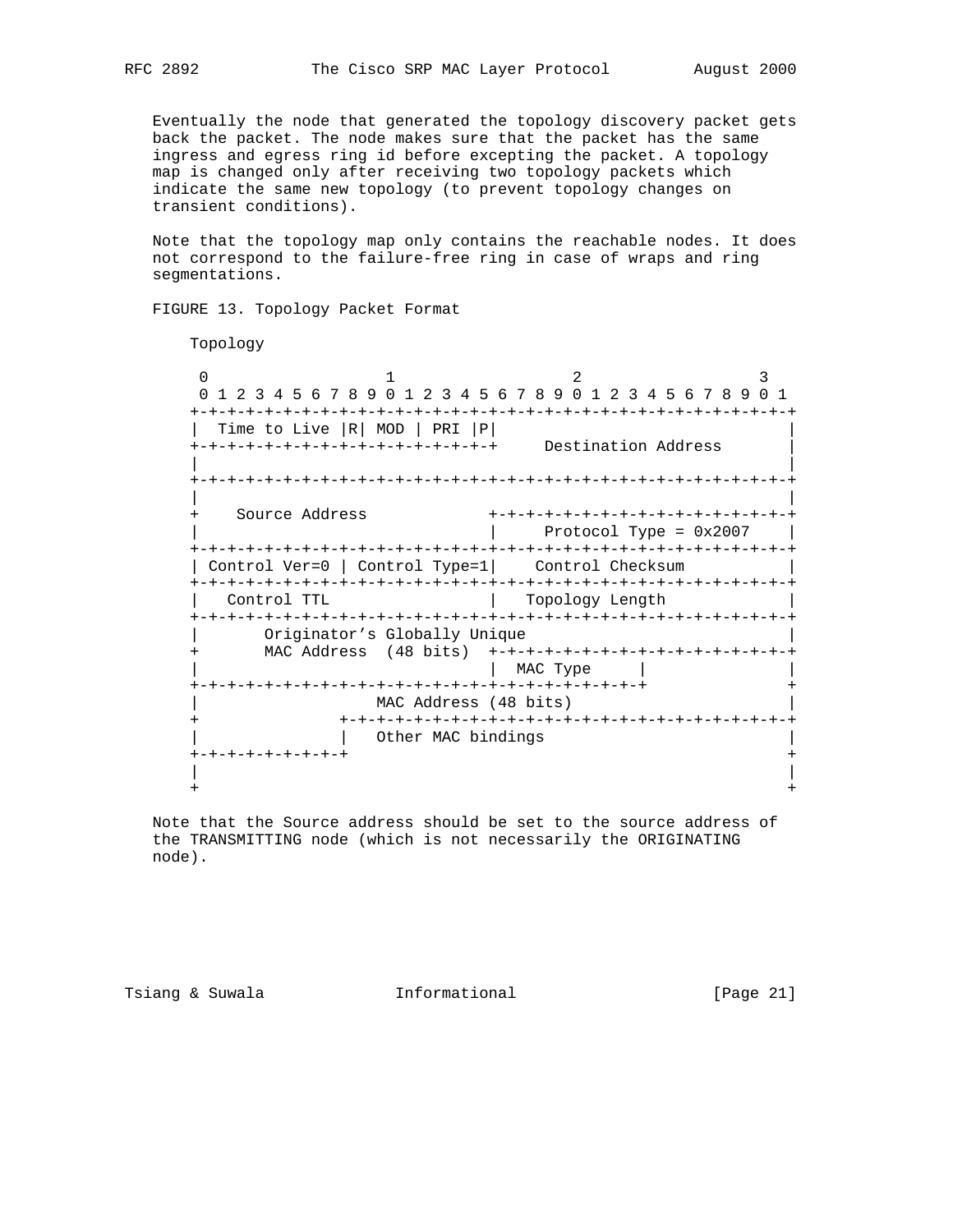#### 4.6.1. Topology Length

 This two octet field represents the length of the topology message in octets starting with the first MAC Type/MAC Address binding.

#### 4.6.2. Topology Originator

 A topology discovery packet is determined to have been originated by a node if the originator's globally unique MAC address of the packet is that node's globally unique MAC address (assigned by the IEEE).

 Because the mac addresses could be changed at a node, the IEEE MAC address ensures that a unique identifier is used to determine that the topology packet has gone around the ring and is to be consumed.

4.6.3. MAC bindings

 Each MAC binding shall consist of a MAC Type field followed by the node's 48 bit MAC address. The first MAC binding shall be the MAC binding of the originator. Usually the originator's MAC address will be it's globally unique MAC Address but some implementations may allow this value to be overridden by the network administrator.

4.6.4. MAC Type Format

This 8 bit field is encoded as follows:

TABLE 5. MAC Type Format

Bit Value

|         | Reserved                                  |
|---------|-------------------------------------------|
|         | Ring ID $(1 \text{ or } 0)$               |
|         | Wrapped Node $(1)$ / Unwrapped Node $(0)$ |
| $3 - 7$ | Reserved                                  |

 Determination of whether a packet's egress and ingress ring ID's are a match should be done by using the Ring ID found in the MAC Type field of the last MAC binding as the ingress ring ID rather than the R bit found in the SRP header. Although they should be the same, it is better to separate the two functions as some implementations may not provide the SRP header to upper layer protocols.

 The topology information is not required for the IPS protection mechanism. This information can be used to calculate the number of nodes in the ring as well as to calculate hop distances to nodes to determine the shortest path to a node (since there are two counter rotating rings).

Tsiang & Suwala **Informational** 10 (Page 22)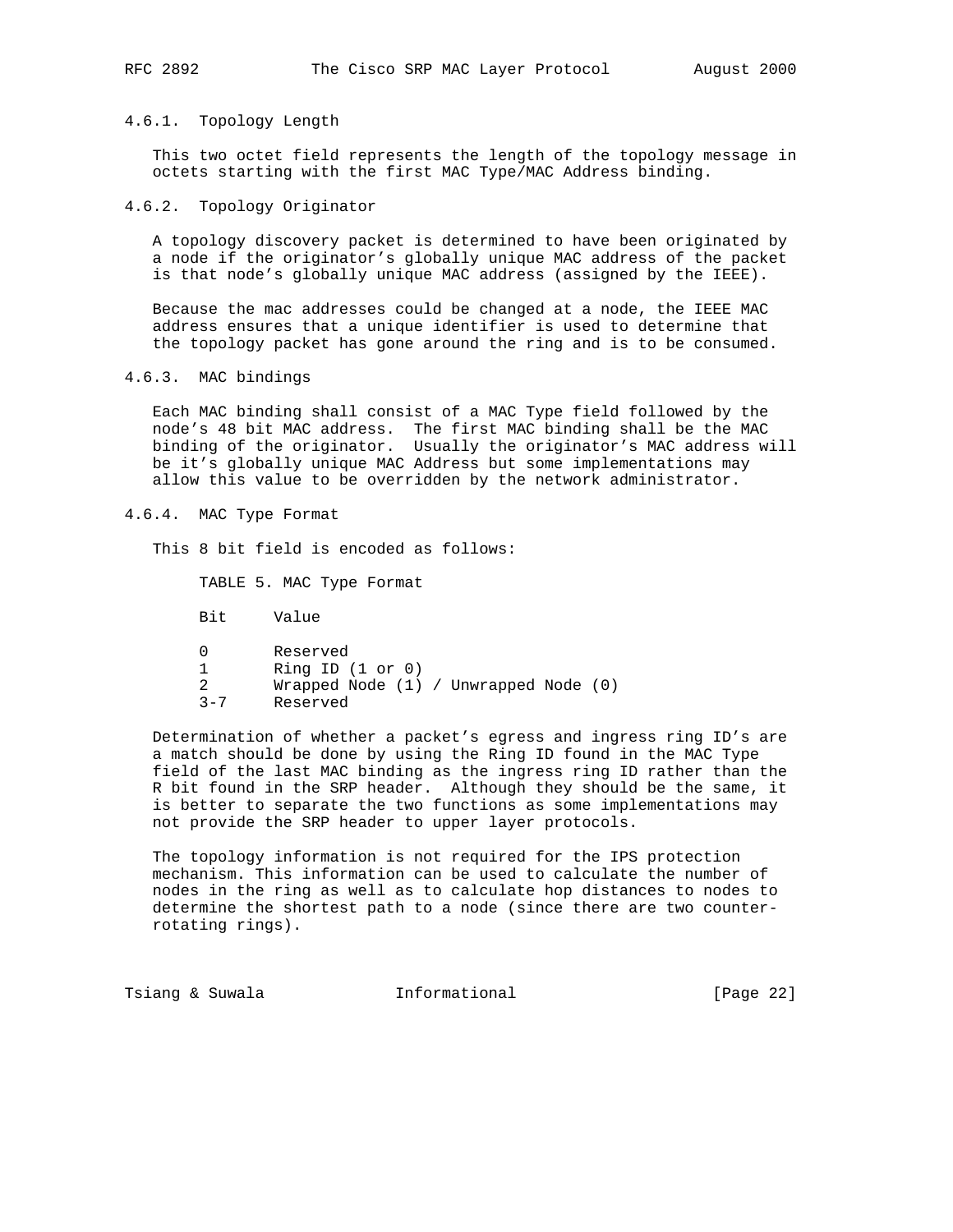The implementation of the topology discovery mechanism could be a periodic activity or on "a need to discover" basis. In the periodic implementation, each node generates the topology packet periodically and uses the cached topology map until it gets a new one. In the need to discover implementation, each node generates a topology discovery packet whenever they need one e.g., on first entering a ring or detecting a wrap.

4.7. Intelligent Protection Switching (IPS)

 IPS is a method for automatically recovering from various ring failures and line degradation scenarios. The IPS packet format is outlined in Figure 14 below.

FIGURE 14. IPS Packet Format

 $0$  1 2 3 0 1 2 3 4 5 6 7 8 9 0 1 2 3 4 5 6 7 8 9 0 1 2 3 4 5 6 7 8 9 0 1 +-+-+-+-+-+-+-+-+-+-+-+-+-+-+-+-+-+-+-+-+-+-+-+-+-+-+-+-+-+-+-+-+ | Time to Live  $|R|$  MOD | PRI  $|P|$  +-+-+-+-+-+-+-+-+-+-+-+-+-+-+-+-+ Destination Address | | | +-+-+-+-+-+-+-+-+-+-+-+-+-+-+-+-+-+-+-+-+-+-+-+-+-+-+-+-+-+-+-+-+ | | + Source Address +-+-+-+-+-+-+-+-+-+-+-+-+-+-+-+-+ | | Protocol Type = 0x2007 | +-+-+-+-+-+-+-+-+-+-+-+-+-+-+-+-+-+-+-+-+-+-+-+-+-+-+-+-+-+-+-+-+ | Control Ver=0 | Control Type=2| Control Checksum | +-+-+-+-+-+-+-+-+-+-+-+-+-+-+-+-+-+-+-+-+-+-+-+-+-+-+-+-+-+-+-+-+ Control TTL +-+-+-+-+-+-+-+-+-+-+-+-+-+-+-+-+ + Originator MAC Address +-+-+-+-+-+-+-+-+-+-+-+-+-+-+-+-+-+-+-+-+-+-+-+-+-+-+-+-+-+-+-+-+ | Ips Octet | Rsvd Octet | +-+-+-+-+-+-+-+-+-+-+-+-+-+-+-+-+

The IPS specific fields are detailed below.

#### 4.7.1. Originator MAC Address

 This is the MAC address of the originator of the IPS message. It is not necessarily the same as the SRP Header Source Address as a node may be simply propagating an IPS message (see the section "SRP IPS Protocol Rules" Rule P.8 as an example).

Tsiang & Suwala **Informational** 10 [Page 23]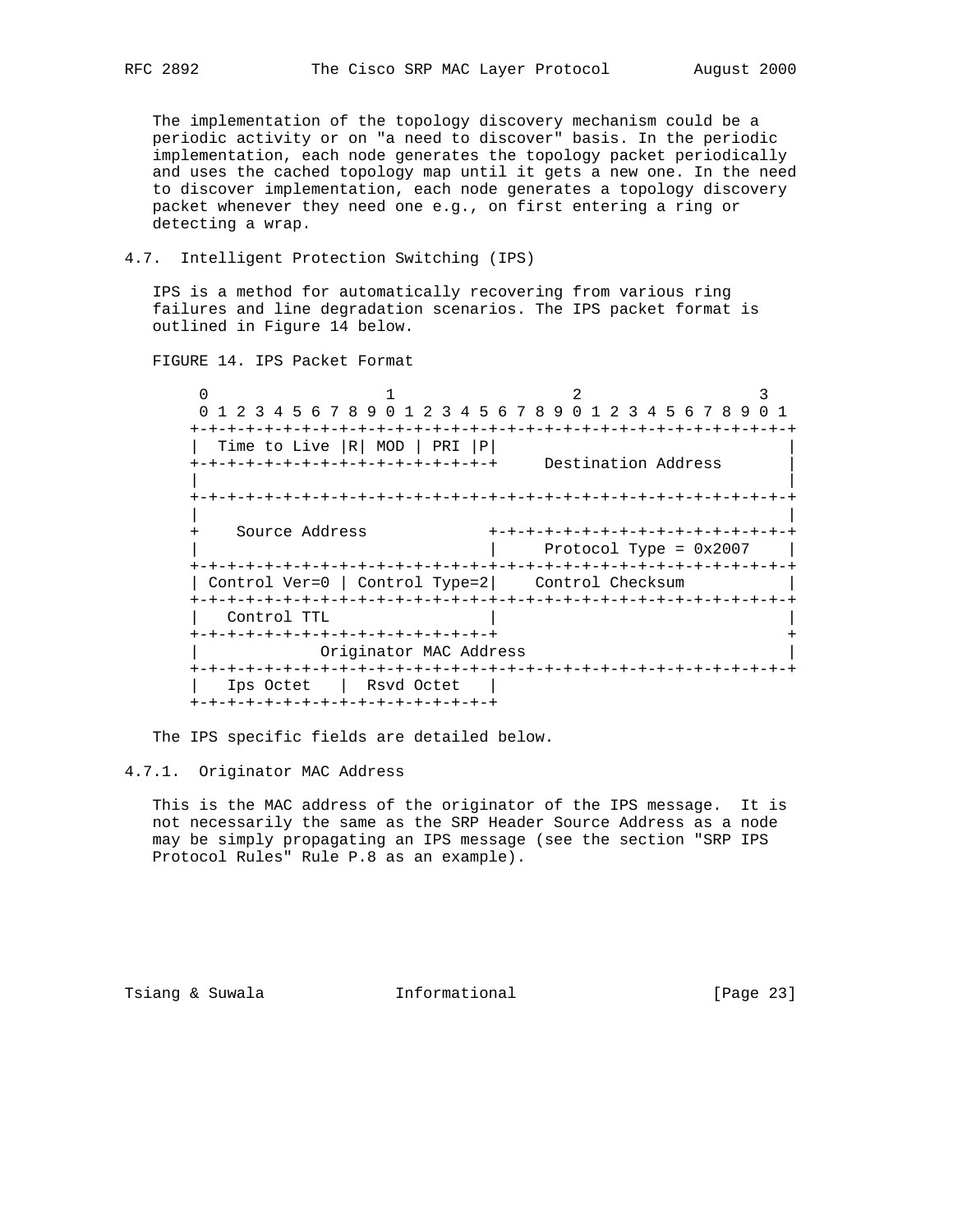4.7.2. IPS Octet

 The IPS octet contains specific protection information. The format of the IPS octet is as follows:

FIGURE 15. IPS Octet Format:

Bits Values (values not listed are reserved)

0-3 IPS Request Type

 1101 - Forced Switch (FS) 1011 - Signal Fail (SF) 1000 - Signal Degrade (SD) 0110 - Manual Switch (MS) 0101 - Wait to Restore (WTR) 0000 - No Request (IDLE)

4 Path indicator

 $0 - short (S)$  $1 - long (L)$ 

5-7 Status Code

 010 - Protection Switch Completed - traffic Wrapped (W) 000 - Idle (I)

 The currently defined request types with values, hierarchy and interpretation are as used in SONET BLSR [3], [4], except as noted.

4.8. Circulating packet detection (stripping)

 Packets continue to circulate when transmitted packets fail to get stripped. Unicast packets are normally stripped by the destination station or by the source station if the destination station has failed. Multicast packets are only stripped by the source station. If both the source and destination stations drop out of the ring while a unicast packet is in flight, or if the source node drops out while its multicast packet is in flight, the packet will rotate around the ring continuously.

 The solution to this problem is to have a TTL or Time To Live field in each packet that is set to at least twice the number of nodes in the ring. As each node forwards the packet, it decrements the TTL. If the TTL reaches zero it is stripped off of the ring.

Tsiang & Suwala **Informational** [Page 24]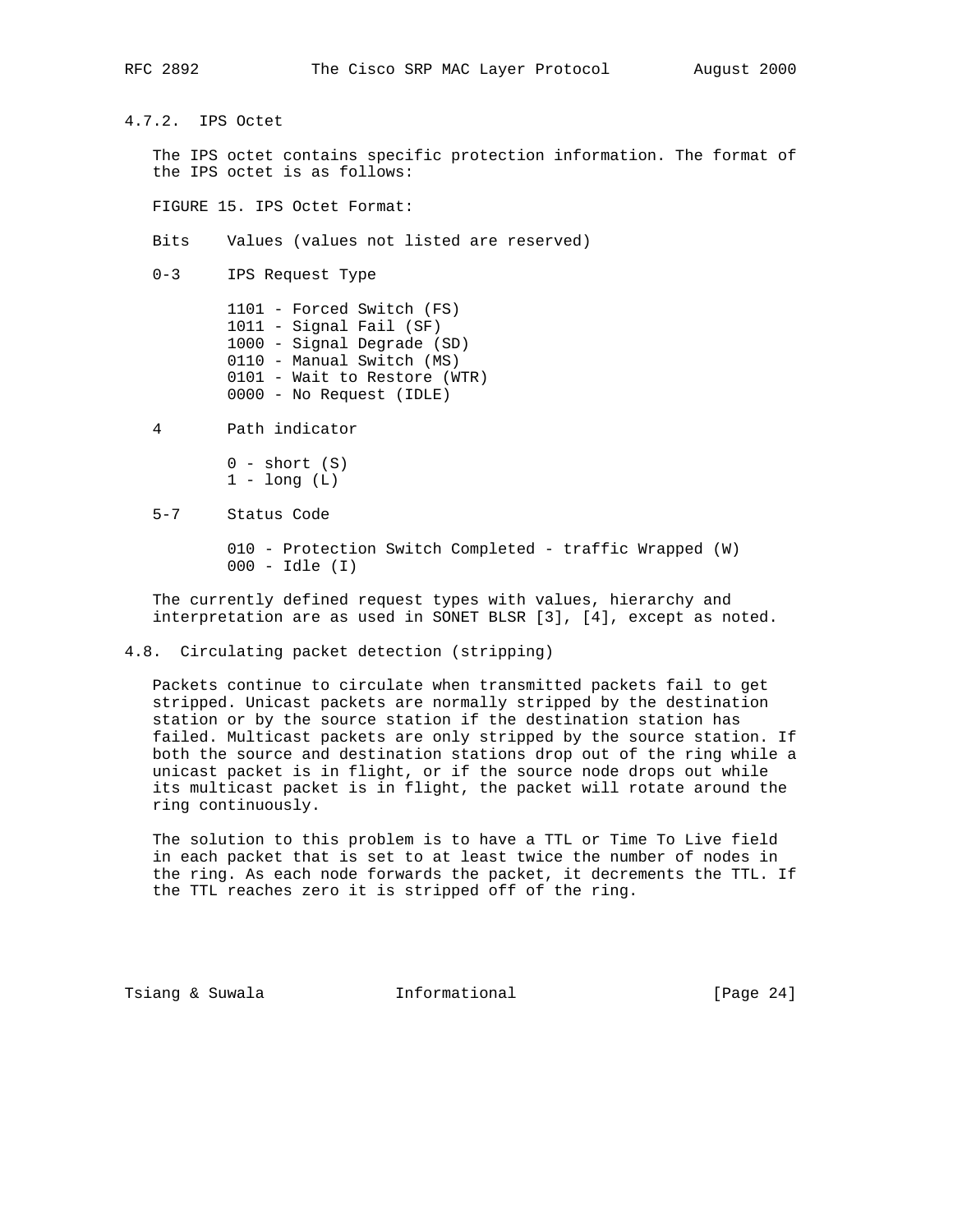The ring ID is used to qualify all stripping and receive decisions. This is necessary to handle the case where packets are being wrapped by some node in the ring. The sending node may see its packet on the reverse ring prior to reaching its destination so must not source strip it. The exception is if a node is in wrap. Logically, a node in wrap "sees" the packet on both rings. However the usual implementation is to receive the packet on one ring and to transmit it on the other ring. Therefore, a node that is in the wrap state ignores the ring ID when making stripping and receiving decisions.

 A potential optimization would be to allow ring ID independent destination stripping of unicast packets. One problem with this is that packets may be delivered out of order during a transition to a wrap condition. For this reason, the ring ID should always be used as a qualifier for all strip and receive decisions.

5. Packet acceptance and stripping

 A series of decisions based on the type of packet (mode), source and destination addresses are made on the MAC incoming packets. Packets can either be control or data packets. Control packets are stripped once the information is extracted. The source and destination addresses are checked in the case of data packets. The rules for reception and stripping are given below as well as in the flow chart in Figure 16.

- 1. Decrement TTL on receipt of a packet, discard if it gets to zero; do not forward.
- 2. Strip unicast packets at the destination station. Accept and strip "control" packets.
- 3. Do not process packets other than for TTL and forwarding if they have the "wrong" ring\_id for the direction in which they are received unless the node is in wrap. If the node is in wrap then ignore the ring\_id.
- 4. Do not process packets other than for TTL and forwarding if the mode is not supported by the node (e.g. reserved modes, or ATM cell mode for packet nodes).
- 5. Packets accepted by the host because of the destination address should be discarded at the upper level if there is CRC error.
- 6. Control messages are point to point between neighbors and should always be accepted and stripped.

Tsiang & Suwala **Informational** [Page 25]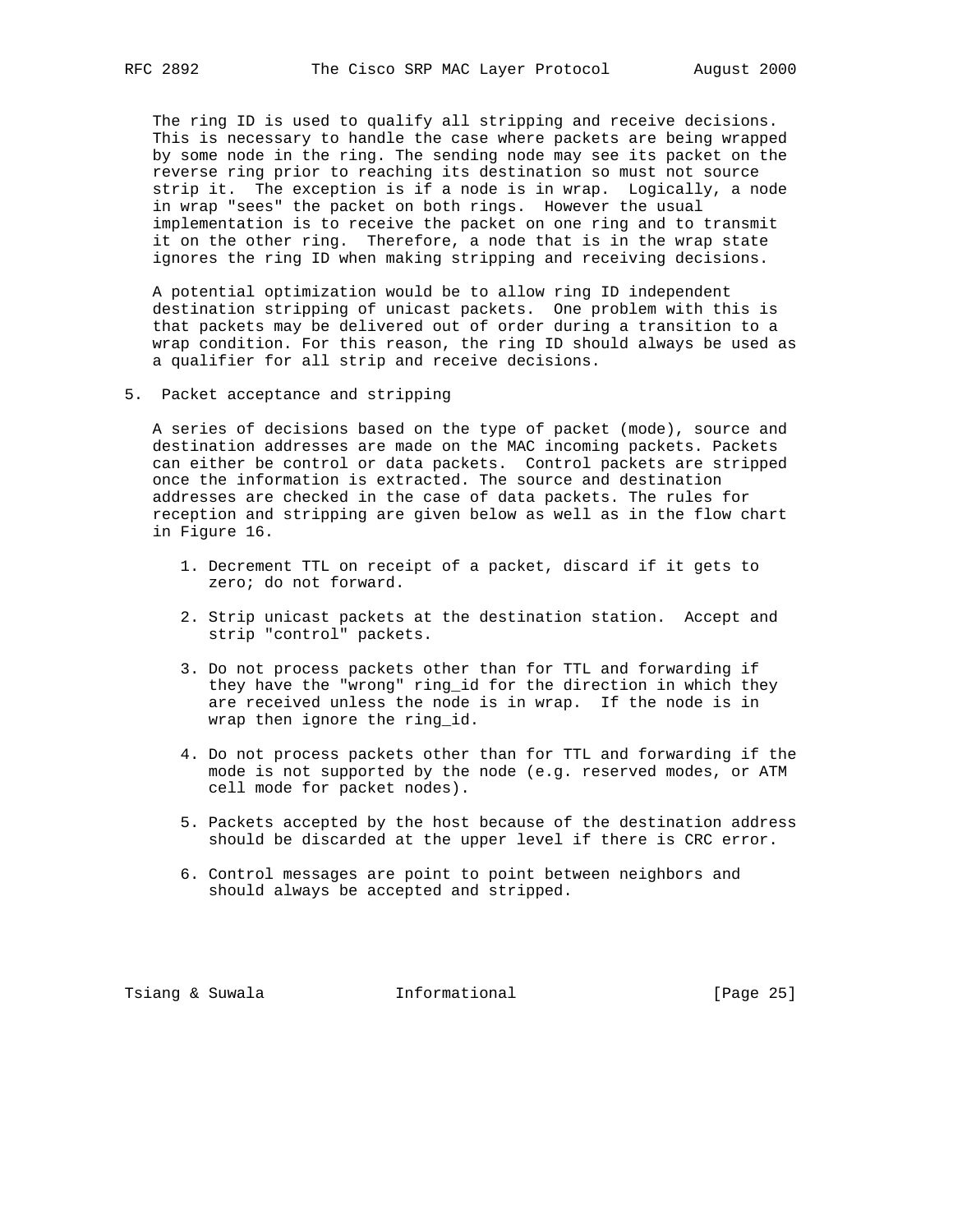- - 7. Packets whose source address is that of the receiving station and whose ring\_id matches should be stripped. If a node is in wrap then ignore the ring\_id.

FIGURE 16. SRP Receive Flowchart (Packet node)



 Notes: Host is responsible for discarding CRC errored packets. Conditionals (if statements) branch to the right if true and branch down if false.

Tsiang & Suwala **Informational** 10 (Page 26)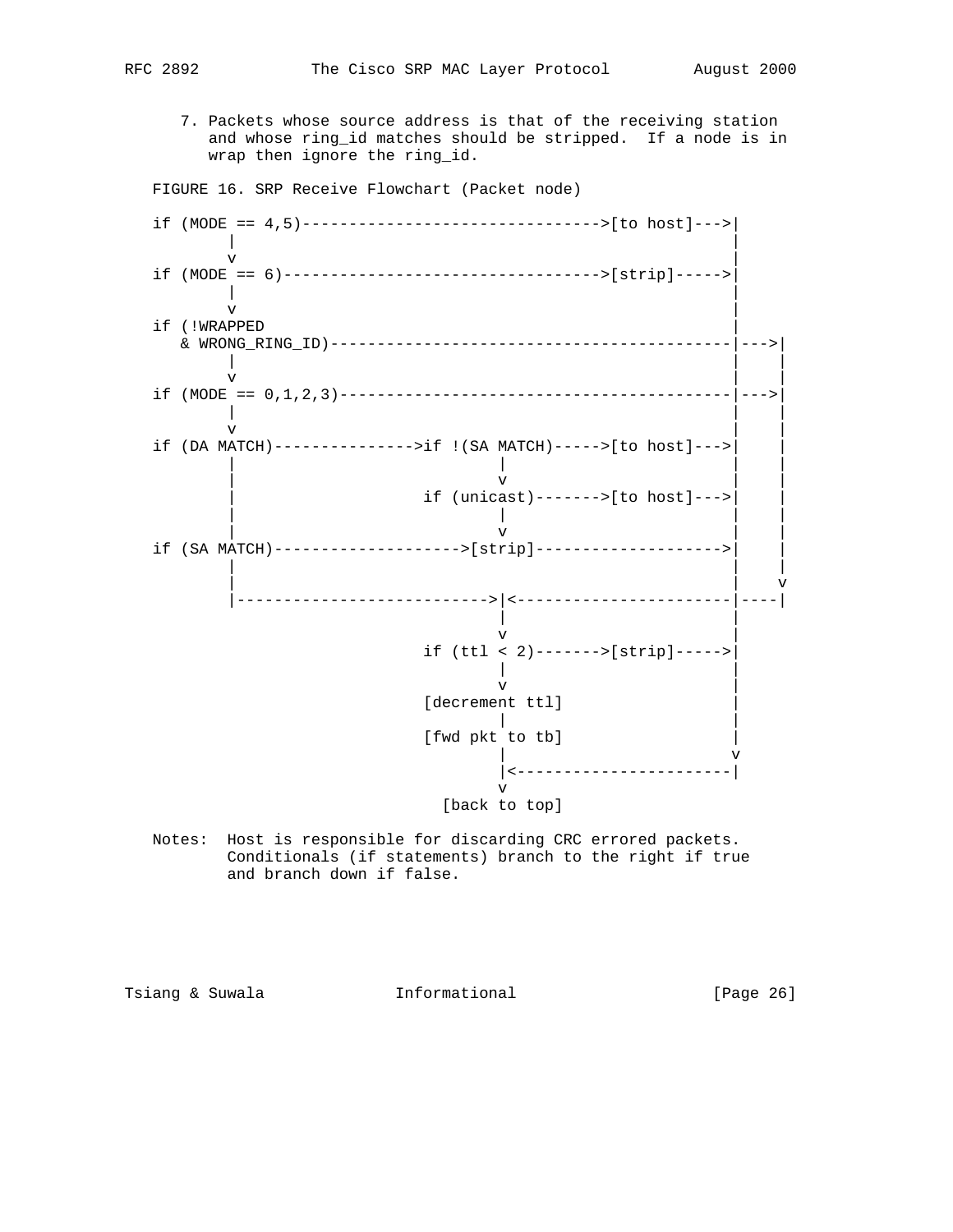## 5.1. Transmission and forwarding with priority

A node can transmit four types of packets:

- 1. High priority packets from the high priority transit buffer.
- 2. Low priority packets from the low priority transit buffer.
- 3. High priority packets from the host Tx high priority fifo.
- 4. Low priority packets from the host Tx low priority fifo.

 High priority packets from the transit buffer are always sent first. High priority packets from the host are sent as long as the low priority transit buffer is not full. Low priority packets are sent as long as the transit buffer has not crossed the low priority threshold and the SRP-fa rules allow it (my\_usage < allowed\_usage). If nothing else can be sent, low priority packets from the low priority transit buffer are sent.

This decision tree is shown in Figure 17.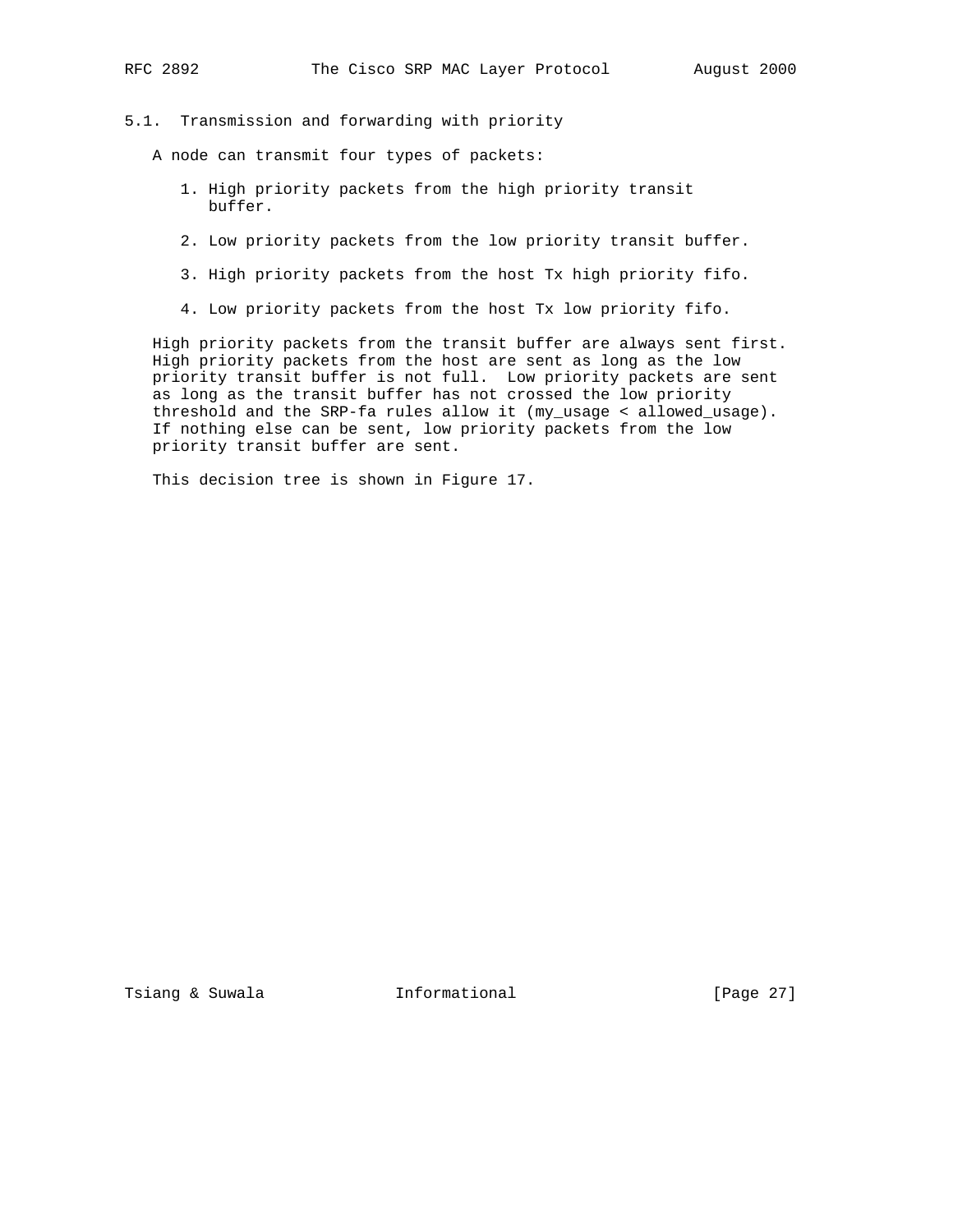FIGURE 17. SRP transmit flowchart  $\begin{array}{c} \texttt{if (TB\_High has pkt)-----} \\ \mid \\ \end{array}$  | |  $\mathbf v$  |  $\mathbf v$  |  $\mathbf v$  |  $\mathbf v$  |  $\mathbf v$  |  $\mathbf v$  |  $\mathbf v$  |  $\mathbf v$  |  $\mathbf v$  |  $\mathbf v$  |  $\mathbf v$  |  $\mathbf v$  |  $\mathbf v$  |  $\mathbf v$  |  $\mathbf v$  |  $\mathbf v$  |  $\mathbf v$  |  $\mathbf v$  |  $\mathbf v$  |  $\mathbf v$  |  $\mathbf v$  |  $\mathbf v$  |  $\mathbf v$  |  $\mathbf v$  |  $\mathbf v$  if (TB\_Low full)------------------------------------------|---->| | | | v | | if (Tx\_High has pkt)----------->[send pkt from Tx\_high]-->| | | | | v | | if (TB\_Low > Hi threshold)--------------------------------|---->| | | | v | | if (my\_usage >= allowed\_usage)----------------------------|---->| | | | v | | if (Tx\_Low has pkt)------------>[send pkt from Tx\_low]--->| | | | | | | v |<------------------------------------------------|-----| | |  $\mathbf v$  |  $\mathbf v$  |  $\mathbf v$  |  $\mathbf v$  |  $\mathbf v$  |  $\mathbf v$  |  $\mathbf v$  |  $\mathbf v$  |  $\mathbf v$  |  $\mathbf v$  |  $\mathbf v$  |  $\mathbf v$  |  $\mathbf v$  |  $\mathbf v$  |  $\mathbf v$  |  $\mathbf v$  |  $\mathbf v$  |  $\mathbf v$  |  $\mathbf v$  |  $\mathbf v$  |  $\mathbf v$  |  $\mathbf v$  |  $\mathbf v$  |  $\mathbf v$  |  $\mathbf v$  if (TB\_Low has pkt)------------>[send pkt from TB\_low]--->| | v |<------------------------------------------------| | v [Go to Top]

 Notes: Conditionals (if statements) branch to the right if true and branch down if false.

5.2. Wrapping of Data

 Normally, transmitted data is sent on the same ring to the downstream neighbor. However, if a node is in the wrapped state, transmitted data is sent on the opposite ring to the upstream neighbor.

6. SRP-fa Rules Of Operation

 The SRP-fa governs access to the ring. The SRP-fa only applies to low priority traffic. High priority traffic does not follow SRP-fa rules and may be transmitted at any time as long as there is sufficient transit buffer space.

Tsiang & Suwala **Informational** [Page 28]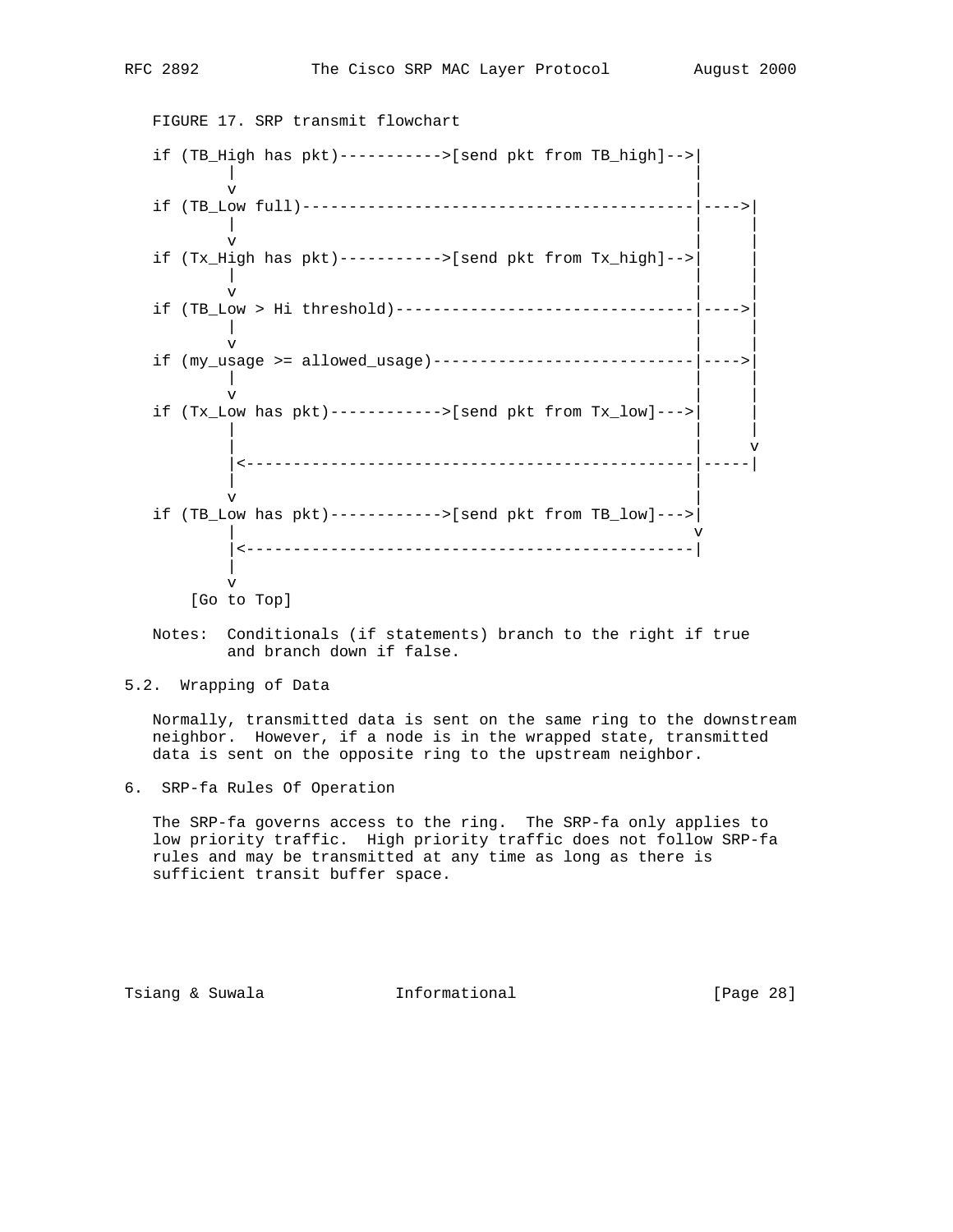The SRP-fa requires three counters which control the traffic forwarded and sourced on the SRP ring. The counters are my\_usage (tracks the amount of traffic sourced on the ring), forward\_rate (amount of traffic forwarded on to the ring from sources other than the host) and allowed\_usage (the current maximum transmit usage for that node).

 With no congestion all nodes build up allowed usage periodically. Each node can send up to max\_usage. Max\_usage is a per node parameter than limits the maximum amount of low priority traffic a node can send.

When a node sees congestion it starts to advertise its my\_usage which has been low pass filtered (lp\_my\_usage).

 Congestion is measured by the transit buffer depth crossing a congestion threshold.

 A node that receives a non-null usage message (rcvd\_usage) will set its allowed usage to the value advertised. However, if the source of the rcvd\_usage is the same node that received it then the rcvd\_usage shall be treated as a null value. When comparing the rcvd\_usage source address the ring ID of the usage packet must match the receiver's ring ID in order to qualify as a valid compare. The exception is if the receive node is in the wrap state in which case the usage packet's ring ID is ignored.

 Nodes that are not congested and that receive a non-null rcvd\_usage generally propagate rcvd\_usage to their upstream neighbor else propagate a null value of usage (all 1's). The exception is when an opportunity for local reuse is detected. Additional spatial reuse (local reuse) is achieved by comparing the forwarded rate (low pass filtered) to allow\_usage. If the forwarded rate is less than the allowed usage, then a null value is propagated to the upstream neighbor.

 Nodes that are congested propagate the smaller of lp\_my\_usage and rcvd\_usage.

 Convergence is dependent upon number of nodes and distance. Simulation has shown simulation convergence within 100 msec for rings of several hundred miles.

Tsiang & Suwala **Informational** 10 (Page 29)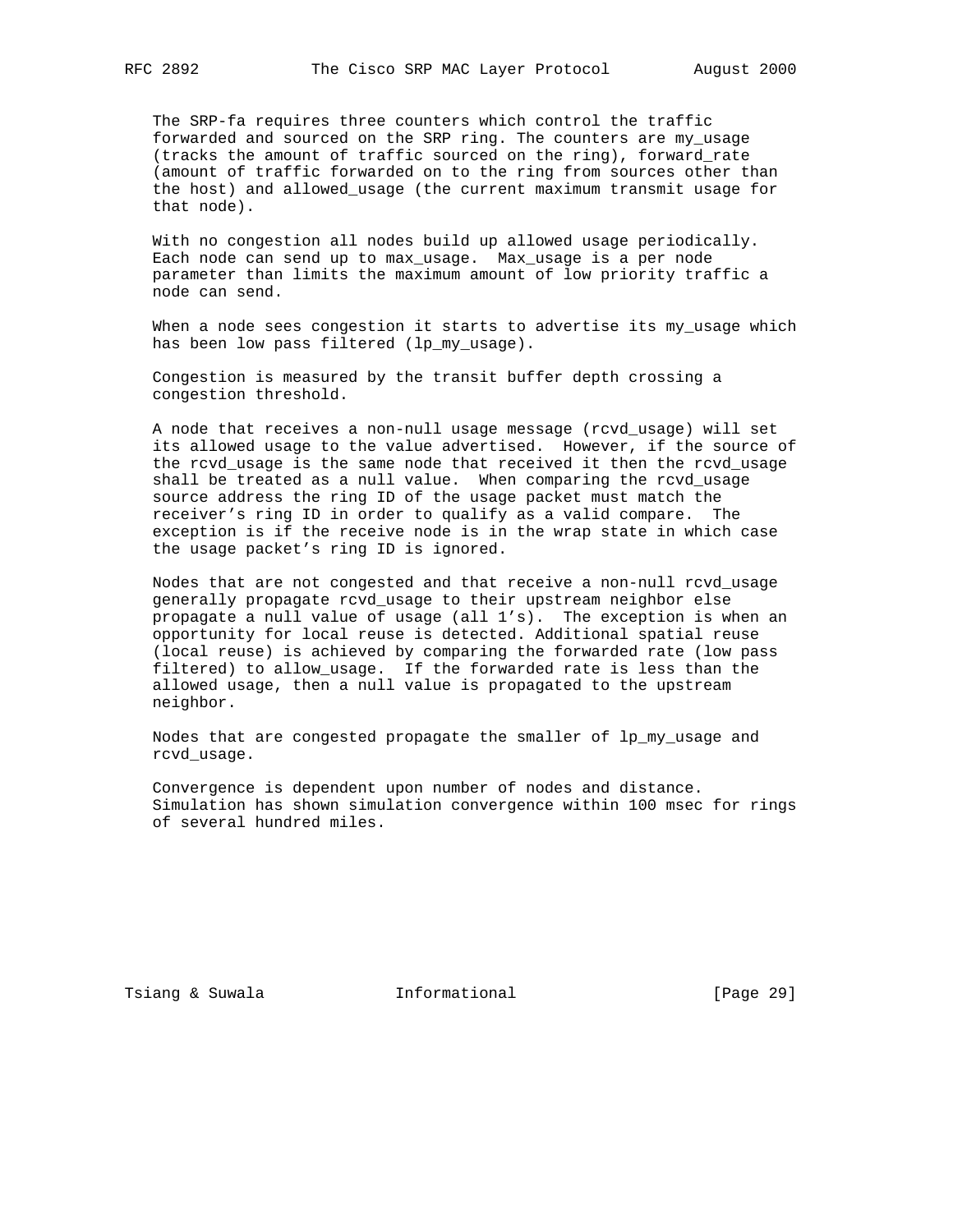6.1. SRP-fa pseudo-code

A more precise definition of the fairness algorithm is shown below:

Variables:

| lo_tb_depth                                                                     | low priority transit buffer depth                                                                                                 |  |  |  |
|---------------------------------------------------------------------------------|-----------------------------------------------------------------------------------------------------------------------------------|--|--|--|
| my_usage<br>lp_my_usage<br>my_usage_ok                                          | count of octets transmitted by host<br>my_usage run through a low pass filter<br>flag indicating that host is allowed to transmit |  |  |  |
| allow_usage                                                                     | the fair amount each node is allowed to transmit                                                                                  |  |  |  |
| fwd rate<br>lp_fwd_rate                                                         | count of octets forwarded from upstream<br>fwd_rate run through a low pass filter                                                 |  |  |  |
| congested                                                                       | node cannot transmit host traffic without the TB buffer<br>filling beyond its congestion threshold point.                         |  |  |  |
| rev usage                                                                       | the usage value passed along to the upstream neighbor                                                                             |  |  |  |
| Constants:                                                                      |                                                                                                                                   |  |  |  |
| MAX_ALLOWANCE = configurable value for max allowed usage for this node          |                                                                                                                                   |  |  |  |
| DECAY_INTERVAL = 8000 octet times @ OC-12, 32,000 octet times @ OC-48           |                                                                                                                                   |  |  |  |
| $AGECOEFF = 4$                                                                  | // Aging coeff for my_usage and fwd_rate                                                                                          |  |  |  |
| $LP$ FWD = 64<br>$LP_MU = 512$<br>$LP$ ALLOW = 64                               | // Low pass filter for fwd_rate<br>// Low pass filter for my usage<br>// Low pass filter for allow usage auto increment           |  |  |  |
| NULL_RCVD_INFO = All 1's in rcvd_usage field                                    |                                                                                                                                   |  |  |  |
|                                                                                 | TB_LO_THRESHOLD // TB depth at which no more lo-prio host traffic<br>// can be sent                                               |  |  |  |
| MAX_LRATE = AGECOEFF * DECAY_INTERVAL = 128,000 for OC-48, 32000 for<br>$OC-12$ |                                                                                                                                   |  |  |  |

Tsiang & Suwala **Informational** 111 [Page 30]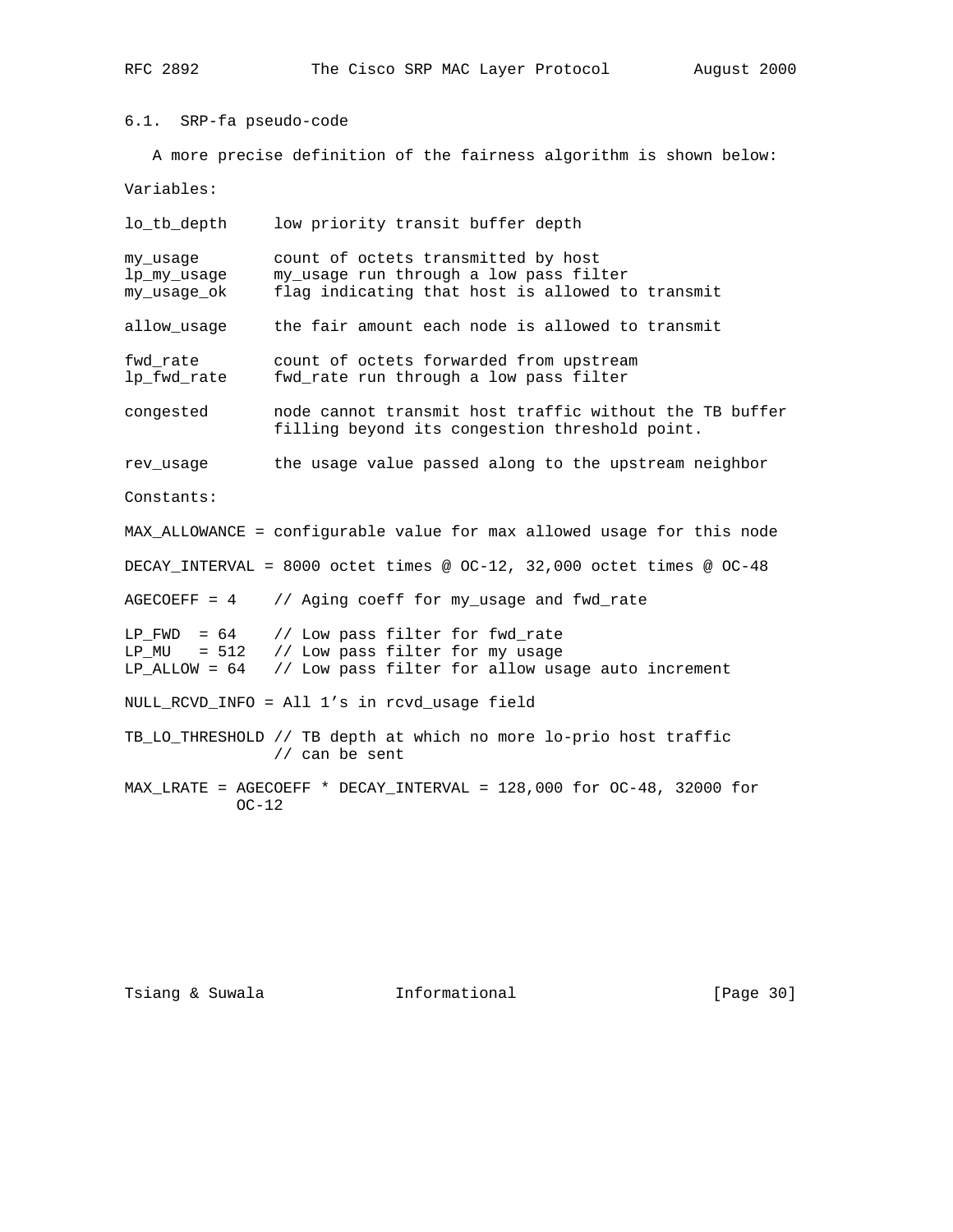THESE ARE UPDATED EVERY CLOCK CYCLE: ===================================== my\_usage is incremented by 1 for every octet that is transmitted by the host (does not include data transmitted from the Transit Buffer). fwd\_rate is incremented by 1 for every octet that enters the Transit Buffer if ((my\_usage < allow\_usage) && !((lo\_tb\_depth > 0) && (fwd\_rate < my\_usage)) && (my\_usage < MAX\_ALLOWANCE)) // true means OK to send host packets my\_usage\_ok = true; UPDATED WHEN USAGE\_PKT IS RECEIVED: =================================== if (usage\_pkt.SA == my\_SA) &&  $[$  (usage\_pkt.RI ==  $my_RingID)$  || (node\_state == wrapped)] rcvd\_usage = NULL\_RCVD\_INFO; else rcvd\_usage = usage\_pkt.usage; THE FOLLOWING IS CALCULATED EVERY DECAY\_INTERVAL: ================================================== congested = (lo\_tb\_depth > TB\_LO\_THRESHOLD/2)  $lp_my_l$ usage =  $((LP_MU-1) * lp_my_l)$ usage + my $_l$ usage) /  $LP_MU$ 

my\_usage is decremented by min(allow\_usage/AGECOEFF, my\_usage/AGECOEFF)

lp\_fwd\_rate = ((LP\_FWD-1) \* lp\_fwd\_rate + fwd\_rate) / LP\_FWD

fwd\_rate is decremented by fwd\_rate/AGECOEFF

(Note: lp values must be calculated prior to decrement of non-lp values).

if (rcvd\_usage != NULL\_RCVD\_INFO) allow\_usage = rcvd\_usage; else allow\_usage += (MAX\_LRATE - allow\_usage) / (LP\_ALLOW);

Tsiang & Suwala **Informational** [Page 31]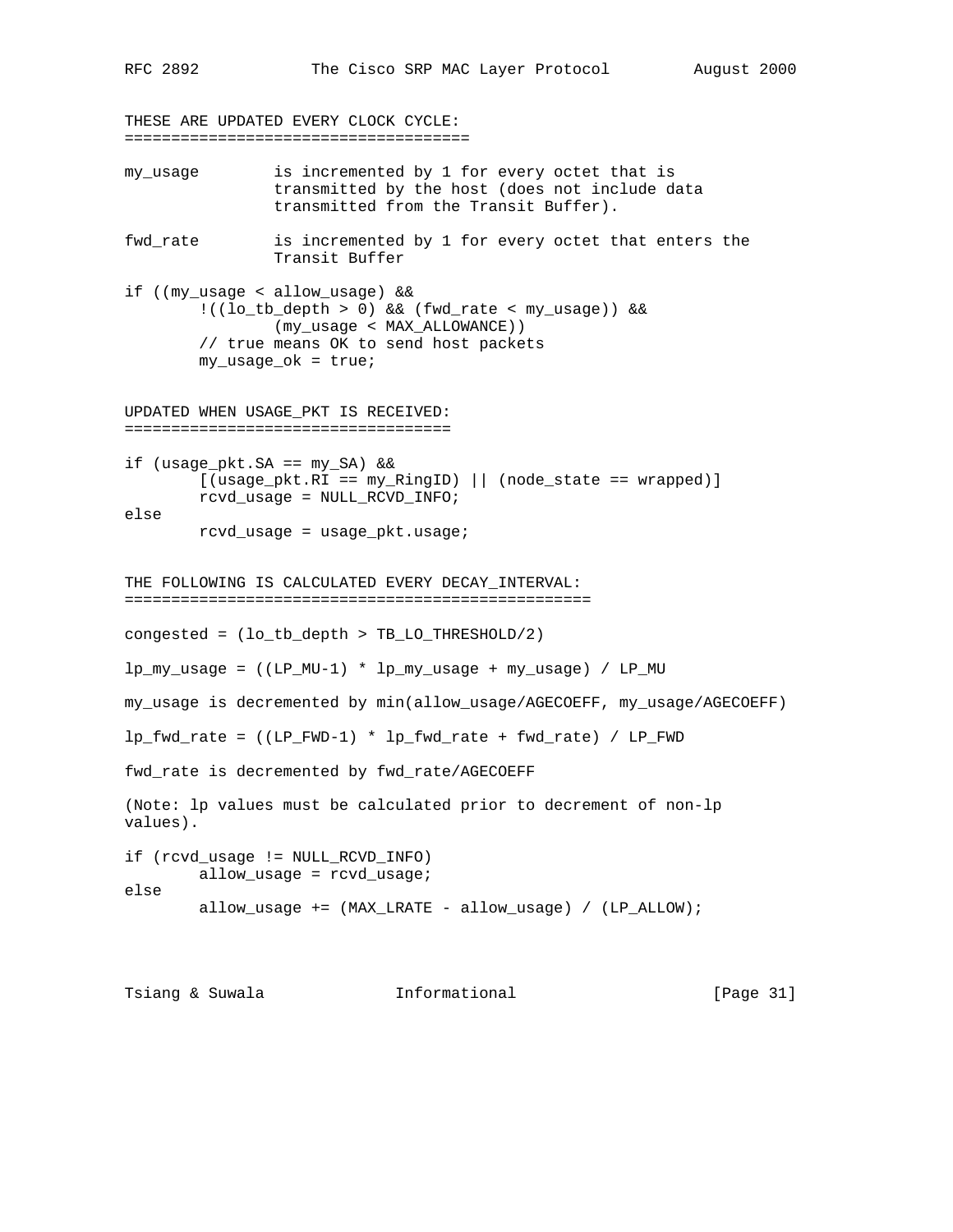```
if (congested)
      \left\{ \right. if (lp_my_usage < rcvd_usage)
                rev_usage = lp_my_usage;
         else
                rev_usage = rcvd_usage;
 }
else if ((rcvd_usage != NULL_RCVD_INFO) &&
         (lp_fwd_rate > allow_usage)
    rev_usage = rcvd_usage;
else
    rev_usage = NULL_RCVD_INFO
if (rev_usage > MAX_LRATE)
         rev_usage = NULL_RCVD_INFO;
```

```
6.2. Threshold settings
```
 The low priority transit buffer (TB\_LO\_THRESHOLD) is currently sized to about 4.4 msec or 320 KB at OC12 rates. The TB\_HI\_THRESHOLD is set to about 870 usec higher than the TB\_LO\_THRESHOLD or at 458 KB at OC12 rates.

 The high priority transit buffer needs to hold 2 to 3 MTUs or about 30KB.

7. SRP Synchronization

 Each node operates in "free-run" mode. That is, the receive clock is derived from the incoming receive stream while the transmit clock is derived from a local oscillator. This eliminates the need for expensive clock synchronization as required in existing SONET networks. Differences in clock frequency are accommodated by inserting a small amount of idle bandwidth at each nodes output.

 The clock source for the transmit clock shall be selected to deviate by no more than 20 ppm from the center frequency. The overall outgoing rate of the node shall be rate shaped to accommodate the worst case difference between receive and transmit clocks of adjacent nodes. This works as follows:

 A transit buffer slip count (tb\_cnt) keeps track of the amount of octets inserted into the TB minus the amount of octets transmitted and is a positive integer.

Tsiang & Suwala **Informational** [Page 32]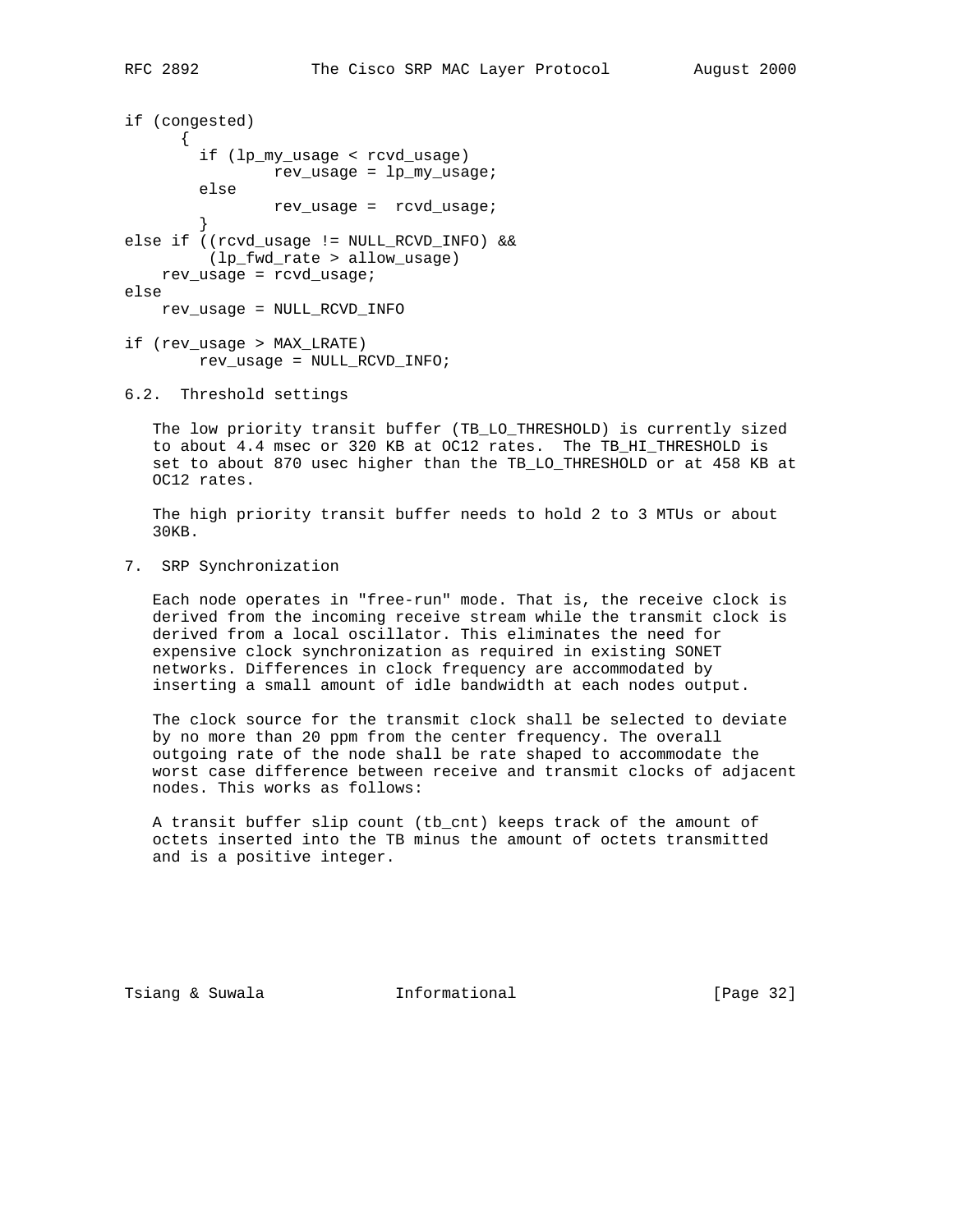To account for a startup condition where a packet is being inserted into an empty TB and the node was otherwise idle the tb\_cnt is reset if the transmit interface is idle. Idle is defined as no data being sent even though there is opportunity to send (i.e. the transmit

interface is not prohibited from transmitting by the physical layer).

 An interval counter defines the sample period over which rate shaping is performed. This number should be sufficiently large to get an accurate rate shaping.

 A token\_bucket counter implements the rate shaping and is a signed integer. We increment this counter by one of two fixed values called quantums each sample period. Quantum1 sets the rate at (Line\_rate - Delta) where delta is the clock inaccuracy we want to accommodate.

 Quantum2 sets the rate at (Line\_rate + Delta). If at the beginning of a sample period, tb\_cnt >= sync\_threshold, then we set the rate to Quantum2. This will allow us to catch up and causes the TB slip count to eventually go < sync\_threshold. If tb\_cnt is < sync\_threshold then we set the rate to Quantum1.

When the input rate and output rates are exactly equal, the tb\_cnt will vary between sync\_threshold > tb\_cnt >= 0. This will vary for each implementation dependent upon the burst latencies of the design. The sync\_threshold value should be set so that for equal transmit and receive clock rates, the transmit data rate is always Line\_rate-Delta and will be implementation dependent.

 The token\_bucket is decremented each time data is transmitted. When token\_bucket reaches a value <= 0, a halt\_transmit flag is asserted which halts further transmission of data (halting occurs on a packet boundary of course which can cause token\_bucket to become a negative number).

#### 7.1. SRP Synchronization Examples

 Assume an interval of 2^^18 or 262144 clock cycles. A Quantum1 value must be picked such that the data rate will = (LINE\_RATE - DELTA). A Quantum2 value must be picked and used if the tb\_cnt shows that the incoming rate is greater than the outgoing rate and is = (LINE\_RATE + DELTA). Assume that the source of the incoming and outgoing rate clocks are  $+/- 100$  ppm.

 For an OC12c SPE rate of 600 Mbps and a system clock rate of 800 Mbps (16 bits @ 50 Mhz). The system clock rate is the rate at which the system transmits bytes to the framer (in most cases the framer transmit rate is asynchronous from the rate at which the system transfers data to the framer).

Tsiang & Suwala **Informational** [Page 33]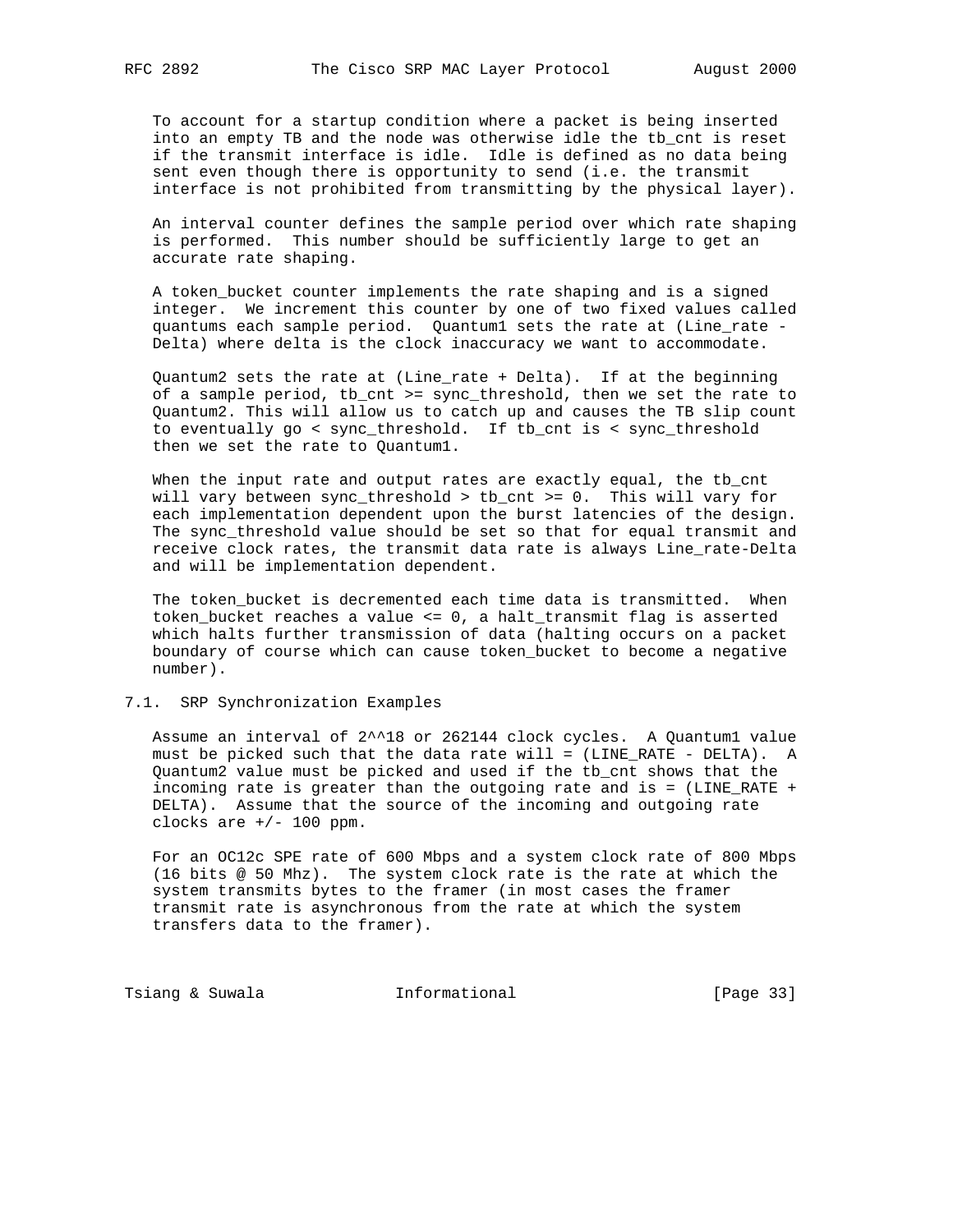Quantum1/Interval \* 800 Mbps = 600 Mbps(1 - Delta) Quantum1 = Interval \*  $(600/800)$  \*  $(1 - \text{Delta})$  $Quantum1 = Interval * (600/800) * (1 - 1e-4) = 196588$  Quantum2/Interval \* 800 Mbps = 600 Mbps(1 + Delta) Quantum2 = Interval \*  $(600/800)$  \*  $(1 + \text{Delta})$ Quantum2 = Interval \* (600/800) \* (1 + 1e-4) = 196628

Note: The actual data rate for OC-12c is 599.04 Mbps.

8. IPS Protocol Description

 An SRP ring is composed of two counter-rotating, single fiber rings. If an equipment or fiber facility failure is detected, traffic going towards and from the failure direction is wrapped (looped) back to go in the opposite direction on the other ring. The wrap around takes place on the nodes adjacent to the failure, under software control. This way the traffic is re-routed from the failed span.

 Nodes communicate between themselves using IPS signaling on both inner and outer ring.

 The IPS octet contains specific protection information. The format of the IPS octet is as follows:

FIGURE 18. IPS Octet format:

0-3 IPS Request Type

 1101 - Forced Switch (FS) 1011 - Signal Fail (SF) 1000 - Signal Degrade (SD) 0110 - Manual Switch (MS) 0101 - Wait to Restore (WTR) 0000 - No Request (IDLE)

4 Path indicator

```
0 - short (S)1 - long (L)
```
5-7 Status Code

 010 - Protection Switch Completed -traffic Wrapped (W) 000 - Idle (I)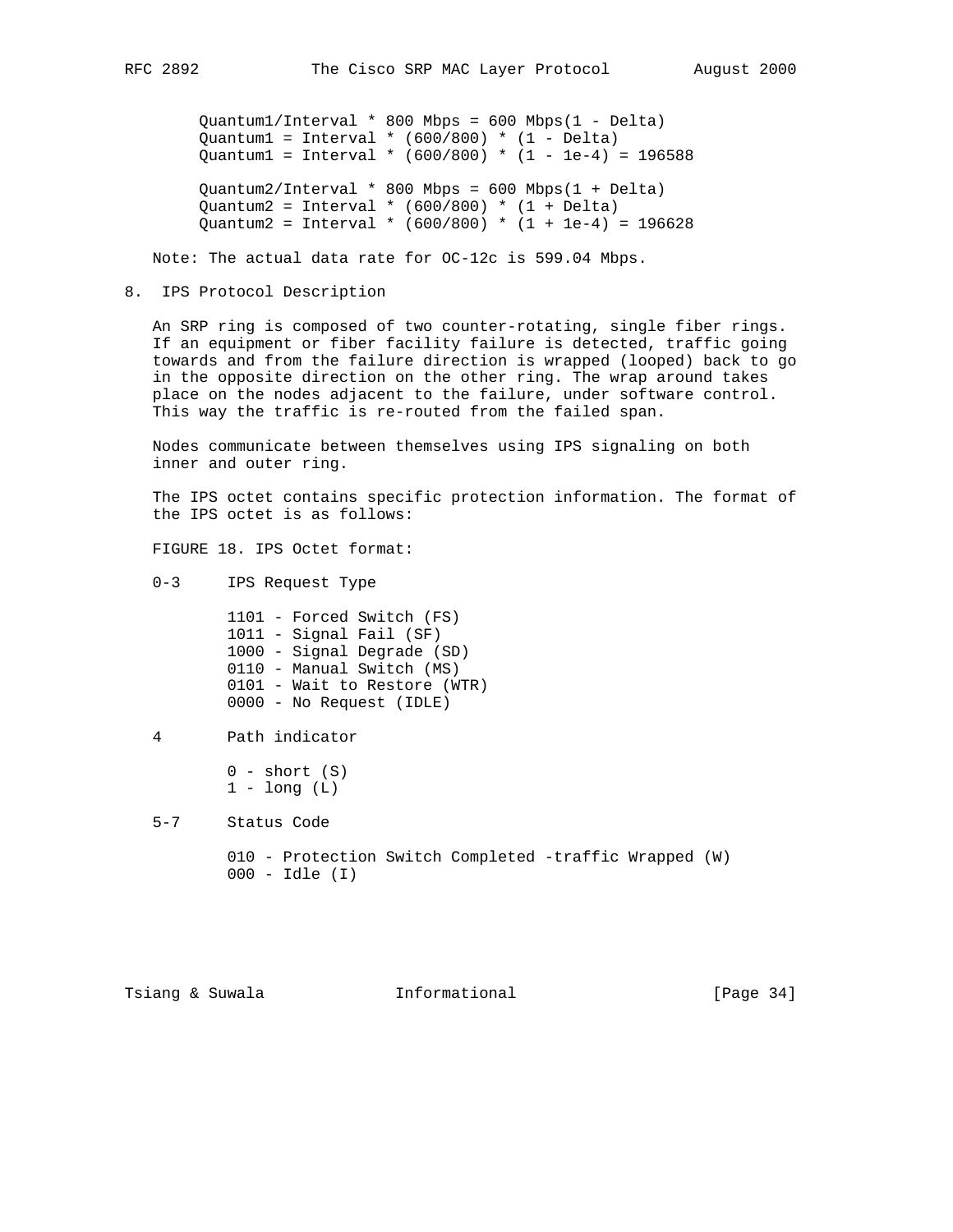The IPS control messages are shown in this document as:

{REQUEST\_TYPE, SOURCE\_ADDRESS, WRAP\_STATUS, PATH\_INDICATOR}

8.1. The IPS Request Types

 The following is a list of the request types, from the highest to the lowest priority. All requests are signaled using IPS control messages.

1. Forced Switch (FS - operator originated)

 This command performs the ring switch from the working channel to the protection, wrapping the traffic on the node at which the command is issued and at the adjacent node to which the command is destined. Used for example to add another node to the ring in a controlled fashion.

2. Signal Fail (SF - automatic)

 Protection caused by a media "hard failure" or SRP keep- alive failure. SONET examples of SF triggers are: Loss of Signal (LOS), Loss of Frame (LOF), Line Bit Error Rate (BER) above a preselected SF threshold, Line Alarm Indication Signal (AIS). Note that the SRP keep-alive failure provides end-to-end coverage and as a result SONET Path triggers are not necessary.

3. Signal Degrade (SD - automatic)

 Protection caused by a media "soft failure". SONET example of a SD is Line BER or Path BER above a preselected SD threshold.

4. Manual Switch (MS - operator originated)

 Like the FS, but of lower priority. Can be used for example to take down the WTR.

5. Wait to Restore (WTR - automatic)

 Entered after the working channel meets the restoration threshold after an SD or SF condition disappears. IPS waits WTR timeout before restoring traffic in order to prevent protection switch oscillations.

Tsiang & Suwala **Informational** 10 (Page 35)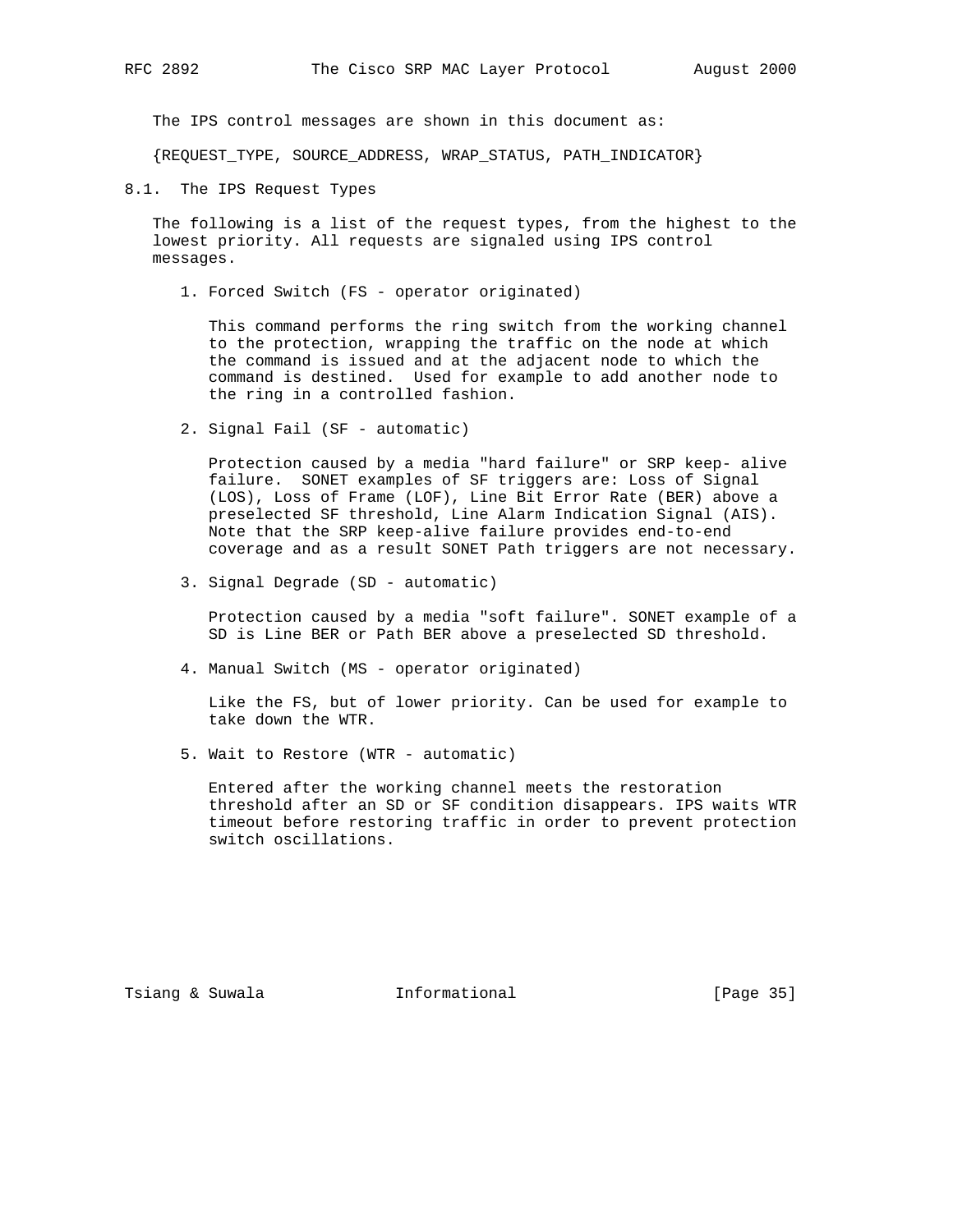### 8.2. SRP IPS Protocol States

 Each node in the IPS protocol is in one of the following states for each of the rings:

8.2.1. Idle

 In this mode the node is ready to perform the protection switches and it sends to both neighboring nodes "idle" IPS messages, which include "self" in the source address field {IDLE, SELF, I, S}

### 8.2.2. Pass-through

 Node participates in a protection switch by passing the wrapped traffic and long path signaling through itself. This state is entered based on received IPS messages. If a long path message with not null request is received and if the node does not strip the message (see Protocol Rules for stripping conditions) the node decrements the TTL and retransmits the message without modification. Sending of the Idle messages is stopped in the direction in which the message with not null request is forwarded.

8.2.3. Wrapped

 Node participates in a protection switch with a wrap present. This state is entered based on a protection request issued locally or based on received IPS messages.

- 8.3. IPS Protocol Rules
- 8.3.1. SRP IPS Packet Transfer Mechanism
	- R T.1:

 IPS packets are transferred in a store and forward mode between adjacent nodes (packets do not travel more than 1 hop between nodes at a time). Received packet (payload portion) is passed to software based on interrupts.

R T.2:

 All IPS messages are sent to the neighboring nodes periodically on both inner and outer rings. The timeout period is configurable 1-600 sec (default 1 sec). It is desirable (but not required) that the timeout is automatically decreased by a factor of 10 for the short path protection requests.

Tsiang & Suwala **Informational** [Page 36]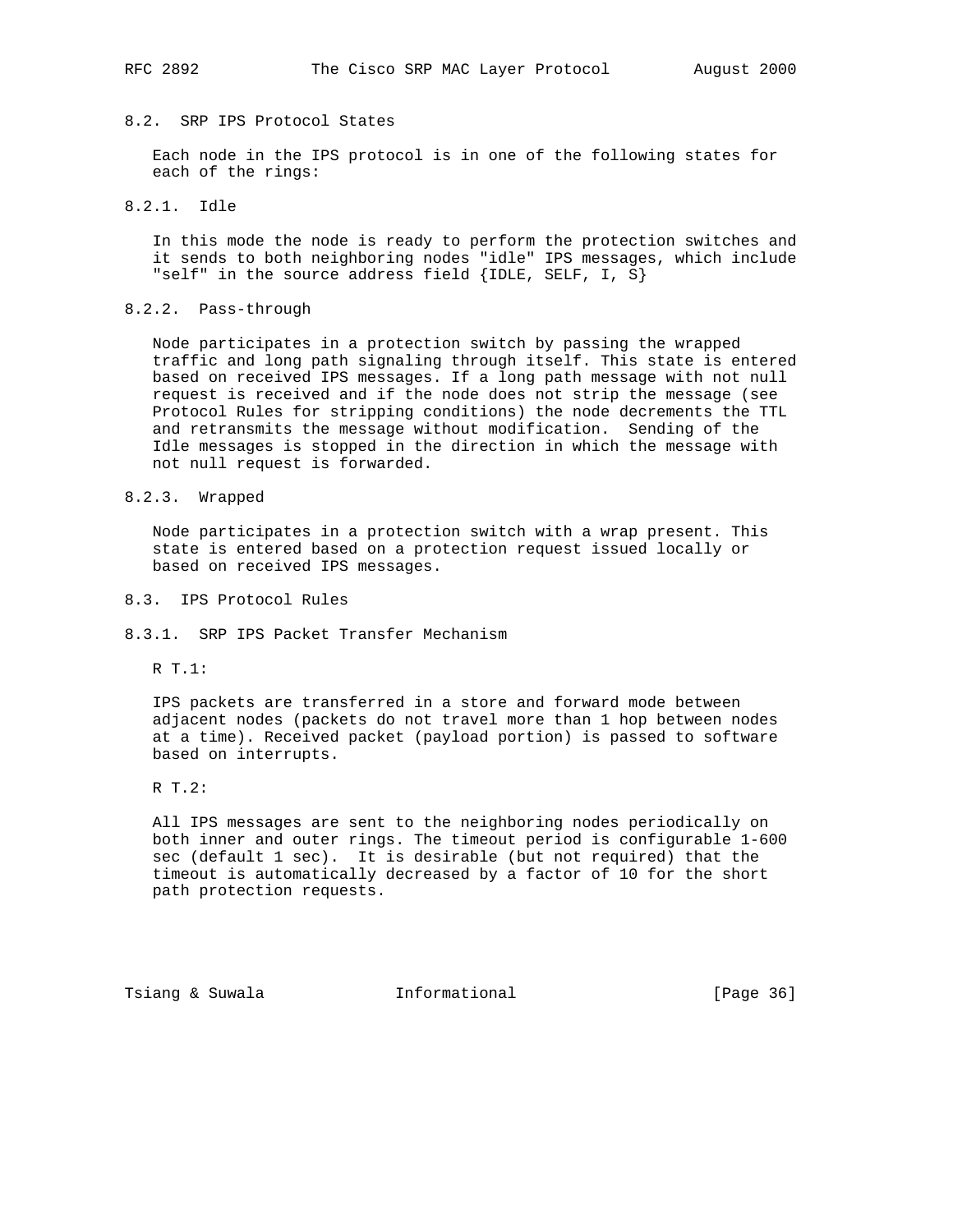8.3.2. SRP IPS Signaling and Wrapping Mechanism

R S.1:

 IPS signaling is performed using IPS control packets as defined in Figure 14 "IPS Packet Format".

R S.2:

 Node executing a local request signals the protection request on both short (across the failed span) and long (around the ring) paths after performing the wrap.

R S.3:

 Node executing a short path protection request signals an idle request with wrapped status on the short (across the failed span) path and a protection request on the long (around the ring) path after performing the wrap.

R S.4:

 A node which is neither executing a local request nor executing a short path request signals IDLE messages to its neighbors on the ring if there is no long path message passing through the node on that ring.

R S.5:

Protection IPS packets are never wrapped.

R S.6:

 If the protocol calls for sending both short and long path requests on the same span (for example if a node has all fibers disconnected), only the short path request should be sent.

R S.7:

 A node wraps and unwraps only on a local request or on a short path request. A node never wraps or unwraps as a result of a long path request. Long path requests are used only to maintain protection hierarchy. (Since the long path requests do not trigger protection, there is no need for destination addresses and no need for topology maps)

Tsiang & Suwala **Informational** [Page 37]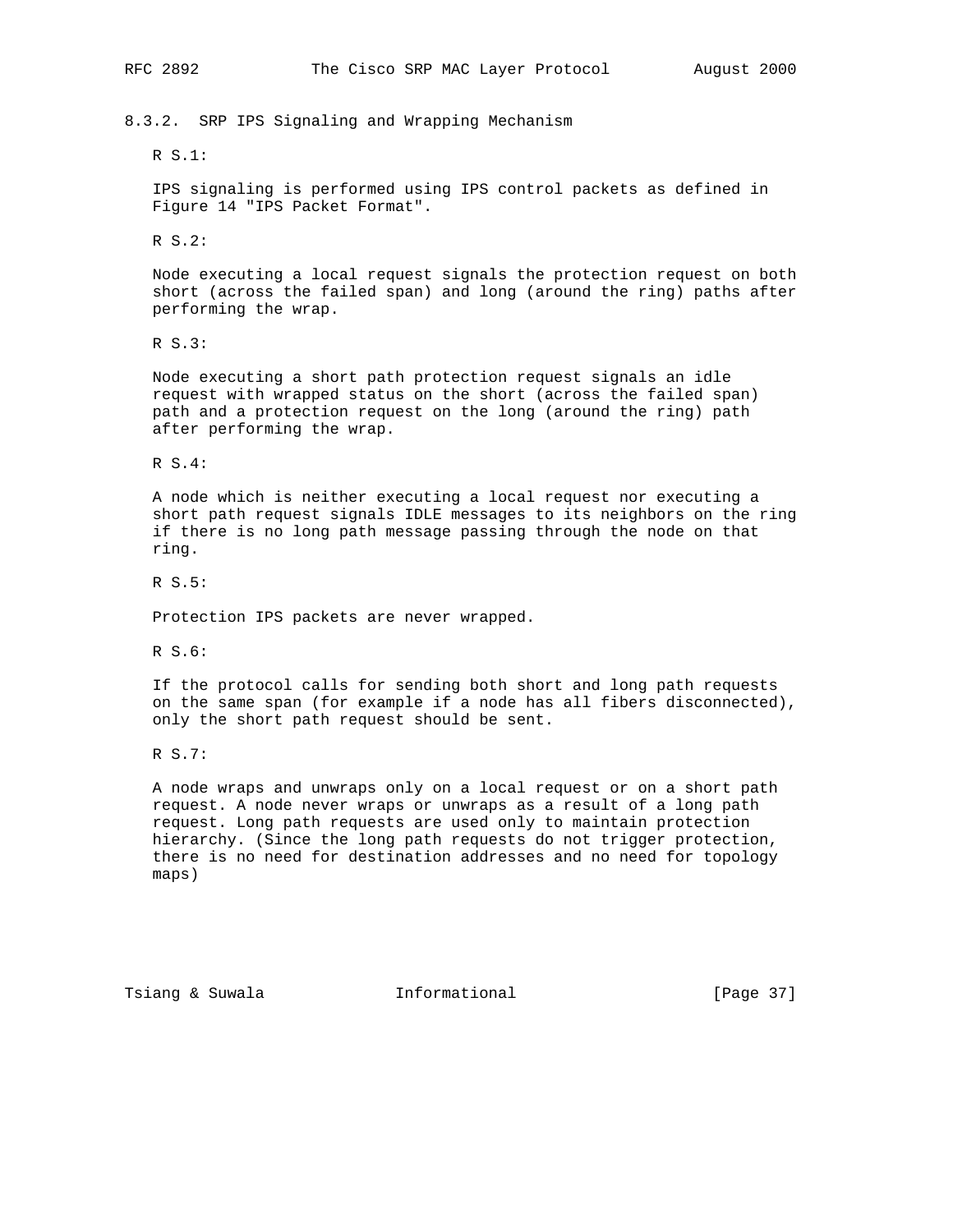In Figure 19, Node A detects SF (local request/ self-detected request) on the span between Node A and Node B and starts sourcing  $\{SF, A, W, S\}$  on the outer ring and  $\{SF, A, W, L\}$  on the inner ring. Node B receives the protection request from Node A (short path request) and starts sourcing {IDLE, B, W, S} on the inner ring and {SF, B, W, L} on the outer ring.

FIGURE 19. SRP IPS Signaling

 $\{SF, A, W, S\}$  ------------------------------- | -----X--------------------- | | | fiber | | |  $\begin{array}{|c|c|c|}\hline \ \circ & \circ \circ \circ \end{array} \qquad \quad \{ \hbox{\rm IDLE}, \hbox{\sf B}, \hbox{\sf W}, \hbox{\sf S} \} \quad \hbox{\rm v}$  ----- ----- | A | | B | | | | | ----- -----  $\land$  | {SF,A,W,L} i  $\land$  | o {SF,B,W,L} | | n | | u | u | | u | | u | | u | | u | | u | | u | | u | | u | | u | | u | | u | | u | | u | | u | | u | | u | | n | | t | | e | | e | v r | v r

8.4. SRP IPS Protocol Rules

R P.1:

 Protection Request Hierarchy is as follows (Highest priority to the lowest priority). In general a higher priority request preempts a lower priority request within the ring with exceptions noted as rules. The 4 bit values below correspond to the REQUEST\_TYPE field in the IPS packet.

 1101 - Forced Switch (FS) 1011 - Signal Fail (SF) 1000 - Signal Degrade (SD) 0110 - Manual Switch (MS) 0101 - Wait to Restore (WTR) 0000 - No Request (IDLE): Lowest priority

R P.2:

Requests >= SF can coexist.

Tsiang & Suwala **Informational** [Page 38]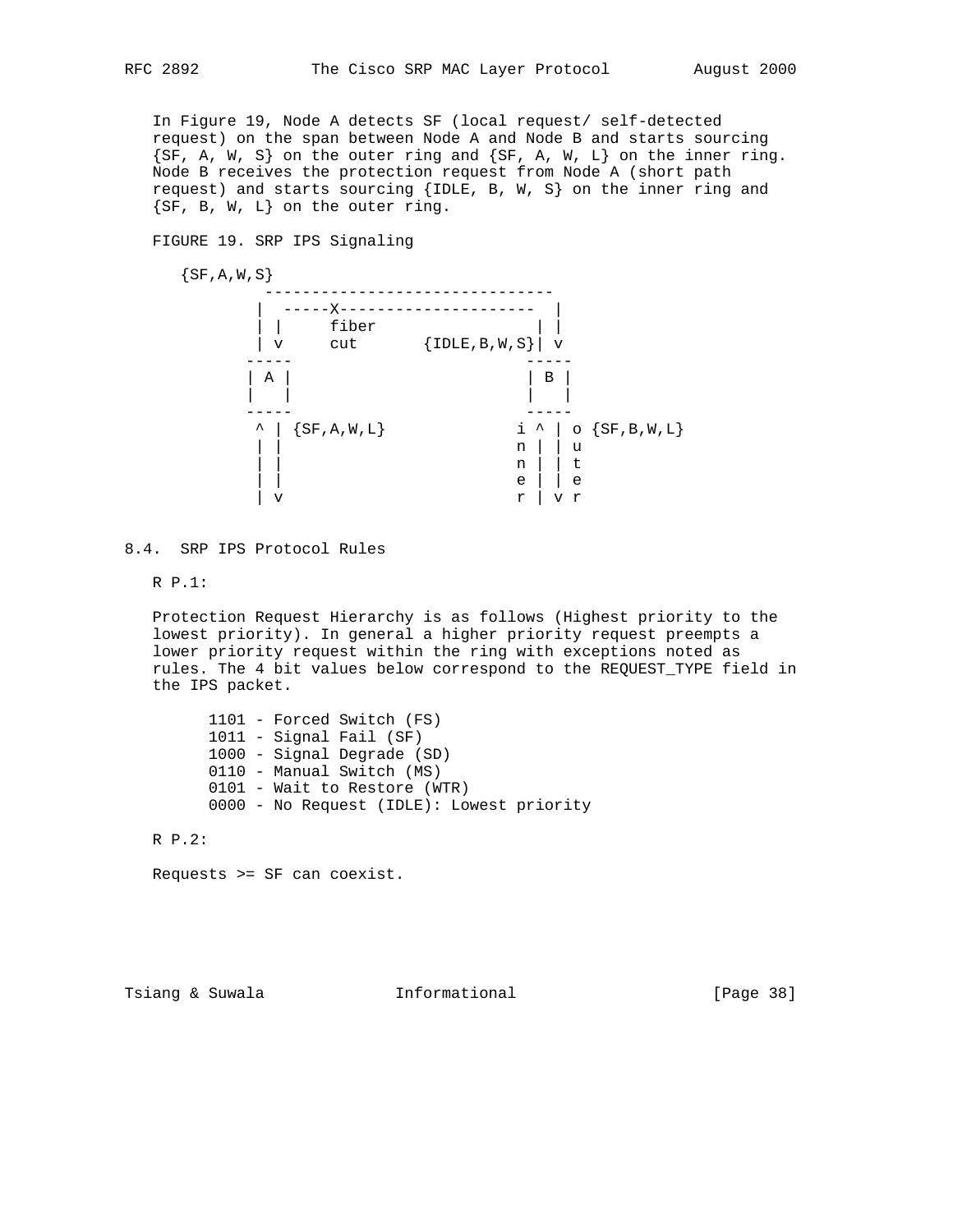R P.3:

Requests < SF can not coexist with other requests.

R P.4:

 A node always honors the highest of {short path request, self detected request} if there is no higher long path message passing through the node.

R P.5:

 When there are more requests of priority < SF, the first request to complete long path signaling will take priority.

R P.6:

 A Node never forwards an IPS packet received by it which was originally generated by the node itself (it has the node's source address).

R P.7:

Nodes never forward packets with the PATH\_INDICATOR set to SHORT.

R P.8:

When a node receives a long path request and the request is >= to the highest of {short path request, self detected request}, the node checks the message to determine if the message is coming from its neighbor on the short path. If that is the case then it does not enter pass-thru and it strips the message.

R P.9:

 When a node receives a long path request, it strips (terminates) the request if it is a wrapped node with a request >= than that in the request; otherwise it passes it through and unwraps.

R P.10:

 Each node keeps track of the addresses of the immediate neighbors (the neighbor node address is gleaned from the short path IPS messages).

Tsiang & Suwala **Informational** 10 [Page 39]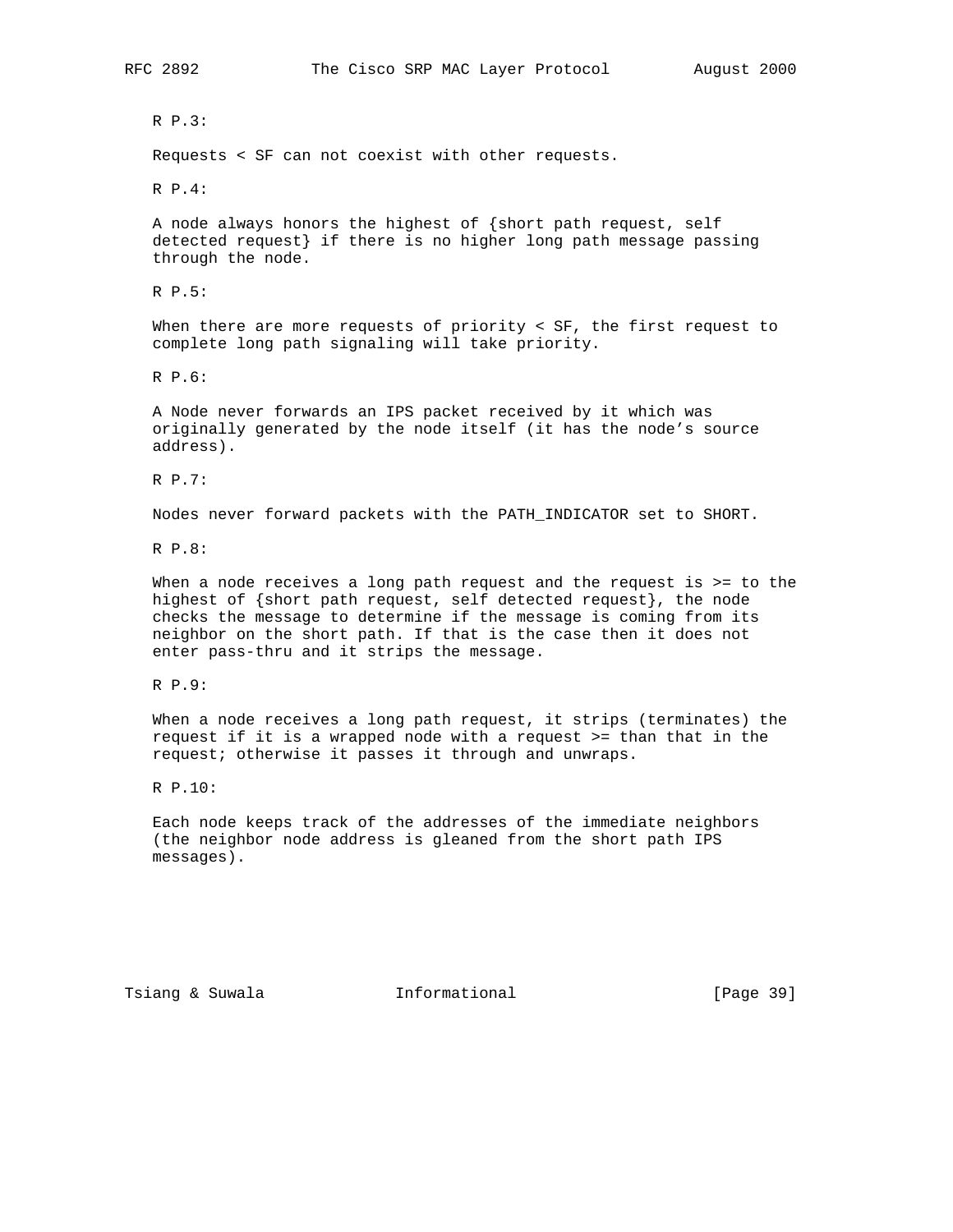#### R P.11:

 When a wrapped node (which initially detected the failure) discovers disappearance of the failure, it enters WTR (user-configurable WTR time-period). WTR can be configured in the 10-600 sec range with a default value of 60 sec.

R P.12:

 When a node is in WTR mode, and detects that the new neighbor (as identified from the received short path IPS message) is not the same as the old neighbor (stored at the time of wrap initiation), the node drops the WTR.

R P.13:

 When a node is in WTR mode and long path request Source is not equal to the neighbor Id on the opposite side (as stored at the time of wrap initiation), the node drops the WTR.

R P.14:

 When a node receives a local protection request of type SD or SF and it cannot be executed (according to protocol rules) it keeps the request pending. (The request can be kept pending outside of the protection protocol implementation).

R P.15:

 If a local non-failure request (WTR, MS, FS) clears and if there are no other requests pending, the node enters idle state.

R P.16:

 If there are two failures and two resulting WTR conditions on a single span, the second WTR to time out brings both the wraps down (after the WTR time expires a node does not unwrap automatically but waits till it receives idle messages from its neighbor on the previously failed span)

R P.17:

 If a short path FS request is present on a given side and a SF/SD condition takes place on the same side, accept and process the SF/SD condition ignoring the FS. Without this rule a single ended wrap condition could take place. (Wrap on one end of a span only).

Tsiang & Suwala **Informational** [Page 40]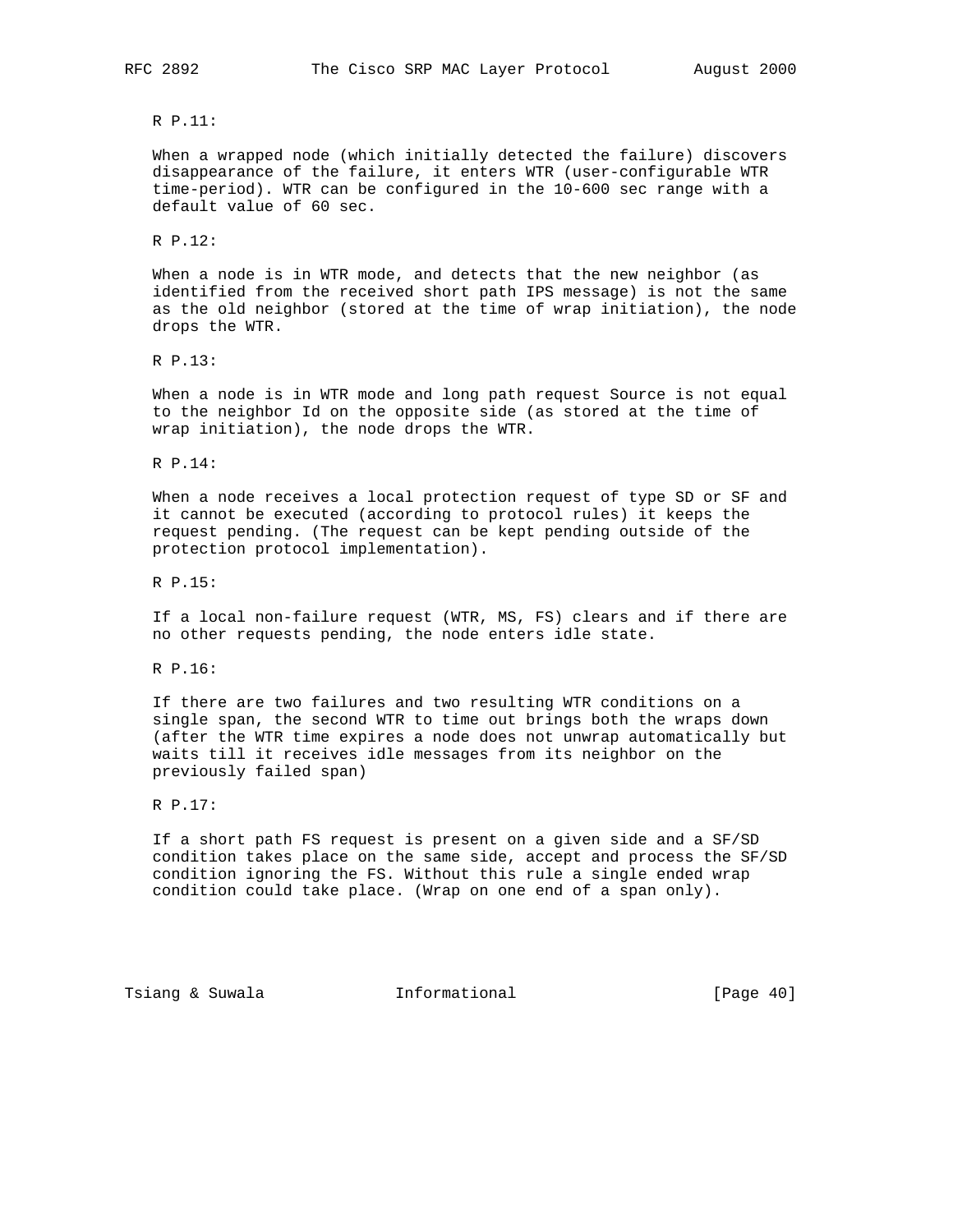8.5. State Transitions

 Figure 20 shows the simplified state transition diagram for the IPS protocol:

FIGURE 20. Simplified State Transitions Diagram

 Local FS,SF,SD,MS req. --------- or Rx{REQ,SRC,W,S} from mate | IDLE |------------------------------------------- | |<---------------------------------------- | --------- Local REQ clears | |  $\uparrow$  | or Rx{IDLE, SRC, I, S} | | | | | | | | | | | | | | | | | |  $Rx{IDLE,SRC,I,S}|$  |  $Rx{REQ,SRC,N,L}$  | | | | | | | |  $|v|$  Local FS, SF, SD, MS REQ > Active req.  $|v|$ -------- or Rx{REQ,SRC,W,S},REQ > Active req. --------- | PASS |------------------------------------>| WRAPPED | | THRU |<------------------------------------| | ---------<br>Forwards<br>{REQ,SRC,W,L} Forwards Tx{REQ,SELF,W,S} for local REQ  $\{REQ,SRC,W,L\}$  Tx $\{IDLE,SELF,W,S\}$  for mate REQ  $& Tx \{ REQ, SELF, W, L \}$ 

 Legend: Mate = node on the other end of the affected span  $REQ = \{FS \mid SF \mid SD \mid MS\}$ 

8.6. Failure Examples

8.6.1. Signal Failure - Single Fiber Cut Scenario

 Sample scenario in a ring of four nodes A, B, C and D, with unidirectional failure on a fiber from A to B, detected on B. Ring is in the Idle state (all nodes are Idle) prior to failure.

Signal Fail Scenario

 1. Ring in Idle, all nodes transmit (Tx) {IDLE, SELF, I, S} on both rings (in both directions)

Tsiang & Suwala **Informational** [Page 41]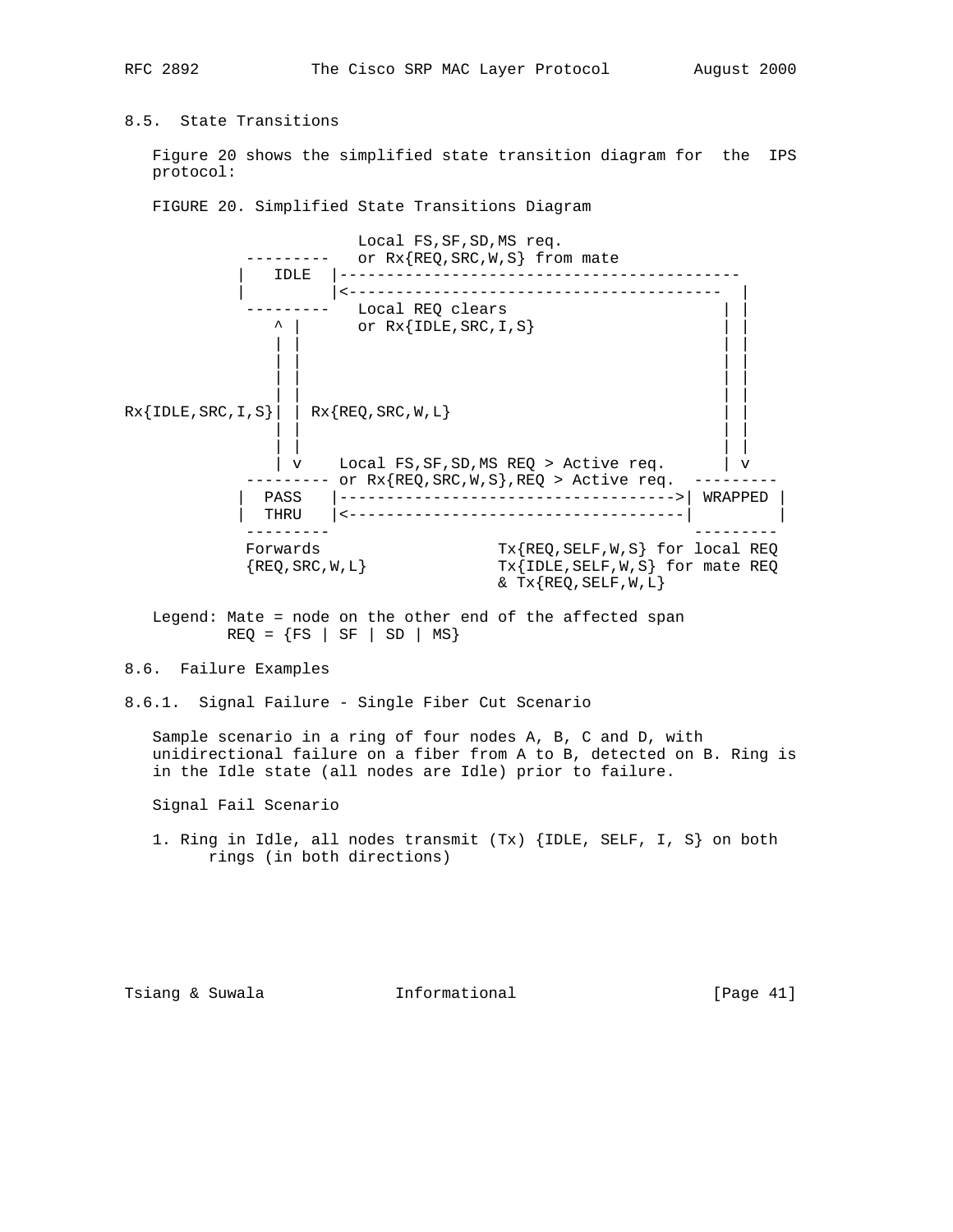## FIGURE 21. An SRP Ring with outer ring fiber cut



- 2. B detects SF on the outer ring, transitions to Wrapped state (performs a wrap), Tx towards A on the inner ring/short path:  $\{SF, B, W, S\}$  and on the outer ring/long path: Tx  $\{SF, B, W, L\}$
- 3. Node A receives protection request on the short path, transitions to Wrapped state, Tx towards B on short path: {IDLE, A, W, S} (message does not go through due to the failure) and on the long path:  $Tx$  {SF, A, W, L}
- 4. As the nodes D and C receive a switch request, they enter a pass-through mode (in each direction) which mean they stop sourcing the Idle messages and start passing the messages between A an B
- 5. Steady state is reached

Tsiang & Suwala **Informational** 10 (Page 42)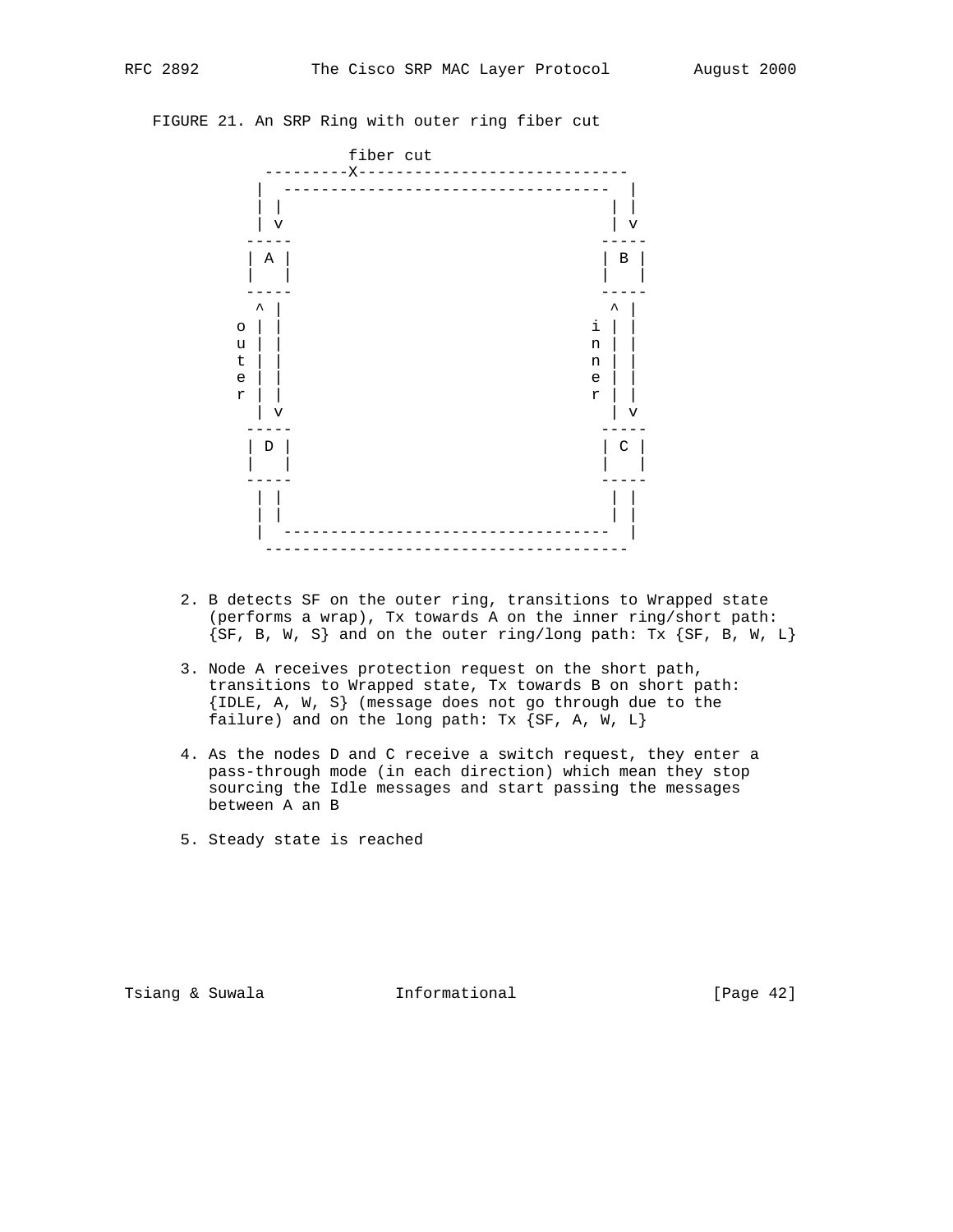Signal Fail Clears

- 1. SF on B clears, B does not unwrap, sets WTR timer, Tx {WTR, B, W, S on inner and Tx  $\{WTR, B, W, L\}$
- 2. Node A receives WTR request on the short path, does not unwrap, Tx towards B on short path: {IDLE, A, W, S} (message does not go through due to the failure) and on the long path:  $Tx \{WTR,$  $A, W, L$
- 3. Nodes C and D relay long path messages without changing the IPS octet
- 4. Steady state is reached
- 5. WTR times out on B. B transitions to idle state (unwraps) Tx {IDLE, B, I, S} on both inner and outer rings
- 6. A receives Rx {IDLE, B, I, S} and transitions to Idle
- 7. As idle messages reach C and D the nodes enter the idle state (start sourcing the Idle messages)
- 8. Steady state it reached

8.6.2. Signal Failure - Bidirectional Fiber Cut Scenario

 Sample scenario in a ring of four nodes A, B, C and D, with a bidirectional failure between A and B. Ring is in the Idle state (all nodes are Idle) prior to failure.

Signal Fail Scenario

- 1. Ring in Idle, all nodes transmit (Tx) {IDLE, SELF, I, S} on both rings (in both directions)
- 2. A detects SF on the outer ring, transitions to Wrapped state (performs a wrap), Tx towards B on the inner ring/short path:  $\{SF, A, W, S\}$  and on the outer ring/long path: Tx  $\{SF, A, W, L\}$
- 3. B detects SF on the outer ring, transitions to Wrapped state (performs a wrap), Tx towards A on the inner ring/short path:  $\{SF, B, W, S\}$  and on the outer ring/long path: Tx  $\{SF, B, W, L\}$

Tsiang & Suwala **Informational** [Page 43]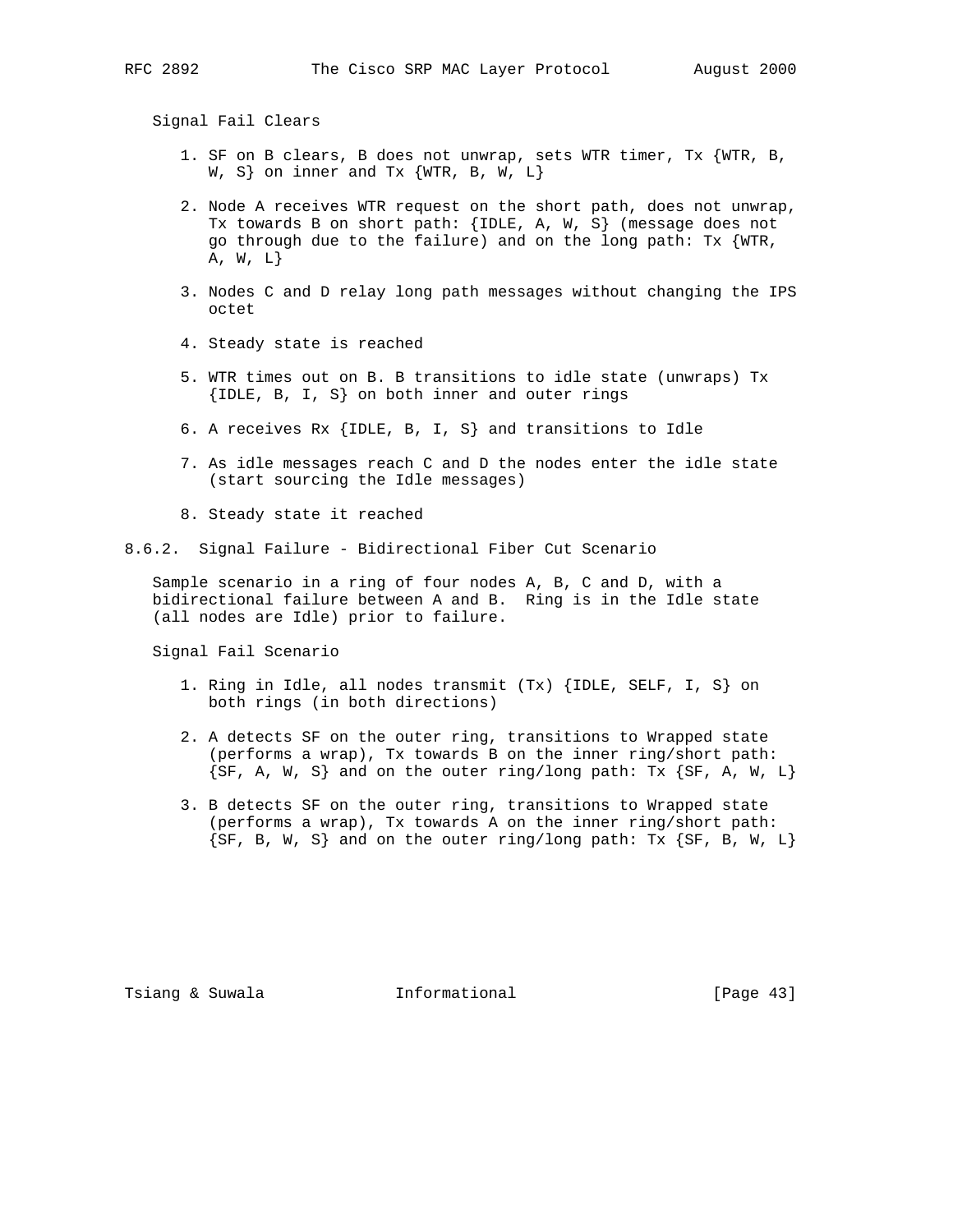## FIGURE 22. An SRP Ring with bidirectional fiber cut



- 4. As the nodes D and C receive a switch request, they enter a pass-through mode (in each direction) which mean they stop sourcing the Idle messages and start passing the messages between A an B
- 5. Steady state is reached

Signal Fail Clears

- 1. SF on A clears, A does not unwrap, sets WTR timer, Tx {WTR, A, W, S} towards B and Tx {WTR, A, W, L} on the long path
- 2. SF on B clears, B does not unwrap. Since it now has a short path WTR request present from A it acts upon this request. It keeps the wrap, Tx {IDLE, B, W, S} towards A and Tx  $\overline{\text{WTR}}$ , B, W, L} on the long path

Tsiang & Suwala **Informational** 10 (Page 44)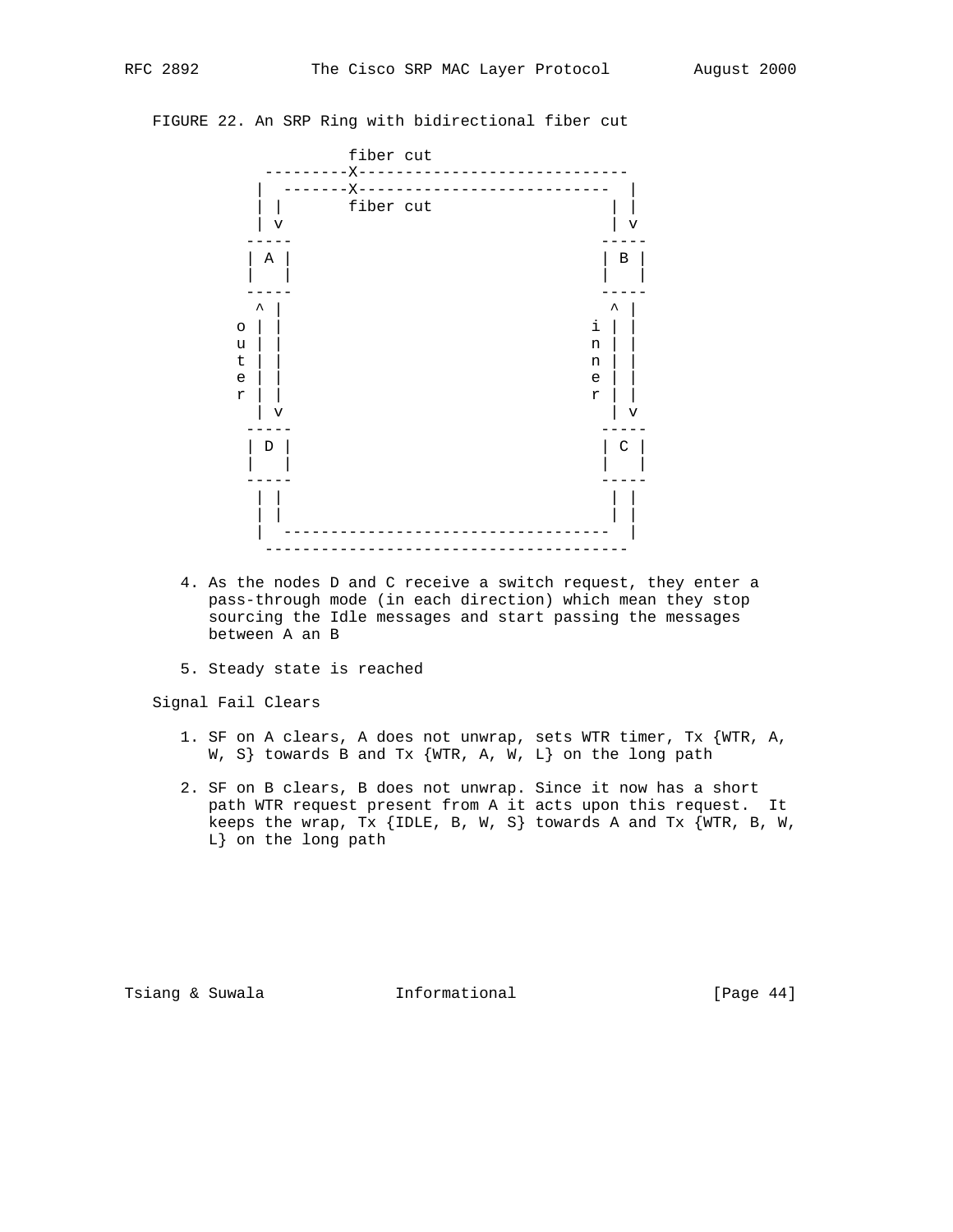- 3. Nodes C and D relay long path messages without changing the IPS octet
- 4. Steady state is reached
- 5. WTR times out on A. A enters the idle state (drops wraps) and starts transmitting idle in both rings
- 6. B sees idle request on short path and enters idle state
- 7. Remaining nodes in the ring enter the idle state
- 8. Steady state is reached

8.6.3. Failed Node Scenario

FIGURE 23. An SRP Ring with a failed node



 Sample scenario in a ring where node C fails. Ring is in the Idle state (all nodes are Idle) prior to failure.

Tsiang & Suwala **Informational** [Page 45]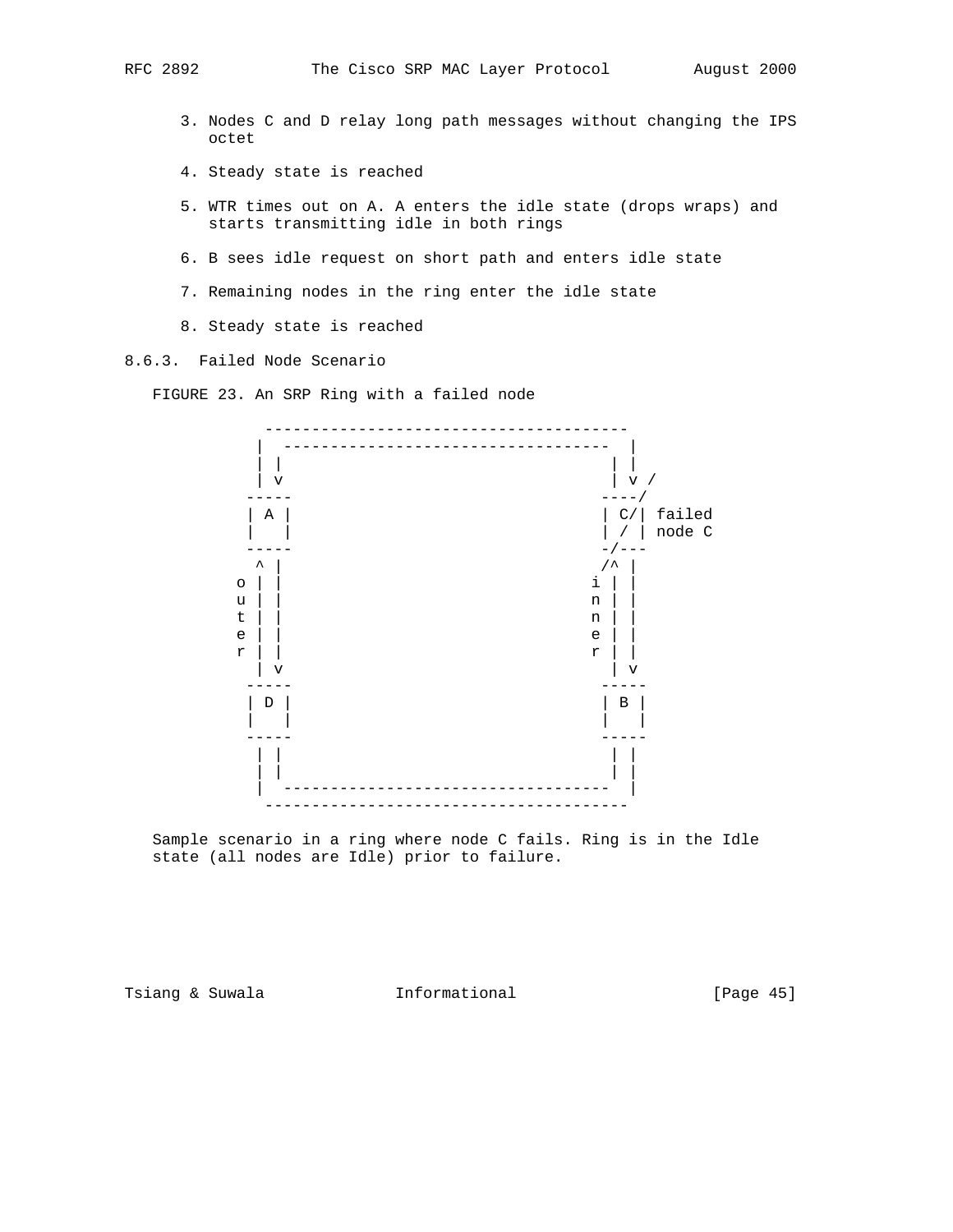Node Failure (or fiber cuts on both sides of the node)

- 1. Ring in Idle, all nodes transmit (Tx) {IDLE, SELF, I, S} on both rings (in both directions)
- 2. Based on the source field of the idle messages, all nodes identify the neighbors and keep track of them
- 3. B detects SF on the outer ring, transitions to Wrapped state (performs a wrap), Tx towards C on the inner ring/short path:  $\{SF, B, W, S\}$  and on the outer ring/long path: Tx  $\{SF, B, W, L\}$
- 4. A detects SF on the inner ring, transitions to Wrapped state (performs a wrap), Tx towards C on the outer ring/short path:  $\{SF, A, W, S\}$  and on the inner ring/long path: Tx  $\{SF, A, W, L\}$
- 5. As the nodes on the long path between A and B receive a SF request, they enter a pass-through mode (in each direction), stop sourcing the Idle messages and start passing the messages between A an B
- 6. Steady state is reached

Failed Node and One Span Return to Service

 Note: Practically the node will always return to service with one span coming after the other (with the time delta potentially close to 0). Here, a node is powered up with the fibers connected and fault free.

- 1. Node C and a span between A and C return to service (SF between A and C disappears)
- 2. Node C, not seeing any faults starts to source idle messages {IDLE, C, I, S} in both directions.
- 3. Fault disappears on A and A enters a WTR (briefly)
- 4. Node A receives idle message from node C. Because the long path protection request {SF, B, W, L} received over the long span is not originating from the short path neighbor (C), node A drops the WTR and enters a PassThrough state passing requests between C and B
- 5. Steady state is reached

Tsiang & Suwala **Informational** [Page 46]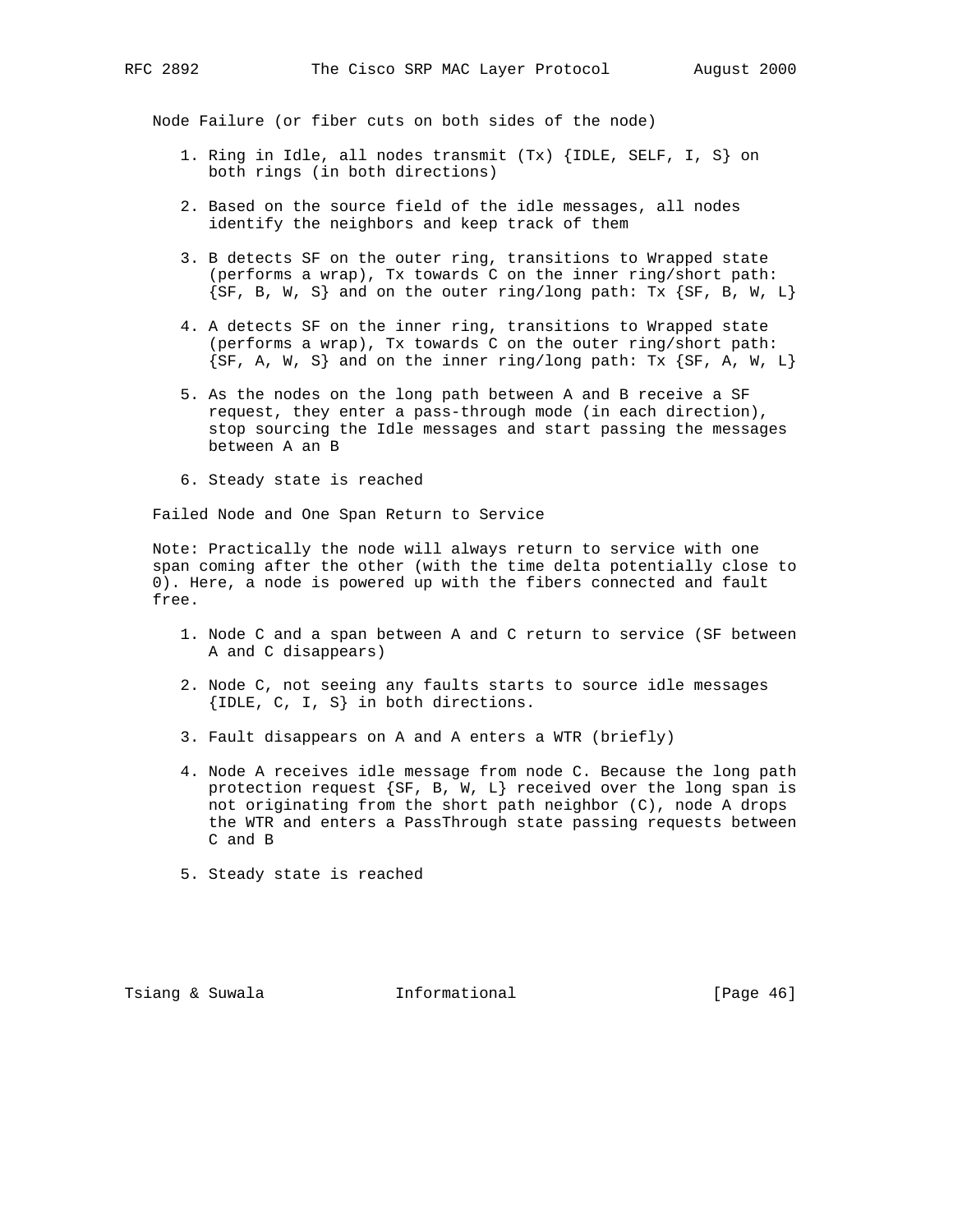Second Span Returns to Service

 The scenario is like the Bidirectional Fiber Cut fault clearing scenario.

8.6.4. Bidirectional Fiber Cut and Node Addition Scenarios

FIGURE 24. An SRP Ring with a failed node



 Sample scenario in a ring where initially nodes A and B are connected. Subsequently fibers between the nodes A and B are disconnected and a new node C is inserted.

Bidirectional Fiber Cut

- 1. Ring in Idle, all nodes transmit (Tx) {IDLE, SELF, I, S} on both rings (in both directions)
- 2. Fibers are removed between nodes A and B
- 3. B detects SF on the outer ring, transitions to Wrapped state (performs a wrap), Tx towards A on the inner ring/short path:  ${SF, B, W, S}$  and on the outer ring/long path: Tx  ${SF, B, W, L}$

Tsiang & Suwala **Informational** [Page 47]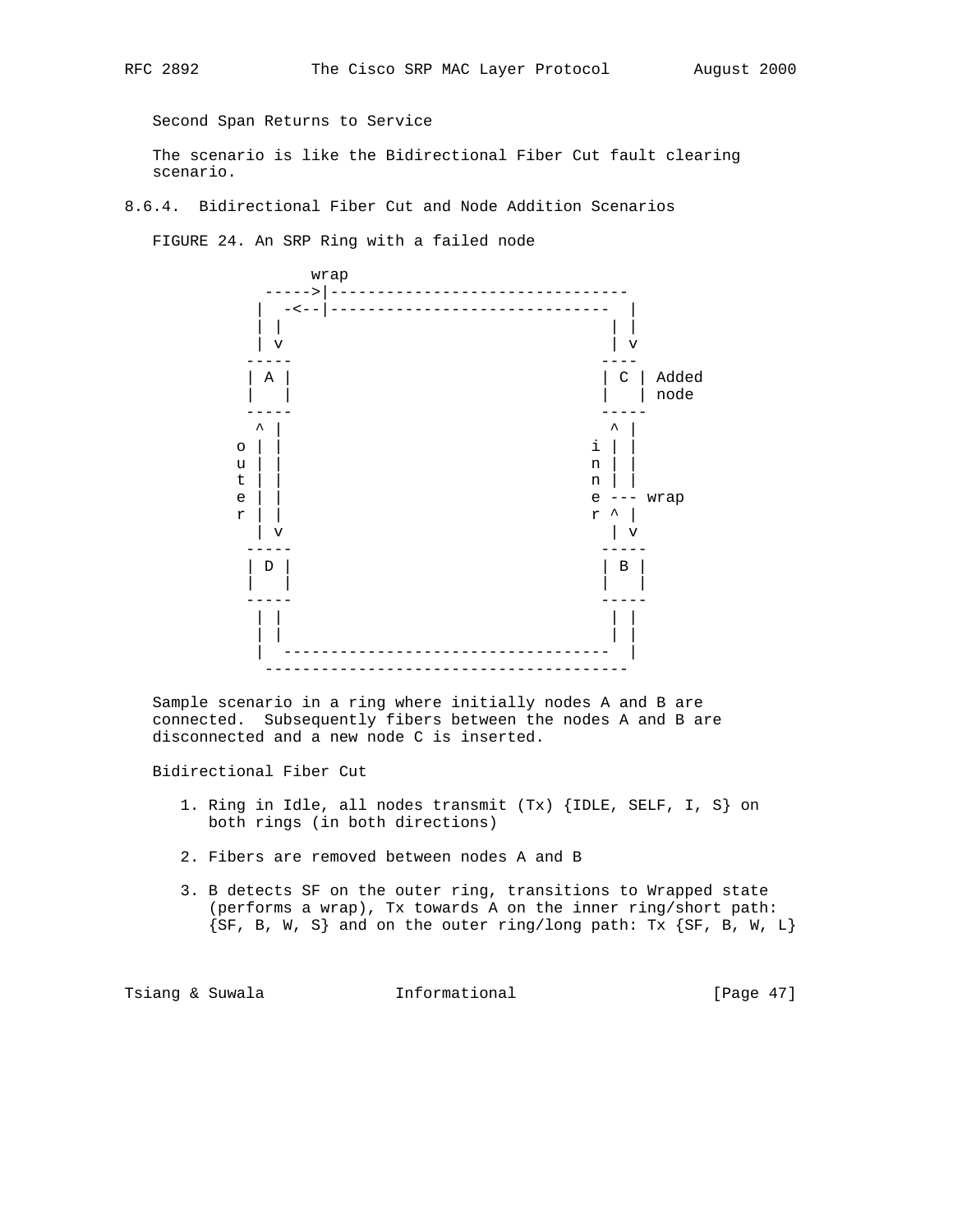- 4. A detects SF on the inner ring, transitions to Wrapped state (performs a wrap), Tx towards B on the inner ring/short path:  $\{SF, A, W, S\}$  and on the outer ring/long path: Tx  $\{SF, A, W, L\}$
- 5. As the nodes on the long path between A and B receive a SF request, they enter a pass-through mode (in each direction), stop sourcing the Idle messages and start passing the messages between A an B
- 6. Steady state is reached

Node C is Powered Up and Fibers Between Nodes A and C are Reconnected

 This scenario is identical to the returning a Failed Node to Service scenario.

Second Span Put Into Service

 Nodes C and B are connected. The scenario is identical to Bidirectional Fiber Cut fault clearing scenario.

9. SRP over SONET/SDH

 Although SRP is media independent it is worth noting how SRP is used with a layer 1 media type. SRP over SONET/SDH is the first media type perceived for SRP applications.

 Flag delimiting on SONET/SDH uses the octet stuffing method defined for POS. The flags (0x7E) are packet delimiters required for SONET/SDH links but may not be necessary for SRP on other media types. End of a packet is delineated by the flag which could also be the same as the next packet's starting flag. If the flag (0x7E) or an escape character (0x7D) are present anywhere inside the packet, they have to be escaped by the escape character when used over SONET/SDH media.

 SONET/SDH framing plus POS packet delimiting allows SRP to be used directly over fiber or through an optical network (including WDM equipment).

 SRP may also connect to a SONET/SDH ring network via a tributary connection to a SONET/SDH ADM (Add Drop Multiplexor). The two SRP rings may be mapped into two STS-Nc connections. SONET/SDH networks typically provide fully redundant connections, so SRP mapped into two STS-Nc connections will have two levels of protection. The SONET/SDH network provides layer 1 protection, and SRP provides layer 2 protection. In this case it is recommended to hold off the SRP Signal Fail IPS triggers (which correspond to failures which can be

Tsiang & Suwala **Informational** 10 [Page 48]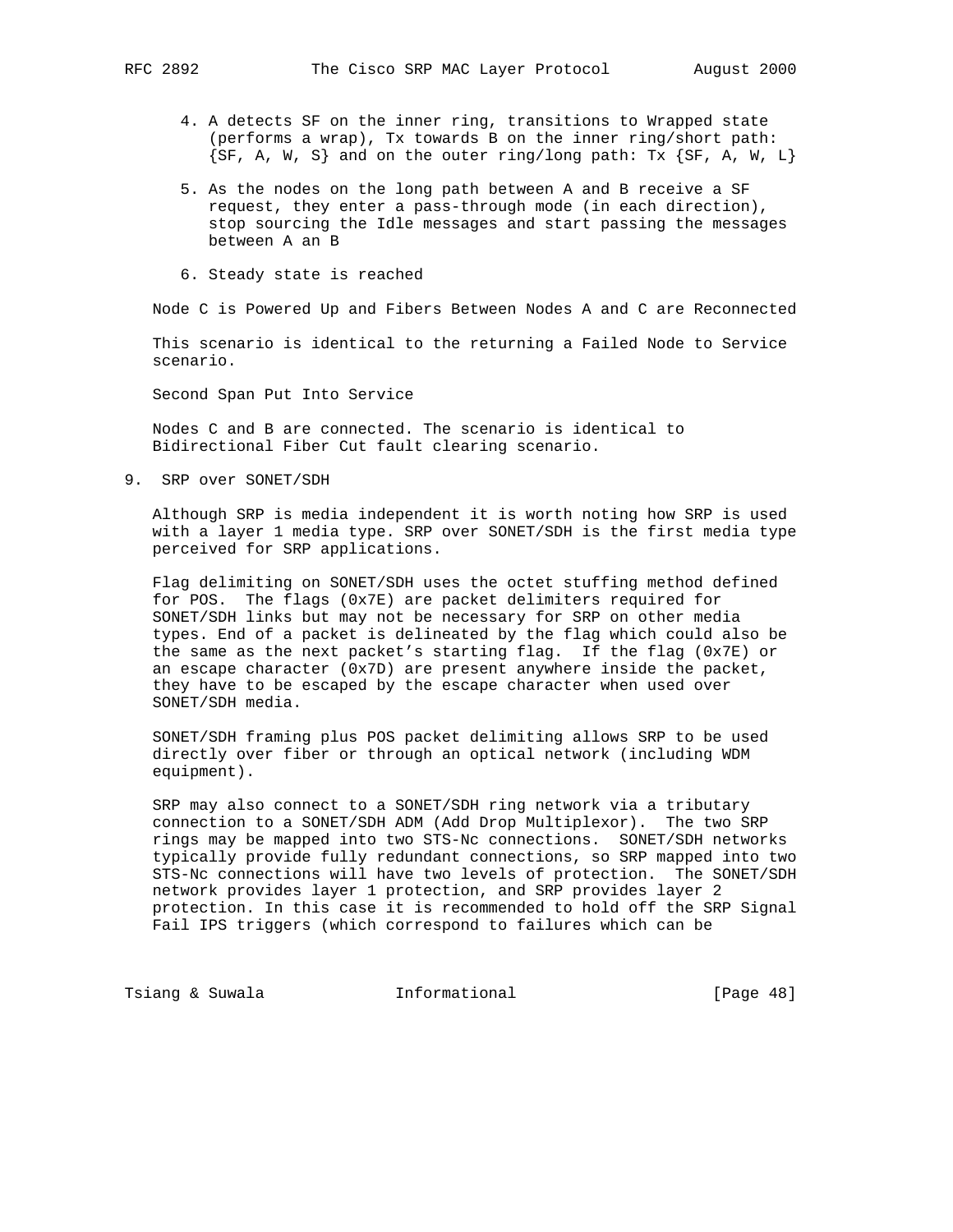protected by SONET/SDH) for about 100 msec in order to allow the SONET/SDH network to protect. Only if a failure persists for over 100 msec (indicating SONET/SDH protection failure) should the IPS protection take place.

 Since multiple protection levels over the same physical infrastructure are not very desirable, an alternate way of connecting SRP over a SONET/SDH network is configuring SONET/SDH without protection. Since the connection is unprotected at layer 1, SRP would be the sole protection mechanism.

 Hybrid SRP rings may also be built where some parts of the ring traverse over a SONET/SDH network while other parts do not.

 Connections to a SONET/SDH network would have to be synchronized to network timing by some means. This can be accomplished by locking the transmit connection to the frequency of the receive connection (called loop timing) or via an external synchronization technique.

 Connections made via dark fiber or over a WDM optical network should utilize internal timing as clock synchronization is not necessary in this case.

#### 10. Pass-thru mode

 An optional mode of operation is pass-thru mode. In pass-thru mode, a node transparently forwards data. The node does not source packets, and does not modify any of the packets that it forwards. Data should continue to be sorted into high and low priority transit buffers with high priority transit buffers always emptied first. The node does not source any control packets (e.g. topology discovery or IPS) and basically looks like a signal regenerator with delay (caused by packets that happened to be in the transit buffer when the transition to pass-thru mode occurred).

 A node can enter pass-thru mode because of an operator command or due to a error condition such as a software crash.

Tsiang & Suwala **Informational** 10 [Page 49]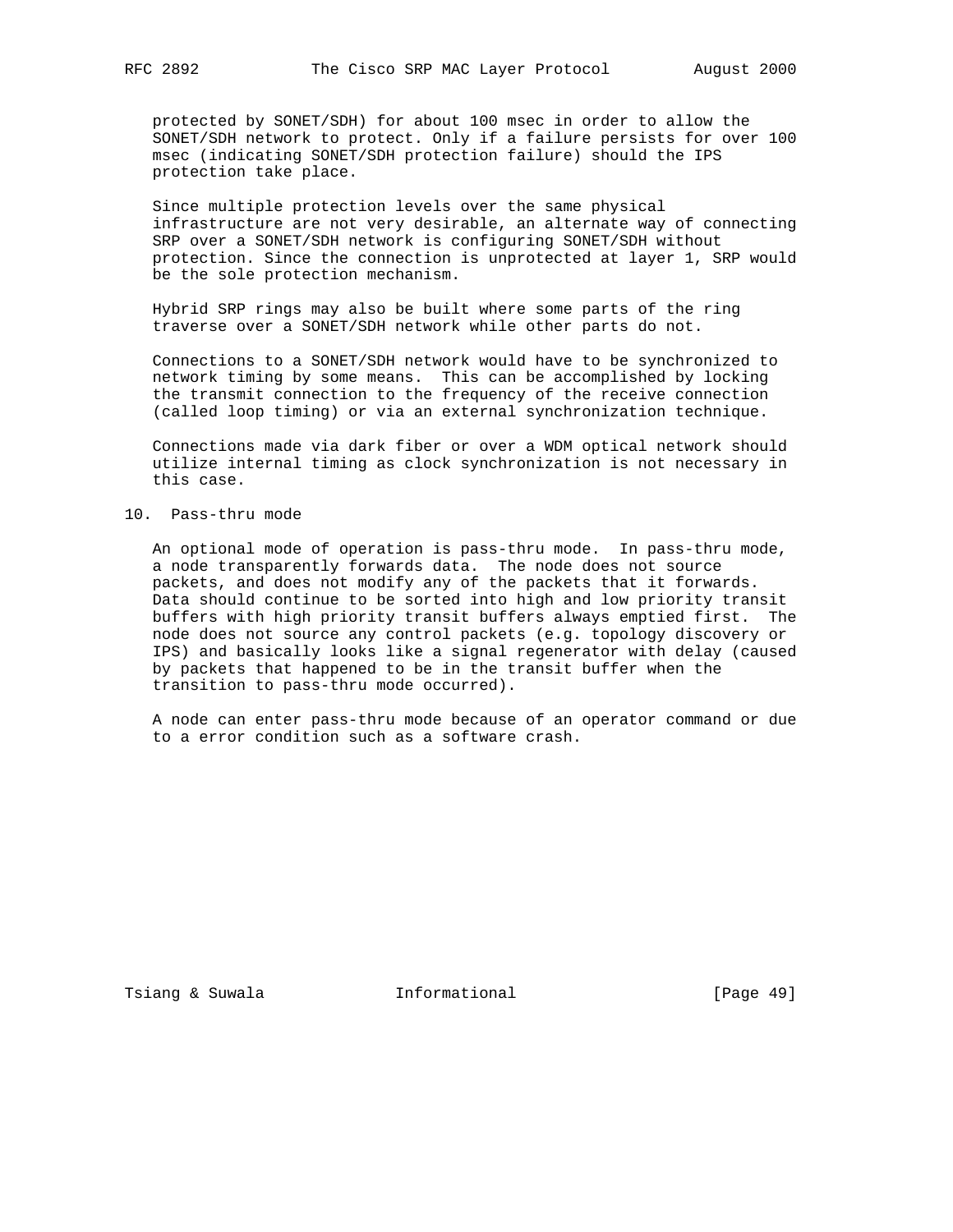## 11. References

- [1] ANSI X3T9 FDDI Specification
- [2] IEEE 802.5 Token Ring Specification
- [3] Bellcore GR-1230, Issue 4, Dec. 1998, "SONET Bidirectional Line-Switched Ring Equipment Generic Criteria".
- [4] ANSI T1.105.01-1998 "Synchronous Optical Network (SONET) Automatic Protection Switching"
- [5] Malis, A. and W. Simpson, "PPP over SONET/SDH", RFC 2615, June 1999.
- [6] Simpson, W., "PPP in HDLC-like Framing", STD 51, RFC 1662, July 1994.

#### 12. Security Considerations

 As in any shared media, packets that traverse a node are available to that node if that node is misconfigured or maliciously configured. Additionally, it is possible for a node to not only inspect packets meant for another node but to also prevent the intended node from receiving the packets due to the destination stripping scheme used to obtain spatial reuse. Topology discovery should be used to detect duplicate MAC addresses.

13. IPR Notice

 The IETF has been notified of intellectual property rights claimed in regard to some or all of the specification contained in this document. For more information consult the online list of claimed rights.

14. Acknowledgments

 The authors would like to acknowledge Hon Wah Chin who came up with the original version of the SRP-fa. Besides the authors, the original conceivers of SRP include Hon Wah Chin, Graeme Fraser, Tony Bates, Bruce Wilford, Feisal Daruwalla, and Robert Broberg.

Tsiang & Suwala **Informational** [Page 50]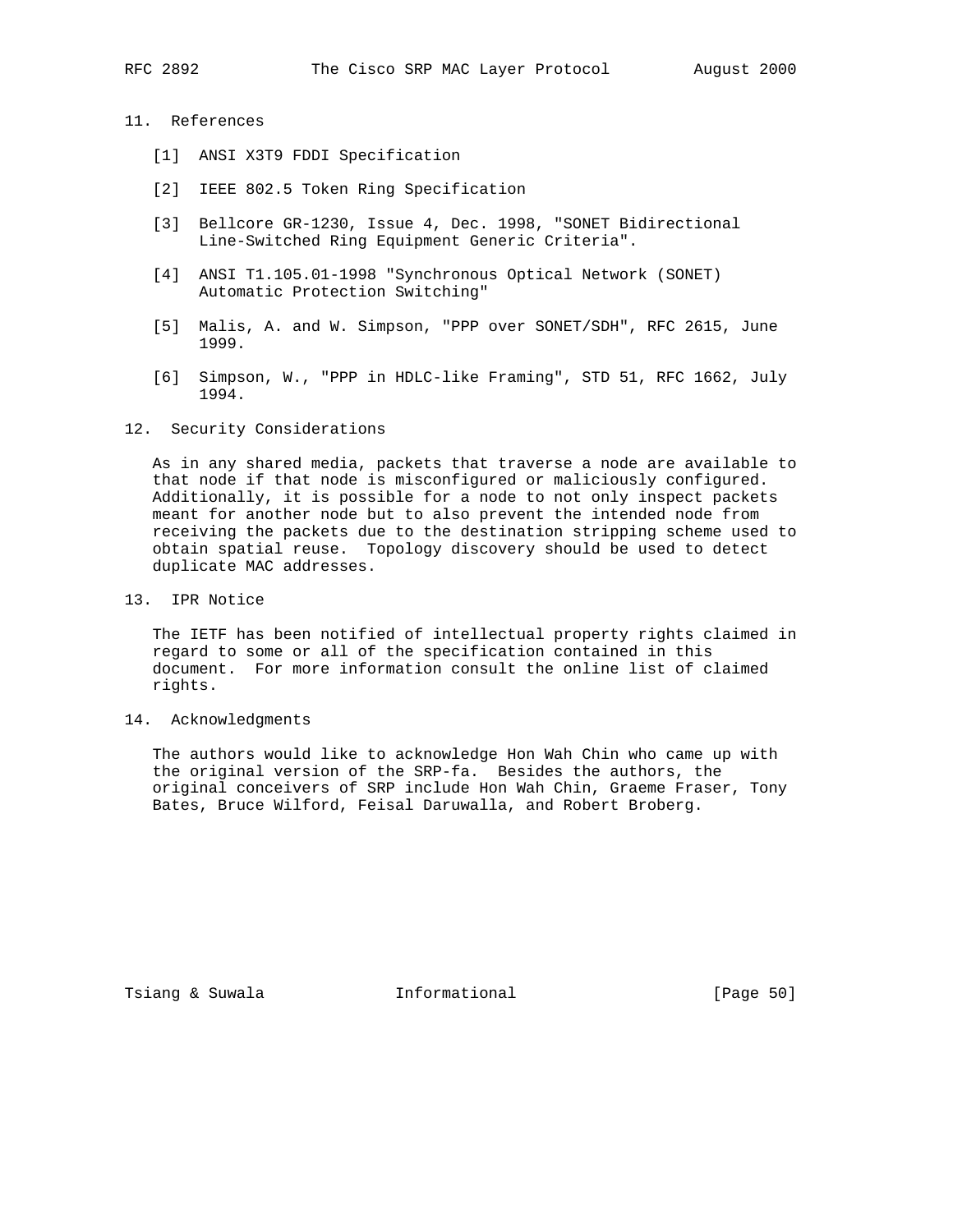Comments should be sent to the authors at the following addresses:

 David Tsiang Cisco Systems 170 W. Tasman Drive San Jose, CA 95134

15. Authors' Addresses

 Phone: (408) 526-8216 EMail: tsiang@cisco.com

 George Suwala Cisco Systems 170 W. Tasman Drive San Jose, CA 95134

 Phone: (408) 525-8674 EMail: gsuwala@cisco.com